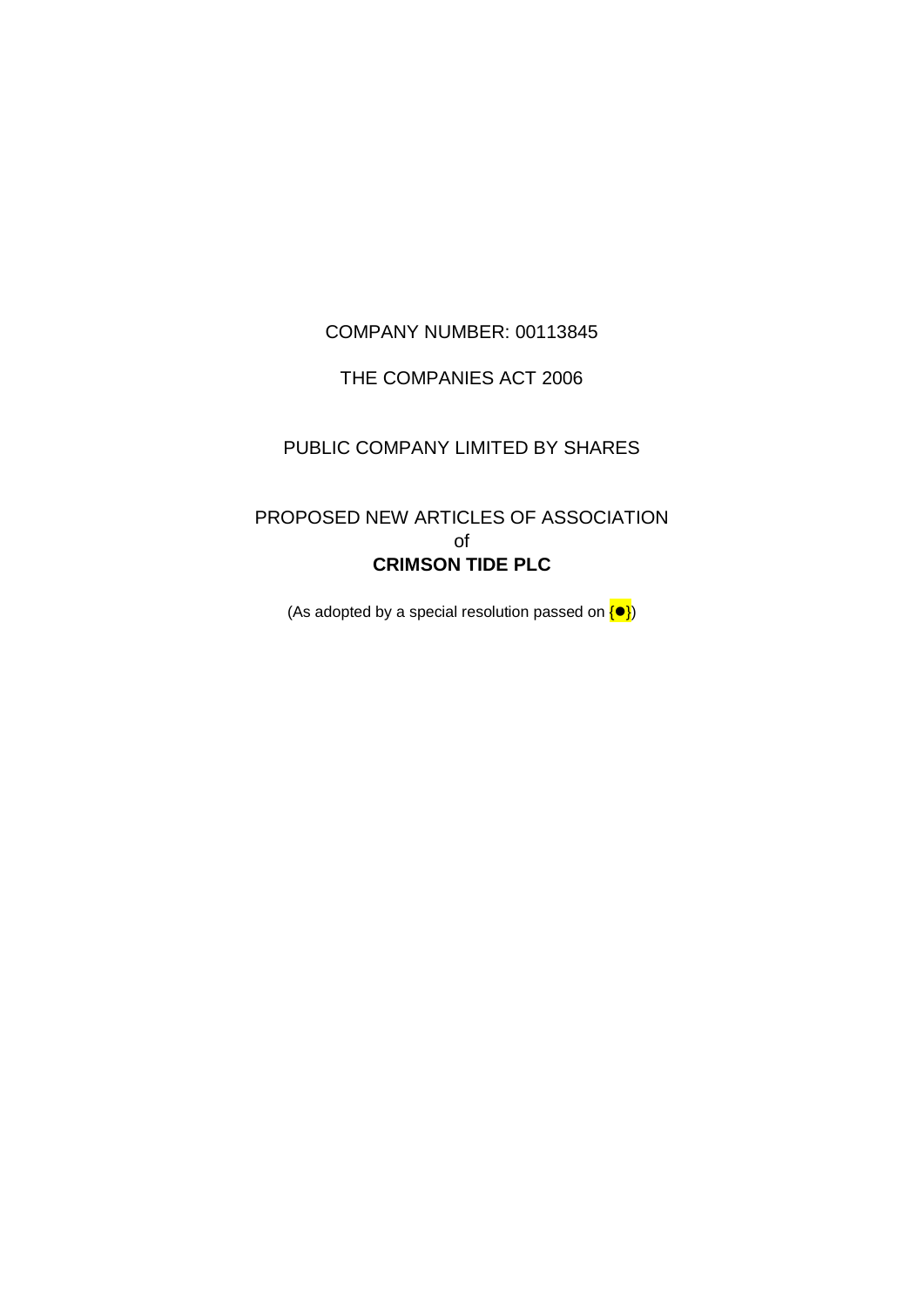| 1 <sub>1</sub> |  |
|----------------|--|
| 2.             |  |
| 3.             |  |
|                |  |
| 4.             |  |
| 5.             |  |
| 6.             |  |
| 7.             |  |
| 8.             |  |
| 9.             |  |
| 10.            |  |
| 11.            |  |
|                |  |
| 12.            |  |
| 13.            |  |
|                |  |
| 14.            |  |
| 15.            |  |
| 16.            |  |
|                |  |
| 17.            |  |
| 18.            |  |
| 19.            |  |
| 20.            |  |
| 21.            |  |
| 22.            |  |
| 23.            |  |
|                |  |
| 24.            |  |
| 25.            |  |
| 26.            |  |
| 27.            |  |
| 28.            |  |
| 29.            |  |
| 30.            |  |
| 31.            |  |
| 32.            |  |
|                |  |
| 33.            |  |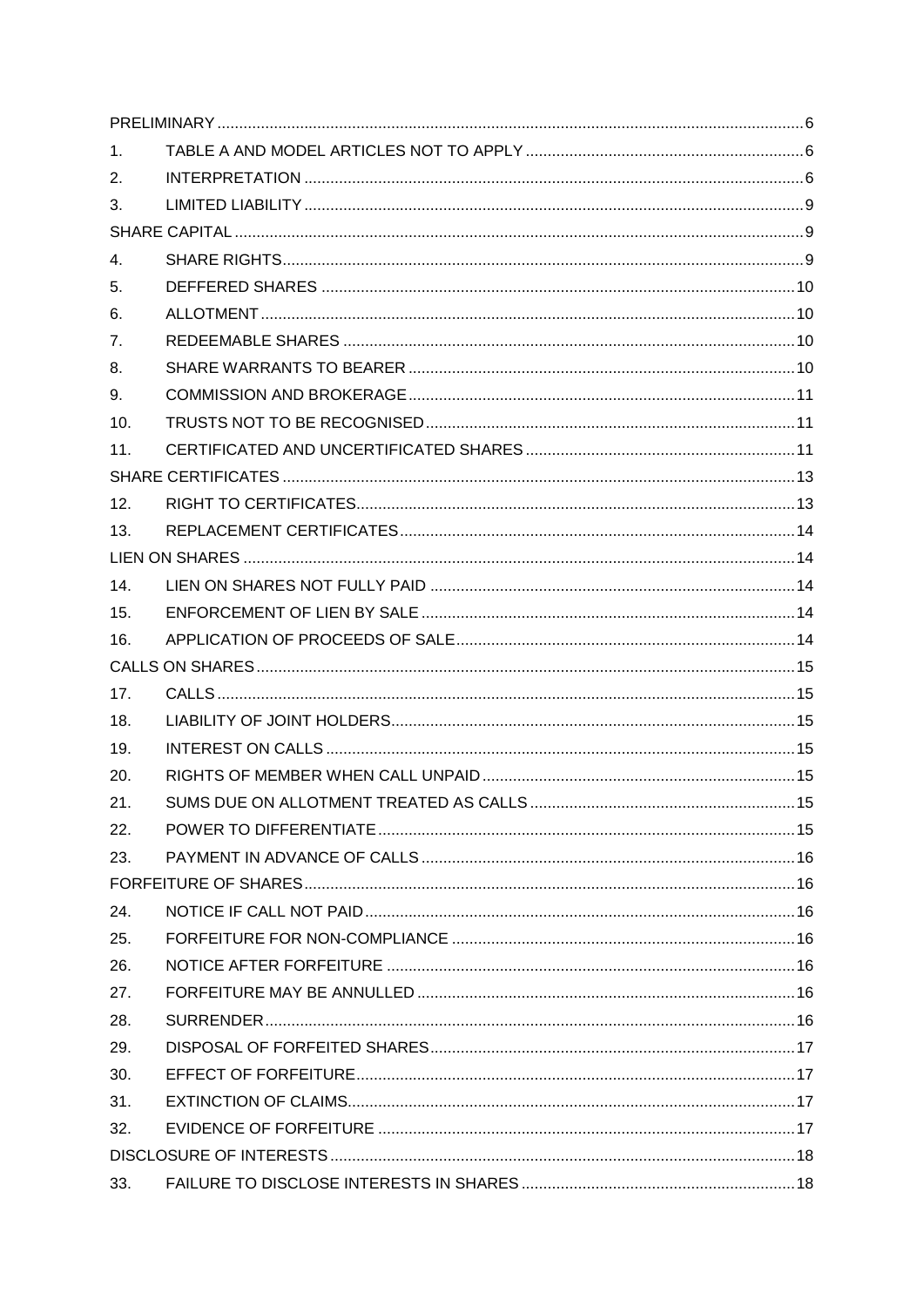| 34. |                                                                   |    |
|-----|-------------------------------------------------------------------|----|
| 35. |                                                                   |    |
|     |                                                                   |    |
| 36. |                                                                   |    |
| 37. |                                                                   |    |
| 38. |                                                                   |    |
| 39. |                                                                   |    |
| 40. |                                                                   |    |
|     |                                                                   |    |
| 41. |                                                                   |    |
| 42. |                                                                   |    |
| 43. |                                                                   |    |
|     |                                                                   |    |
| 44. |                                                                   |    |
|     |                                                                   |    |
| 45. |                                                                   |    |
| 46. |                                                                   |    |
| 47. |                                                                   |    |
|     |                                                                   |    |
| 48. |                                                                   |    |
| 49. | CONVENING OF GENERAL MEETING OTHER THAN ANNUAL GENERAL MEETING 25 |    |
| 50. |                                                                   |    |
| 51. |                                                                   |    |
| 52. |                                                                   |    |
|     | PROCEEDINGS AT GENERAL MEETINGS                                   | 26 |
| 53. |                                                                   |    |
| 54. |                                                                   |    |
| 55. |                                                                   |    |
| 56. |                                                                   |    |
| 57. |                                                                   |    |
| 58. |                                                                   |    |
| 59. |                                                                   |    |
| 60. | ACCOMMODATION OF MEMBERS AND SECURITY ARRANGEMENTS 27             |    |
| 61. |                                                                   |    |
|     |                                                                   |    |
| 62. |                                                                   |    |
| 63. |                                                                   |    |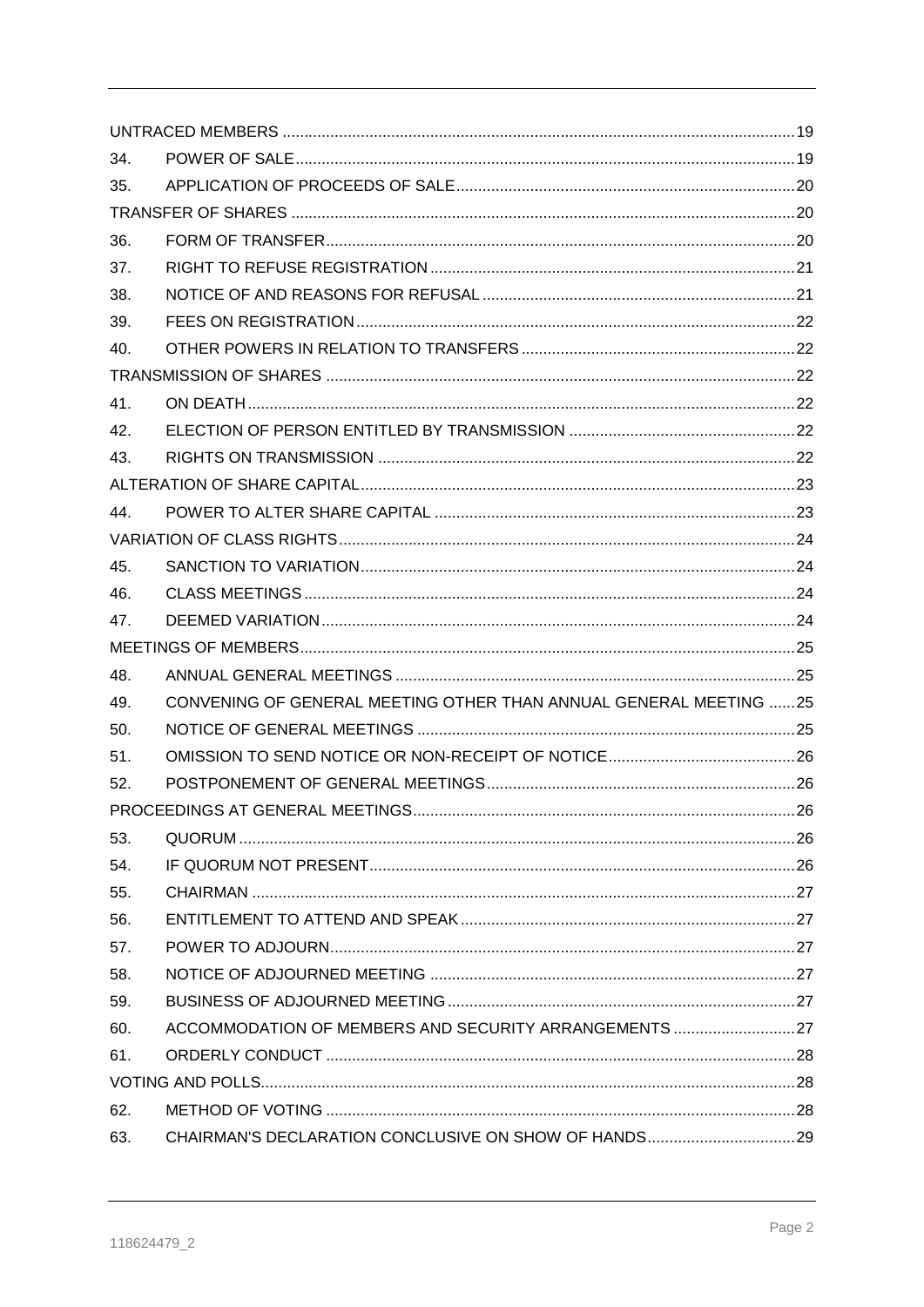| 64. |                                                               |    |
|-----|---------------------------------------------------------------|----|
| 65. |                                                               |    |
| 66. |                                                               |    |
| 67. |                                                               |    |
| 68. |                                                               |    |
| 69. |                                                               |    |
|     |                                                               |    |
| 70. |                                                               |    |
| 71. |                                                               |    |
| 72. |                                                               |    |
| 73. |                                                               |    |
| 74. |                                                               |    |
| 75. | VALIDITY OF VOTES BY PROXIES AND CORPORATE REPRESENTATIVES 33 |    |
|     |                                                               |    |
| 76. |                                                               |    |
| 77. |                                                               |    |
| 78. |                                                               |    |
| 79. |                                                               |    |
| 80. |                                                               |    |
| 81. | RESOLUTION FOR APPOINTMENT OF TWO OR MORE DIRECTORS35         |    |
| 82. |                                                               |    |
| 83. |                                                               |    |
| 84. |                                                               |    |
| 85. |                                                               |    |
| 86. |                                                               |    |
| 87. | RESOLUTION AS TO VACANCY CONCLUSIVE                           | 37 |
|     |                                                               |    |
| 88. |                                                               |    |
| 89. |                                                               |    |
| 90. |                                                               |    |
| 91. |                                                               |    |
| 92. |                                                               |    |
|     |                                                               |    |
| 93. |                                                               |    |
| 94. |                                                               |    |
| 95. |                                                               |    |
| 96. |                                                               |    |
| 97. |                                                               |    |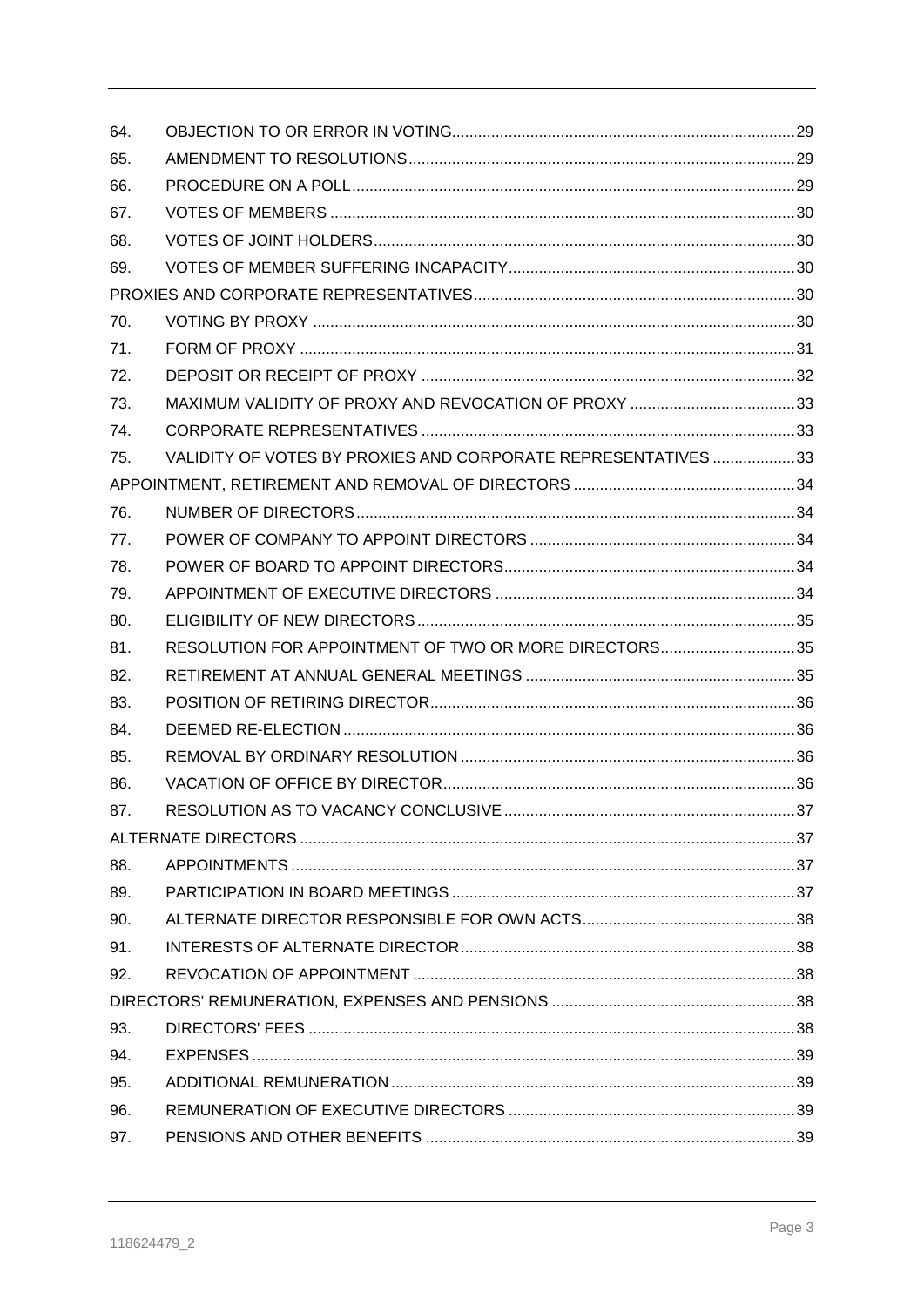| 98.      |                                                               |  |
|----------|---------------------------------------------------------------|--|
| 99.      |                                                               |  |
| 100.     |                                                               |  |
| 101.     |                                                               |  |
| 102.     |                                                               |  |
| 103.     |                                                               |  |
| 104.     |                                                               |  |
| 105.     |                                                               |  |
| 106.     |                                                               |  |
| 107.     |                                                               |  |
| 108.     |                                                               |  |
| 109.     |                                                               |  |
| 110.     |                                                               |  |
|          |                                                               |  |
| 111.     |                                                               |  |
| 112.     |                                                               |  |
| 113.     |                                                               |  |
| 114.     |                                                               |  |
| 115.     |                                                               |  |
| 116.     |                                                               |  |
| 117.     |                                                               |  |
| 118.     |                                                               |  |
| 119.     |                                                               |  |
|          |                                                               |  |
|          | 120. POWER OF THE BOARD TO AUTHORISE CONFLICTS OF INTEREST 44 |  |
| 121.     |                                                               |  |
| 122.     | INTERESTED DIRECTOR NOT TO VOTE OR COUNT FOR QUORUM  47       |  |
| 123.     |                                                               |  |
| 124.     |                                                               |  |
| 125.     | DIRECTORS' RESOLUTION CONCLUSIVE ON CHAIRMAN'S INTEREST 49    |  |
| 126.     |                                                               |  |
| 127.     |                                                               |  |
|          |                                                               |  |
| 128.     |                                                               |  |
| SEALS 50 |                                                               |  |
| 129.     |                                                               |  |
| 130.     |                                                               |  |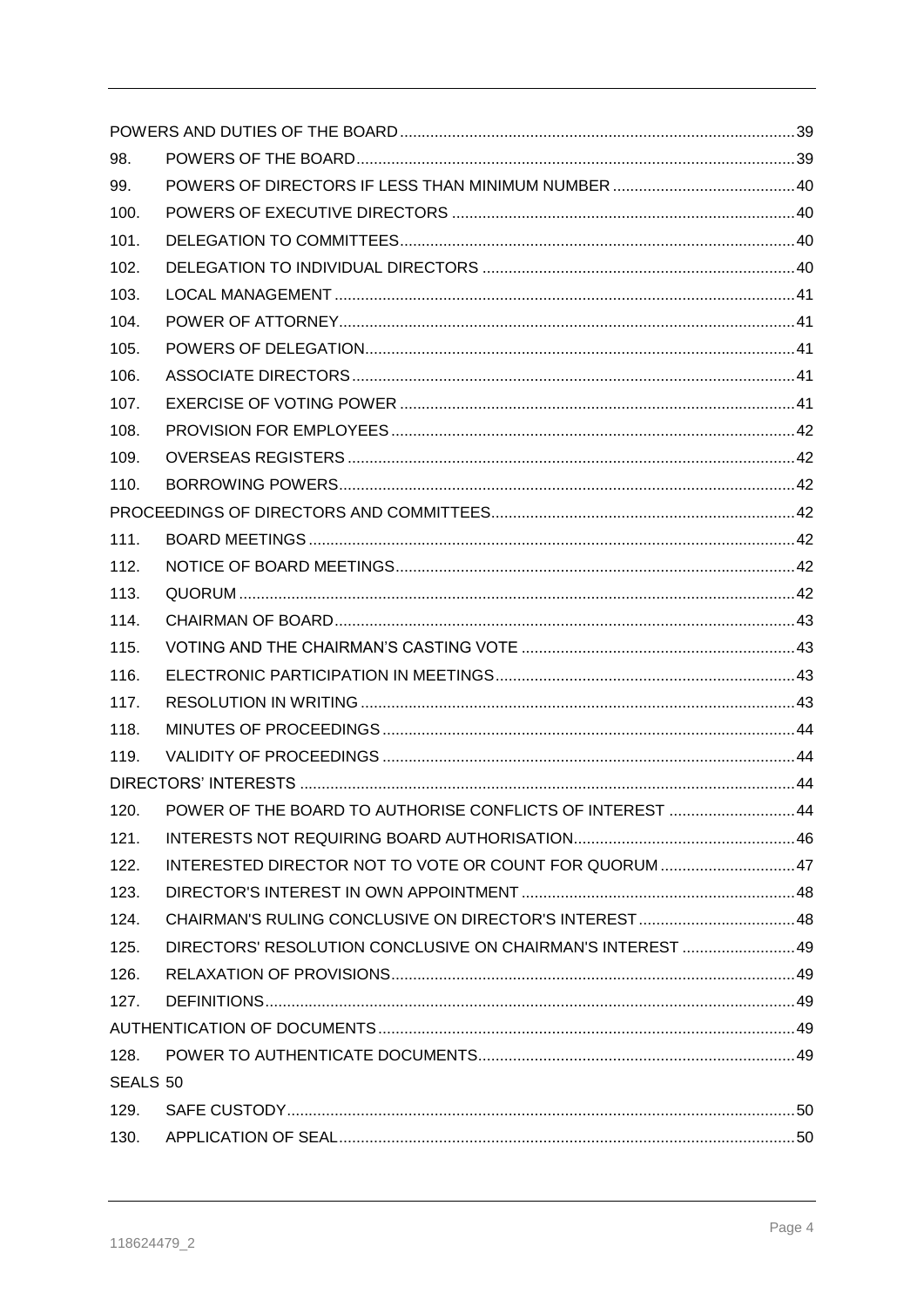| 131. |                                                          |    |
|------|----------------------------------------------------------|----|
|      |                                                          |    |
| 132. |                                                          |    |
|      |                                                          |    |
| 133. |                                                          |    |
| 134. |                                                          |    |
| 135. |                                                          |    |
| 136. |                                                          |    |
| 137. |                                                          |    |
| 138. |                                                          |    |
| 139. |                                                          |    |
| 140. |                                                          |    |
| 141. |                                                          |    |
| 142. |                                                          |    |
| 143. |                                                          |    |
| 144. |                                                          |    |
| 145. |                                                          |    |
|      |                                                          |    |
| 146. |                                                          |    |
| 147. |                                                          |    |
| 148. |                                                          |    |
|      |                                                          |    |
| 149. |                                                          |    |
| 150. | SERVICE OF NOTICE IN CASE OF DEATH OR BANKRUPTCY, ETC 58 |    |
| 151. |                                                          |    |
| 152  | NOTICE BINDING ON TRANSFEREES.                           | 59 |
| 153. |                                                          |    |
|      |                                                          |    |
| 154. |                                                          |    |
|      |                                                          |    |
|      |                                                          |    |
| 155. |                                                          |    |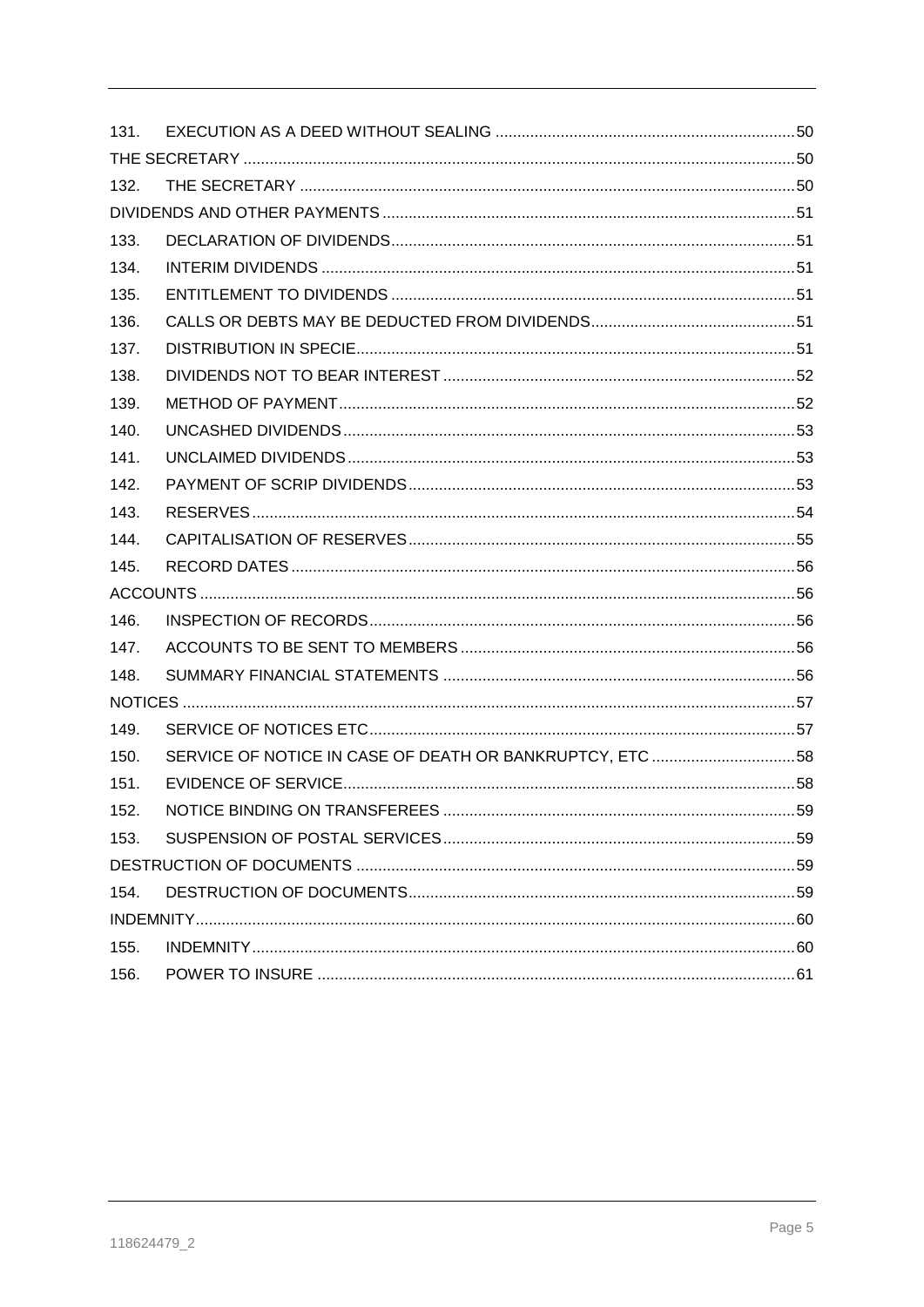# **PRELIMINARY**

# 1. **TABLE A AND MODEL ARTICLES NOT TO APPLY**

No regulations set out in any statute or in any statutory instrument or other subordinate legislation concerning companies (including the regulations in Table A of The Companies (Tables A to F) Regulations 1985 as amended and any model articles prescribed under the Companies Act 2006) shall apply as the regulations or articles of the Company, but the following shall be the articles of association of the Company.

# 2. **INTERPRETATION**

2.1 In these Articles, unless the context otherwise requires, the following expressions have the following meanings:

| "address"                | includes a number or address used for the<br>purposes of sending or receiving documents or<br>information by electronic means;                                                                        |
|--------------------------|-------------------------------------------------------------------------------------------------------------------------------------------------------------------------------------------------------|
| "these Articles"         | these articles of association as originally adopted<br>as the same may be amended from time to time<br>(and Article means one of these Articles);                                                     |
| "Auditors"               | the auditors for the time being of the Company<br>or, in the case of joint auditors, all or any one of<br>them;                                                                                       |
| "authenticated"          | has the meaning given in the Companies Acts <sup>1</sup> ;                                                                                                                                            |
| "Board"                  | the board of Directors for the time being of the<br>Company or the Directors present or deemed to<br>be present at a duly convened meeting of the<br>board of Directors at which a quorum is present; |
| "CA 2006"                | the Companies Act 2006;                                                                                                                                                                               |
| "cash memorandum account | an account so designated by the Operator of the<br>relevant system;                                                                                                                                   |
| "Chairman"               | the chairman (if any) of the Board or, where the<br>context requires, the chairman of a general<br>meeting of the Company;                                                                            |
| "clear days"             | (in relation to the period of a notice) that period<br>excluding the day when the notice is given or<br>deemed to be given and the day for which it is<br>given or on which it is to take effect;     |
| "Companies Acts"         | the CA 2006 and, where the context requires,<br>every other statute from time to time in force<br>concerning<br>companies<br>affecting<br>the<br>and<br>Company;                                      |
| "Company"                | Crimson Tide plc;                                                                                                                                                                                     |

<sup>1</sup> Section 1146 CA 2006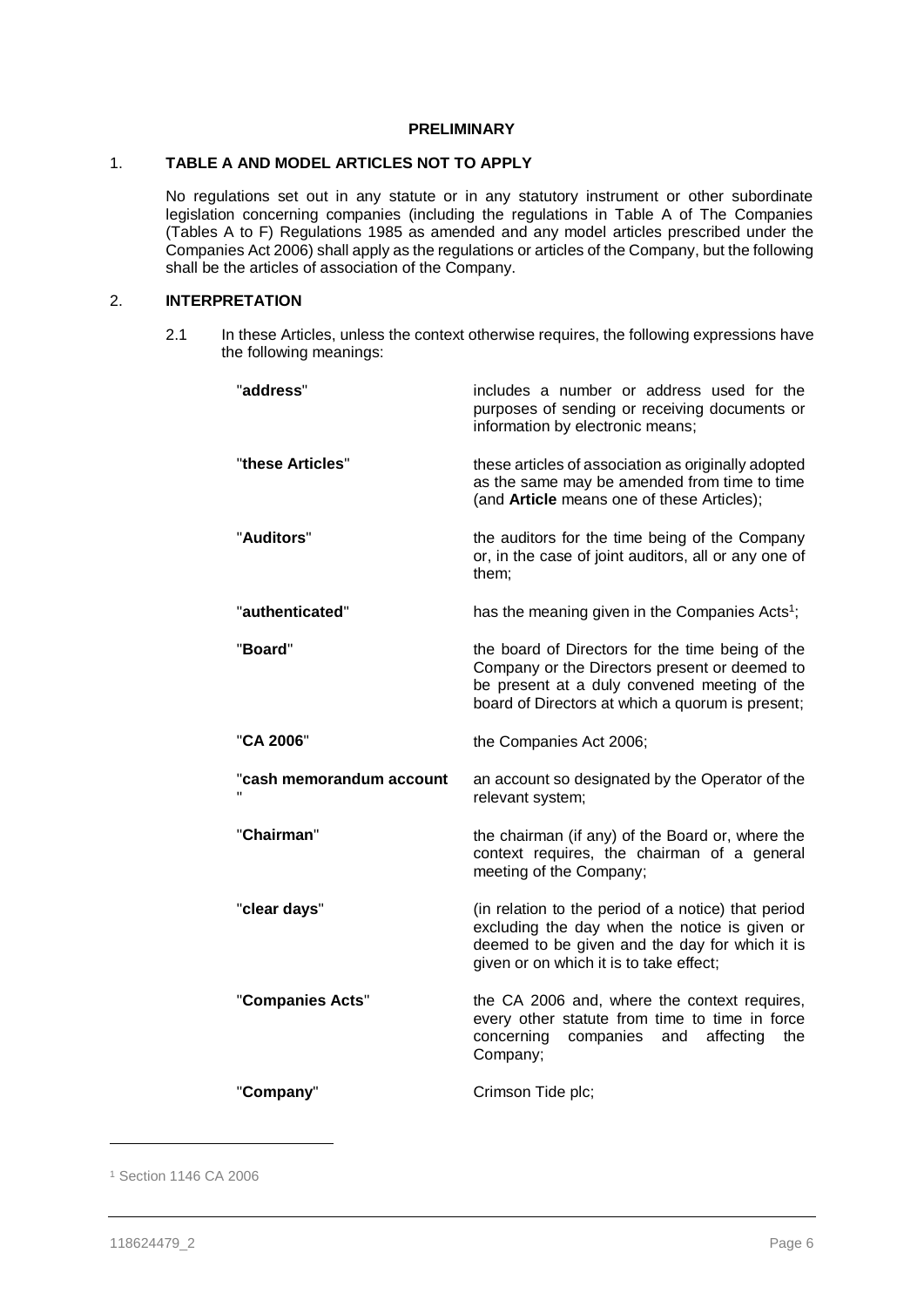| "Director"                                    | a director for the time being of the Company and<br>includes any person appointed by him as his<br>alternate director but only while acting as such;                                                                         |
|-----------------------------------------------|------------------------------------------------------------------------------------------------------------------------------------------------------------------------------------------------------------------------------|
| "Disclosure and<br><b>Transparency Rules"</b> | the Disclosure and Transparency Rules made by<br>the UKLA as the same may be amended from<br>time to time;                                                                                                                   |
| "electronic form" and<br>"electronic"         | have the meanings given to them in the<br>Companies Acts <sup>2</sup> ;                                                                                                                                                      |
| "execution"                                   | includes any mode of execution (and executed<br>shall be construed accordingly);                                                                                                                                             |
| "FSMA"                                        | the Financial Services and Markets Act 2000;                                                                                                                                                                                 |
| "general meeting"                             | a meeting of shareholders which is an annual<br>general meeting or any other general meeting;                                                                                                                                |
| "holder"                                      | (in relation to any share) the member whose<br>name is entered in the Register as the holder or,<br>where the context permits, the members whose<br>names are entered in the Register as the joint<br>holders of that share; |
| "member"                                      | a member of the Company or, where the context<br>requires, a member of the Board or of any<br>committee;                                                                                                                     |
| "Office"                                      | the registered office for the time being of the<br>Company;                                                                                                                                                                  |
| "Official List"                               | the official list maintained by the UKLA;                                                                                                                                                                                    |
| "Operator"                                    | Euroclear UK & Ireland Limited or such other<br>person as may for the time being be approved by<br>HM Treasury as Operator under the Regulations;                                                                            |
| "paid up"                                     | paid up or credited as paid up;                                                                                                                                                                                              |
| "participating security"                      | a security title to units of which are permitted by<br>the Operator to be transferred by means of a<br>relevant system;                                                                                                      |
| "recognised clearing house"                   | a clearing house granted recognition as such<br>under FSMA;                                                                                                                                                                  |
| "recognised investment<br>exchange"           | an investment exchange granted recognition as<br>such under FSMA;                                                                                                                                                            |
| "recognised person"                           | a recognised clearing house or a nominee of a<br>recognised clearing house or of a recognised                                                                                                                                |

<sup>2</sup> Section 1168 CA 2006

 $\overline{\phantom{0}}$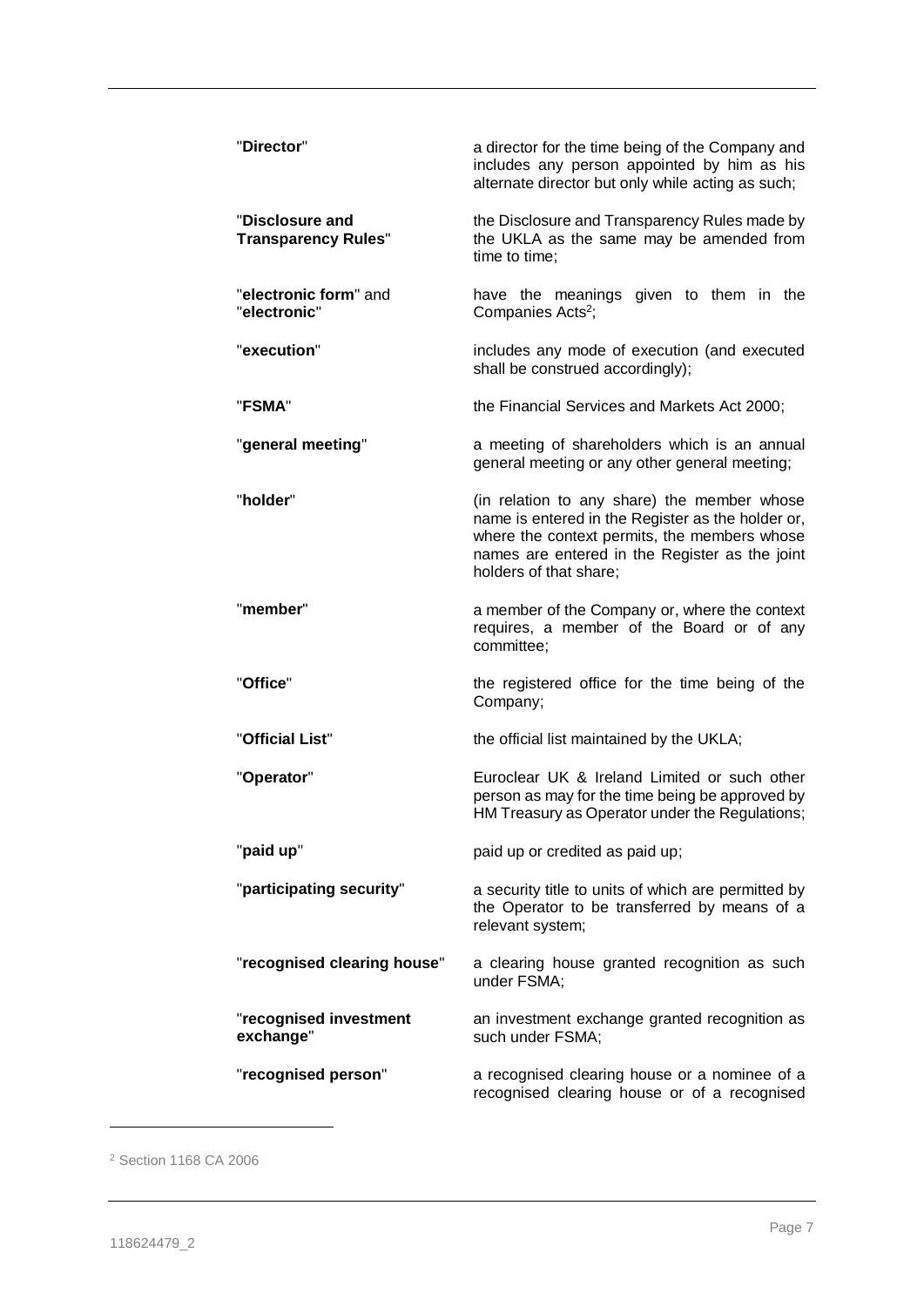|                                       | investment exchange which is designated as<br>mentioned in the Companies Acts <sup>3</sup> ;                                                                                                                                                                                                                                                                                                                                 |
|---------------------------------------|------------------------------------------------------------------------------------------------------------------------------------------------------------------------------------------------------------------------------------------------------------------------------------------------------------------------------------------------------------------------------------------------------------------------------|
| "Register"                            | the register of members of the Company to be<br>kept pursuant to the Companies Acts <sup>4</sup> or, as the<br>case may be, any overseas branch register kept<br>pursuant to Article 109 (Overseas registers);                                                                                                                                                                                                               |
| "Regulations"                         | The Uncertificated Securities Regulations 2001<br>(SI 2001 No 3755) as the same have been <sup>5</sup> or<br>may be amended from time to time and any<br>provisions of or under the Companies Acts which<br>supplement or replace such Regulations;                                                                                                                                                                          |
| "relevant system"                     | the computer-based system and procedures<br>which enable title to units of a security to be<br>evidenced and transferred without a written<br>instrument pursuant to the Regulations;                                                                                                                                                                                                                                        |
| "Seal"                                | the common seal of the Company or any official<br>or securities seal that the Company may be<br>permitted to have under the Companies Acts <sup>6</sup> ;                                                                                                                                                                                                                                                                    |
| "Secretary"                           | the secretary for the time being of the Company<br>or any other person appointed to perform any of<br>the duties of the secretary of the Company<br>including (subject to the provisions of the<br>Companies Acts <sup>7</sup> ) a joint, temporary, assistant or<br>deputy secretary;                                                                                                                                       |
| "share"                               | a share of the Company;                                                                                                                                                                                                                                                                                                                                                                                                      |
| "subsidiary" and "holding<br>company" | have the meanings given in section 1159 CA<br>2006 and in interpreting section 1159 for the<br>purposes of these Articles, a company is to be<br>treated as the holding company of another<br>company or as a member of a subsidiary even if<br>its shares in the other company are registered in<br>the name of (i) a nominee, or (ii) any party<br>holding security over those shares, or that<br>secured party's nominee; |
| "UKLA"                                | the Financial Conduct Authority acting in its<br>capacity as the competent authority for the<br>purposes of Part VI FSMA;                                                                                                                                                                                                                                                                                                    |
| "United Kingdom"                      | Great Britain and Northern Ireland;                                                                                                                                                                                                                                                                                                                                                                                          |

<sup>3</sup> Section 778 CA 2006

<sup>4</sup> Section 113 CA 2006

<sup>&</sup>lt;sup>5</sup> The Regulations were amended with effect from 1 October 2009 by The Companies Act 2006 (Consequential Amendments) (Uncertificated Securities) Order 2009 (SI2009/1889)

<sup>6</sup> Section 45 CA 2006

<sup>7</sup> Section 274 CA 2006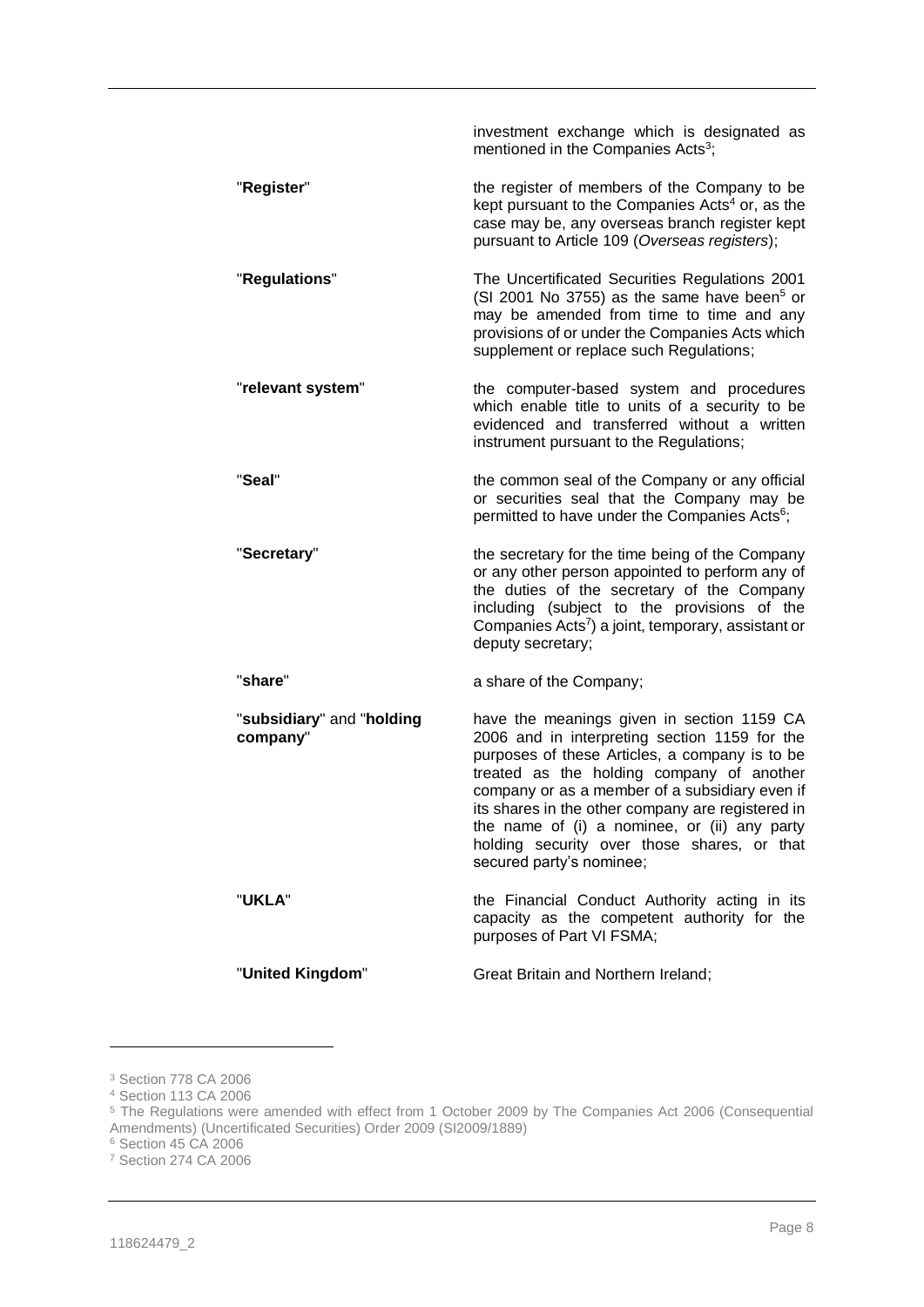"**working day**" has the meaning given to it in the Companies Acts<sup>8</sup>; and

"**writing**" or "**written**" printing, typewriting, lithography, photography and any other mode or modes of representing or reproducing words in a legible and non-transitory form, whether sent or supplied in electronic form or otherwise.

- 2.2 In these Articles, unless the context otherwise requires:
	- (a) words in the singular include the plural, and vice versa;
	- (b) words importing the masculine gender include every gender;
	- (c) a reference to a person includes a body corporate and an unincorporated body of persons;
	- (d) a reference to a Director being "**appointed**" includes a Director being elected and "**appointment**" of a Director shall be construed accordingly;
	- (e) a reference to an uncertificated share or to a share (or to a holding of shares) being in uncertificated form is to that share being an uncertificated unit of a security which, for the time being, is a participating security, and a reference to a certificated share or to a share being in certificated form is to that share being a unit of a security which is not an uncertificated unit;
	- (f) a reference to any statute or statutory provision includes any orders, regulations or other subordinate legislation made under it and any statutory modification or re-enactment of it for the time being in force; and
	- (g) words or expressions defined in the CA 2006 shall have the meaning given to them in that Act.
- 2.3 The headings are inserted for convenience only and shall not affect the construction of these Articles.
- 2.4 The footnotes do not form part of these Articles and are only included so as to give statutory references and other guidance.

# 3. **LIMITED LIABILITY**

The liability of the members is limited to the amount, if any, unpaid on their shares.

# **SHARE CAPITAL**

#### 4. **SHARE RIGHTS**

Subject to the provisions of the Companies Acts<sup>9</sup> and to any rights for the time being attached to any existing shares, any shares may be allotted or issued with, or have attached to them, such preferred, deferred or other rights or restrictions, whether in regard to dividend, voting, transfer, return of capital or otherwise, as the Company may from time to time by ordinary resolution determine or, if no such resolution has been passed or so far as the resolution does not make specific provision, as the Board may determine.

<sup>8</sup> Section 1173 CA 2006

<sup>9</sup> Sections 549-609 CA 2006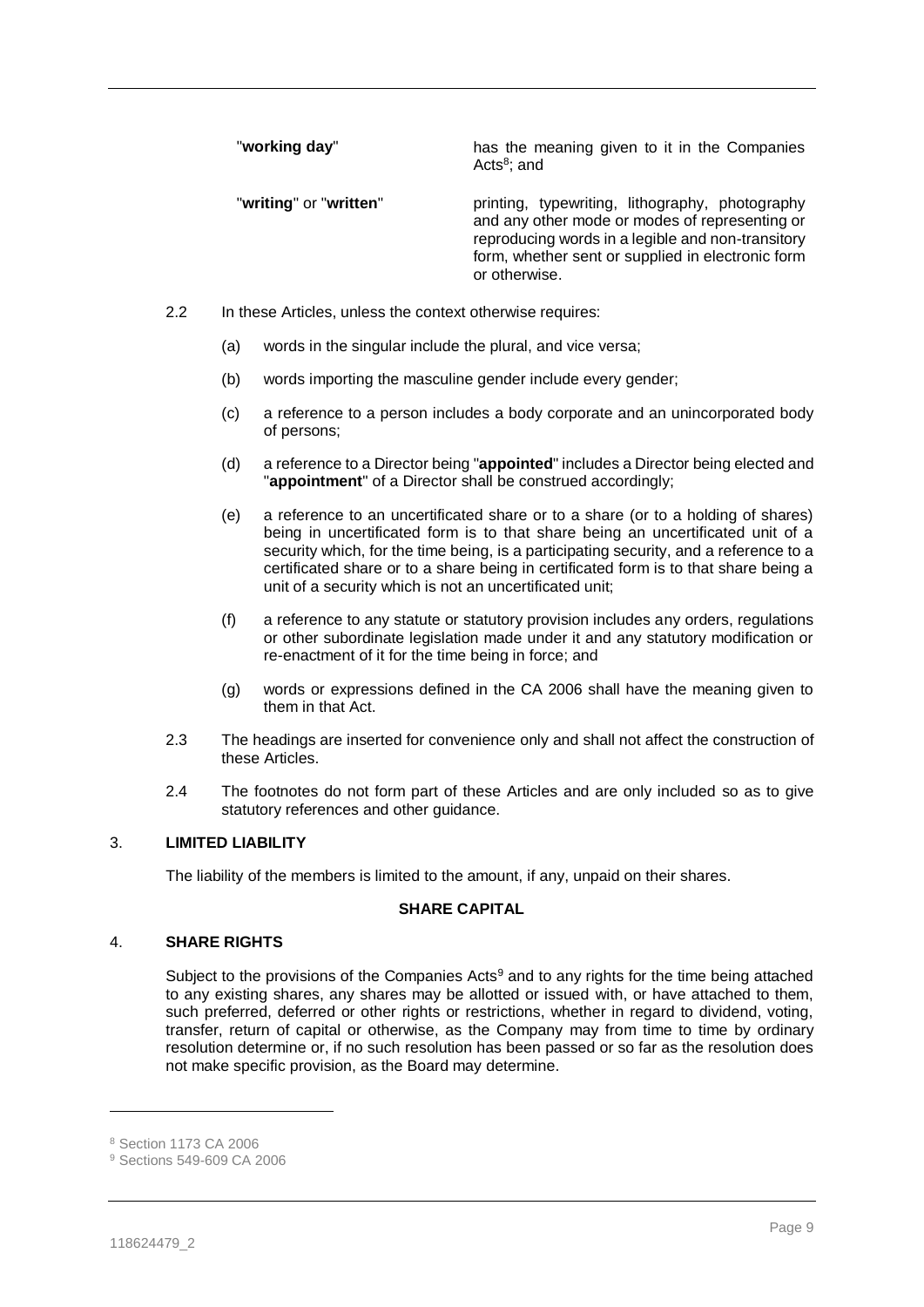# 5. **DEFFERED SHARES**

Any deferred shares of 19 pence each ("**Deferred Shares**") in issue in the Company confer on the holders of such shares the following rights and restrictions:

- 5.1 the holders of the Deferred Shares shall have no right to receive notice of or not attend or vote at any general meeting of the Company;
- 5.2 the Deferred Shares shall not confer on the holders thereof the right to receive any dividend;
- 5.3 on a return of capital on a winding up or otherwise the surplus assets of the Company remaining after payment of its liabilities shall be applied first in repayment to the holders of the ordinary shares of the amount paid up on such shares together with a premium of £5,000,000 per share, secondly in paying to the holders of the Deferred Shares the amount paid up thereon and thereafter the balance of such assets shall be distributed among the holders of ordinary shares; and
- 5.4 the Company shall have irrevocable authority at any time to appoint any person to execute on behalf of all the holders of the Deferred Shares a transfer thereof and/or an agreement to transfer the same, without making any payment to or obtaining the sanction of the holders thereof, to such person as the Company may determine as custodian thereof and, pending such transfer, to retain the certificates for such shares.

# 6. **ALLOTMENT**

- 6.1 Subject to the provisions of the Companies Acts<sup>10</sup> and to any relevant authority of the Company required by the Companies Acts, the Board may allot (with or without conferring rights of renunciation), grant options over, offer or otherwise deal with or dispose of any new shares or rights to subscribe for or convert any security into shares, to such persons (including the Directors themselves), at such times and generally on such terms and conditions as the Board may decide, provided that no share shall be issued at a discount to its nominal value.
- 6.2 The Board may, at any time after the allotment of any share but before any person has been entered in the Register as the holder, recognise a renunciation thereof by the allottee in favour of some other person and accord to any allottee of a share a right to effect such renunciation and/or allow the rights represented thereby to be one or more participating securities, in each case upon and subject to such terms and conditions as the Board may think fit to impose.

# 7. **REDEEMABLE SHARES**

Subject to the provisions of the Companies Acts<sup>11</sup> and to any special rights for the time being attached to any existing shares, any share may be issued which is, or at the option of the Company or of the holder of such share is liable, to be redeemed on such terms and conditions and in such manner as these Articles may provide or the Directors may determine.

# <span id="page-10-0"></span>8. **SHARE WARRANTS TO BEARER**

8.1 The Company may, with respect to any fully paid shares, issue a warrant (a **share warrant**) stating that the bearer of the share warrant is entitled to the shares specified in it and may provide (by coupons or otherwise) for the payment of future dividends on the shares included in a share warrant.

<sup>10</sup> Sections 549-609 CA 2006

<sup>11</sup> Section 684 CA 2006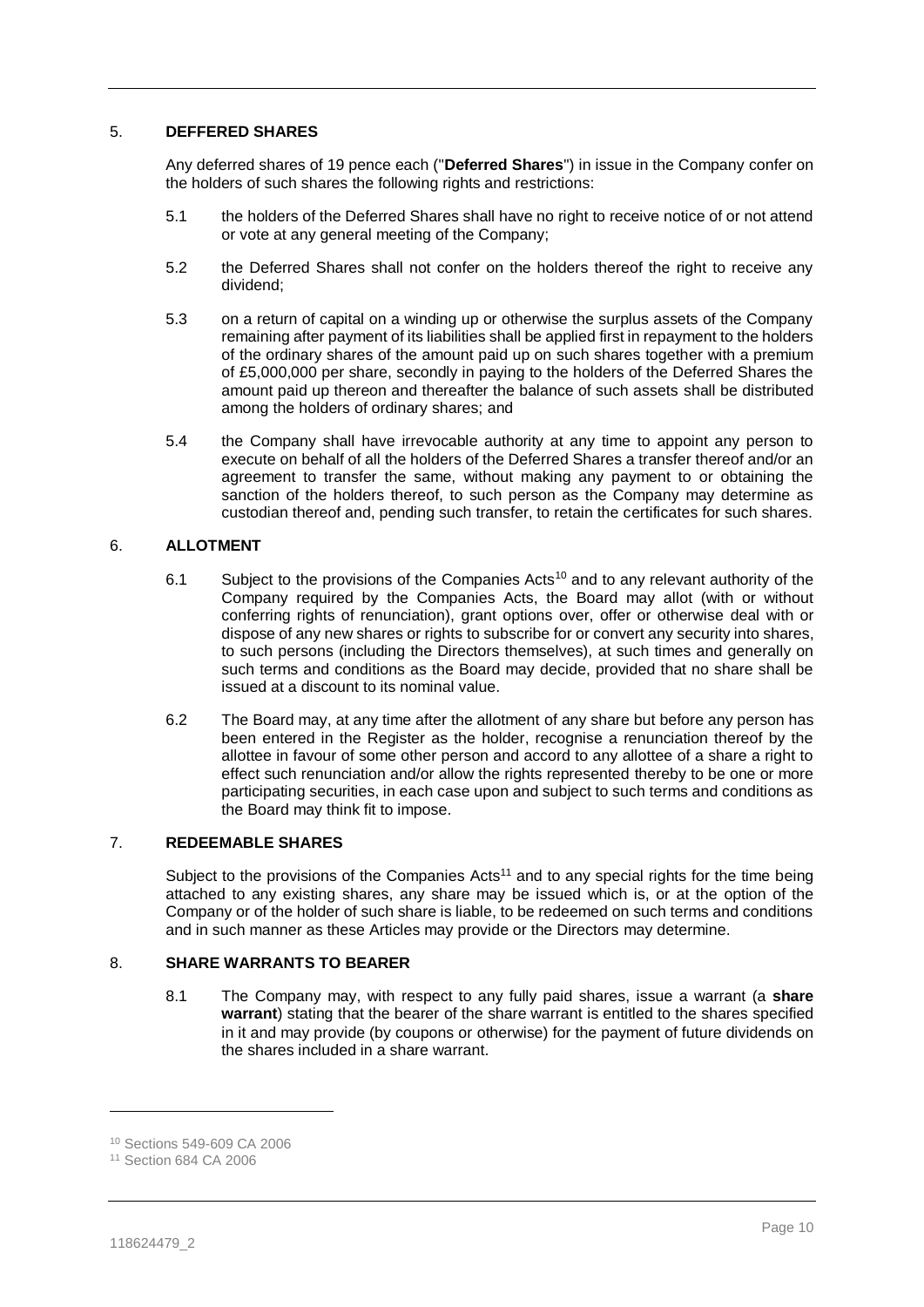- 8.2 The powers referred to in Article [8.1](#page-10-0) may be exercised by the Board, which may determine and vary the conditions on which share warrants shall be issued, and in particular on which:
	- (a) a new share warrant or coupon will be issued in the place of one damaged, defaced, worn out or lost (provided that no new share warrant shall be issued to replace one that has been lost unless the Board is satisfied beyond reasonable doubt that the original has been destroyed);
	- (b) the bearer of a share warrant shall be entitled to receive notice of and to attend, vote and demand a poll at general meetings;
	- (c) dividends will be paid; and
	- (d) a share warrant may be surrendered and the name of the holder entered in the Register in respect of the shares specified in it.
- 8.3 Subject to such conditions and to these Articles, the bearer of a share warrant shall be deemed to be a member for all purposes. The bearer of a share warrant shall be subject to the conditions for the time being in force and applicable to it, whether made before or after the issue of such share warrant.

#### 9. **COMMISSION AND BROKERAGE**

The Company may, in connection with the issue of any shares or the sale for cash of treasury shares, exercise all powers of paying commission and brokerage conferred or permitted by the Companies Acts<sup>12</sup>. Subject to the provisions of the Companies Acts<sup>13</sup>, any such commission or brokerage may be satisfied by the payment of cash, the allotment of fully or partly paid shares, the grant of an option to call for an allotment of shares or any combination of such methods.

#### 10. **TRUSTS NOT TO BE RECOGNISED**

Except as otherwise expressly provided by these Articles, as required by law or as ordered by a court of competent jurisdiction, the Company shall not recognise any person as holding any share on any trust, and the Company shall not be bound by or required in any way to recognise (even when having notice of it) any equitable, contingent, future, partial or other claim to or interest in any shares other than an absolute right of the holder to the whole of the share.

#### 11. **CERTIFICATED AND UNCERTIFICATED SHARES**

- 11.1 Notwithstanding anything in these Articles to the contrary, any shares may be issued, held, registered, converted to, transferred or otherwise dealt with in certificated or in uncertificated form and converted from uncertificated form to certificated form in accordance with the Regulations and practices instituted by the Operator of the relevant system. The provisions of these Articles shall not apply to any uncertificated shares to the extent that such provisions are inconsistent with:
	- (a) the holding of shares in uncertificated form;
	- (b) the transfer of title to shares by means of the relevant system; or
	- (c) any provision of the Regulations.
- <span id="page-11-0"></span>11.2 Without prejudice to the generality and effectiveness of the foregoing:

<sup>12</sup> Section 552 and 553 CA 2006

<sup>13</sup> Section 552 and 553 CA 2006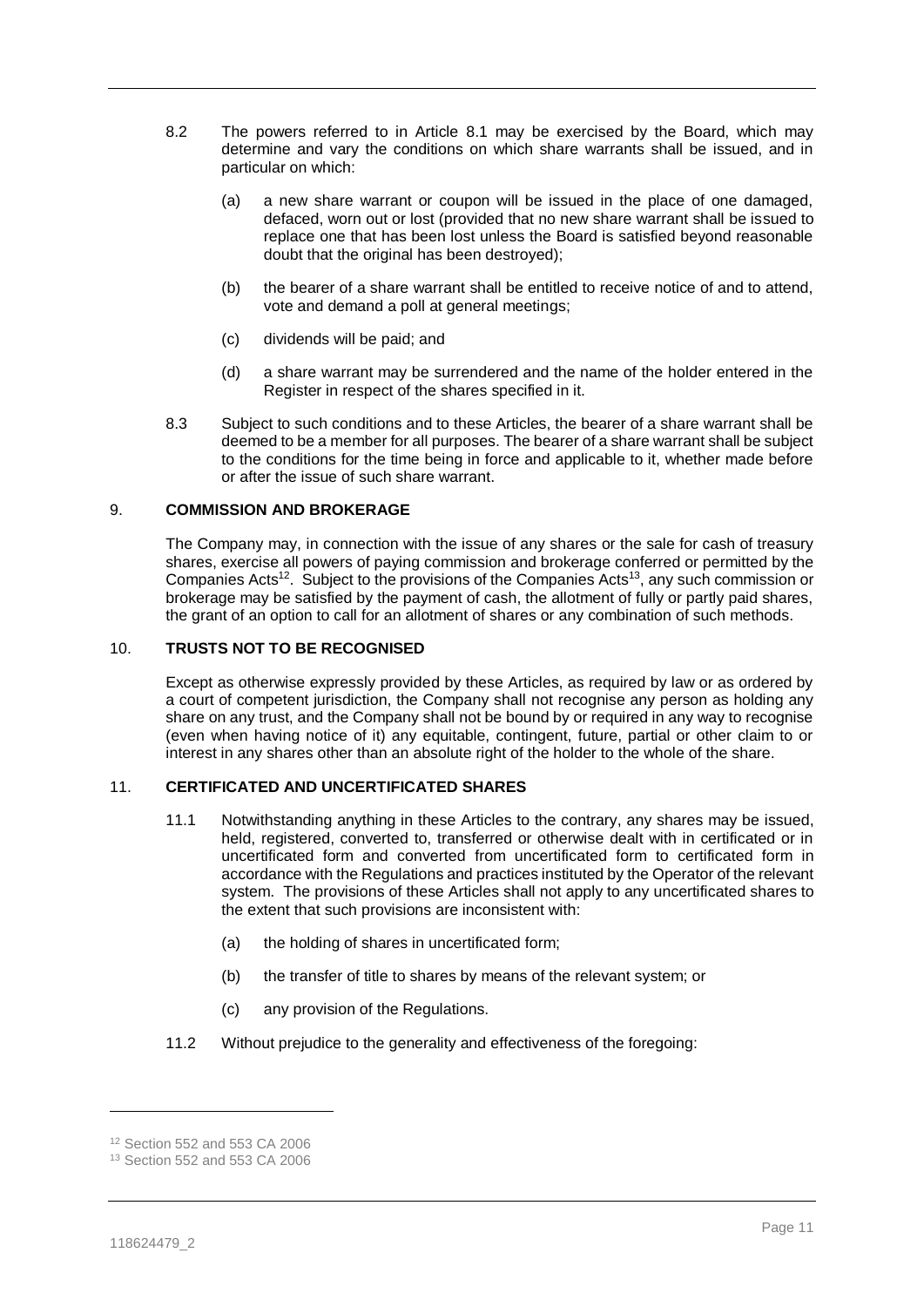- (a) references in these Articles to a requirement on any person to execute or deliver an instrument of transfer or certificate or other document shall, in the case of uncertificated shares, be treated as references to a requirement to comply with any relevant requirements of the relevant system and any relevant arrangements or regulations which the Board may make from time to time pursuant to Article [11.2\(d\);](#page-11-0)
- (b) the Company shall enter on the Register the number of shares which are held by each member in uncertificated form and in certificated form and shall, in the case of uncertificated shares, maintain the Register in each case as is required by the Regulations and the relevant system and, unless the Board otherwise determines, holdings of the same holder or joint holders of shares in certificated form and in uncertificated form shall be treated as separate holdings but where such holdings are in the same form, they shall be treated as a single holding;
- (c) a class of share shall not be treated as two classes by virtue only of that class comprising both certificated shares and uncertificated shares or as a result of any provision of these Articles or the Regulations which applies only in respect of certificated shares or uncertificated shares;
- <span id="page-12-0"></span>(d) the Board may make such arrangements or regulations (if any) as it may from time to time in its absolute discretion think fit in relation to the evidencing and transfer of uncertificated shares and otherwise for the purpose of implementing and/or supplementing the provisions of these Articles in relation to uncertificated shares and the Regulations and the facilities and requirements of the relevant system and such arrangements and regulations (as the case may be) shall have the same effect as if set out in these Articles;
- (e) the Board may utilise the relevant system to the fullest extent available from time to time in the exercise of the Company's powers or functions under the Companies Acts or these Articles or otherwise in effecting any actions; and
- (f) the Board may resolve that a class of shares is to become a participating security and may at any time determine that a class of shares shall cease to be a participating security.
- 11.3 Where any class of shares is a participating security and the Company is entitled under any provisions of the Companies Acts or the rules made and practices instituted by the Operator of any relevant system or under these Articles to dispose of, forfeit, enforce a lien or sell or otherwise procure the sale of any shares which are held in uncertificated form, such entitlement (to the extent permitted by the Regulations and the rules made and practices instituted by the Operator of the relevant system and subject to the arrangements and regulations referred to in Article [11.2\(d\)\)](#page-12-0) shall include the right to:
	- (a) request or require the deletion of any computer-based entries in the relevant system relating to the holding of such shares in uncertificated form; and/or
	- (b) require any holder of any uncertificated shares which are the subject of any exercise by the Company of any such entitlement, by notice in writing to the holder concerned, to change his holding of such uncertificated shares into certificated form within such period as may be specified in the notice, prior to completion of any disposal, sale or transfer of such shares, or direct the holder to take such steps (by instructions given by means of the relevant system or otherwise) as may be necessary to dispose of, sell or transfer such shares; and/or
	- (c) appoint any person to take such other steps (by instructions given by means of the relevant system or otherwise) in the name of the holder of such shares as may be required to effect a transfer of such shares and such steps shall be as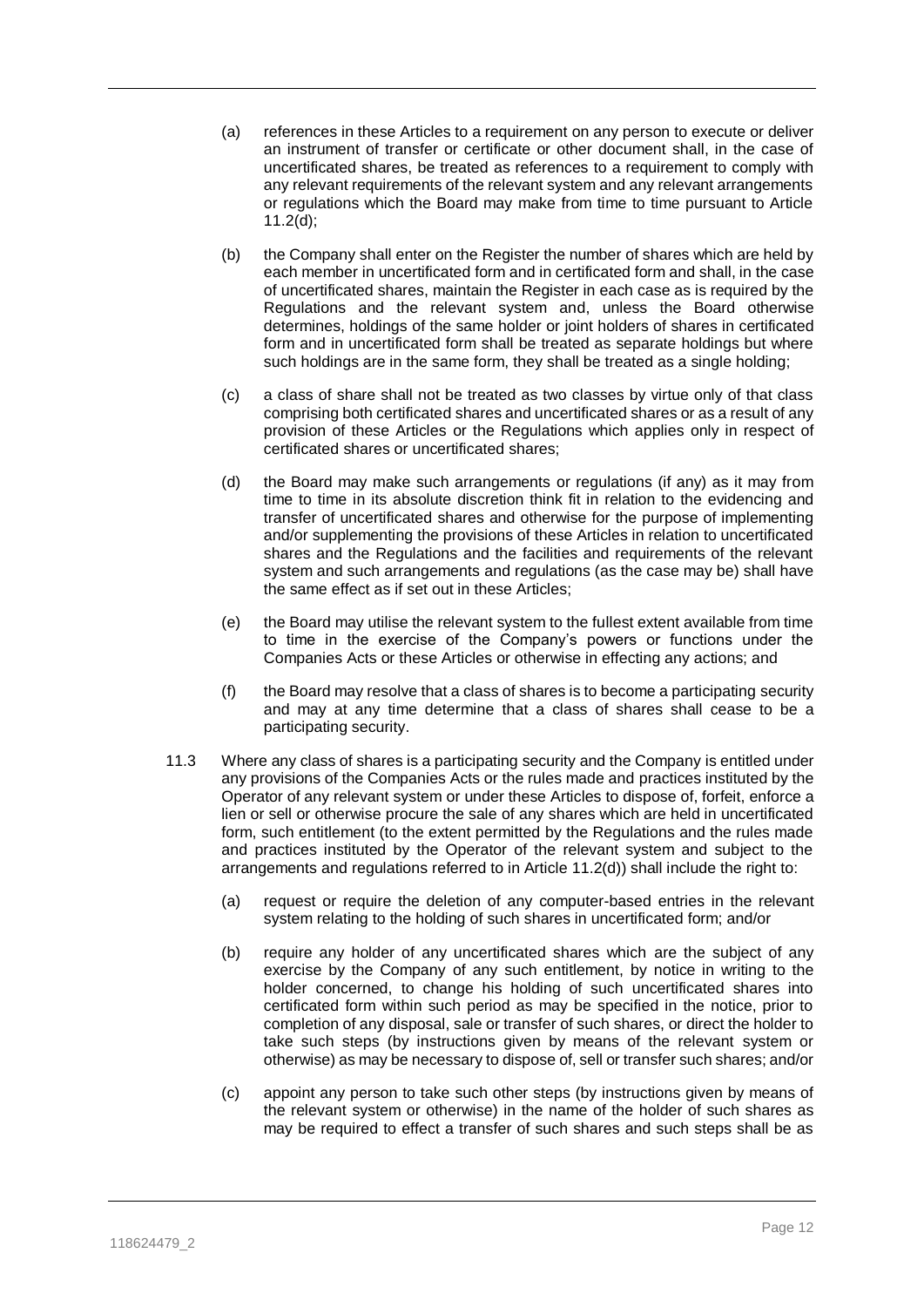effective as if they had been taken by the registered holder of the uncertificated shares concerned; and/or

- (d) transfer any uncertificated shares which are the subject of any exercise by the Company of any such entitlement by entering the name of the transferee in the Register in respect of that share as a transferred share; and/or
- (e) otherwise rectify or change the Register in respect of that share in such manner as may be appropriate; and
- (f) take such other action as may be necessary to enable those shares to be registered in the name of the person to whom the shares have been disposed of, sold or transferred or as directed by him.
- 11.4 The Company shall be entitled to assume that the entries on any record of securities maintained by it in accordance with the Regulations and regularly reconciled with the relevant Operator register of securities are a complete and accurate reproduction of the particulars entered in the Operator register of securities and shall accordingly not be liable in respect of any act or thing done or omitted to be done by or on behalf of the Company in reliance on such assumptions. In particular, any provision of these Articles which requires or envisages that action will be taken in reliance on information contained in the Register shall be construed so as to permit that action to be taken in reliance on information contained in any relevant record of securities (as so maintained and reconciled).

#### **SHARE CERTIFICATES**

### <span id="page-13-0"></span>12. **RIGHT TO CERTIFICATES**

- 12.1 On becoming the holder of any share in certificated form, every person (except a recognised person in respect of whom the Company is not by law required to complete and have ready for delivery a certificate) shall be entitled, without charge, to have issued within two months after allotment or lodgement of a transfer (unless the terms of issue of the shares provide otherwise) one certificate for all of the shares of that class registered in his name. Such certificate shall specify the number and class of the shares in respect of which it is issued and the amount or respective amounts paid up thereon and shall be issued as provided in Article [130](#page-50-0) (*Application of Seal*).
- 12.2 The Company shall not be bound to issue more than one certificate in respect of shares held jointly by two or more persons. Delivery of a certificate to the person first named on the Register shall be sufficient delivery to all joint holders.
- 12.3 Where a member (other than a recognised person) has transferred part only of the shares comprised in a certificate, he shall be entitled without charge to a certificate for the balance of such shares. Where a member receives more shares of any class, he shall be entitled without charge to a certificate for the extra shares of that class.
- 12.4 No certificate representing shares of more than one class or in respect of shares held by a recognised person shall be issued.
- 12.5 Every share certificate sent in accordance with these Articles will be sent at the risk of the member or other person entitled to the certificate. The Company will not be responsible for any share certificate lost or delayed in the course of delivery.
- 12.6 This Article [12](#page-13-0) does not apply to uncertificated shares.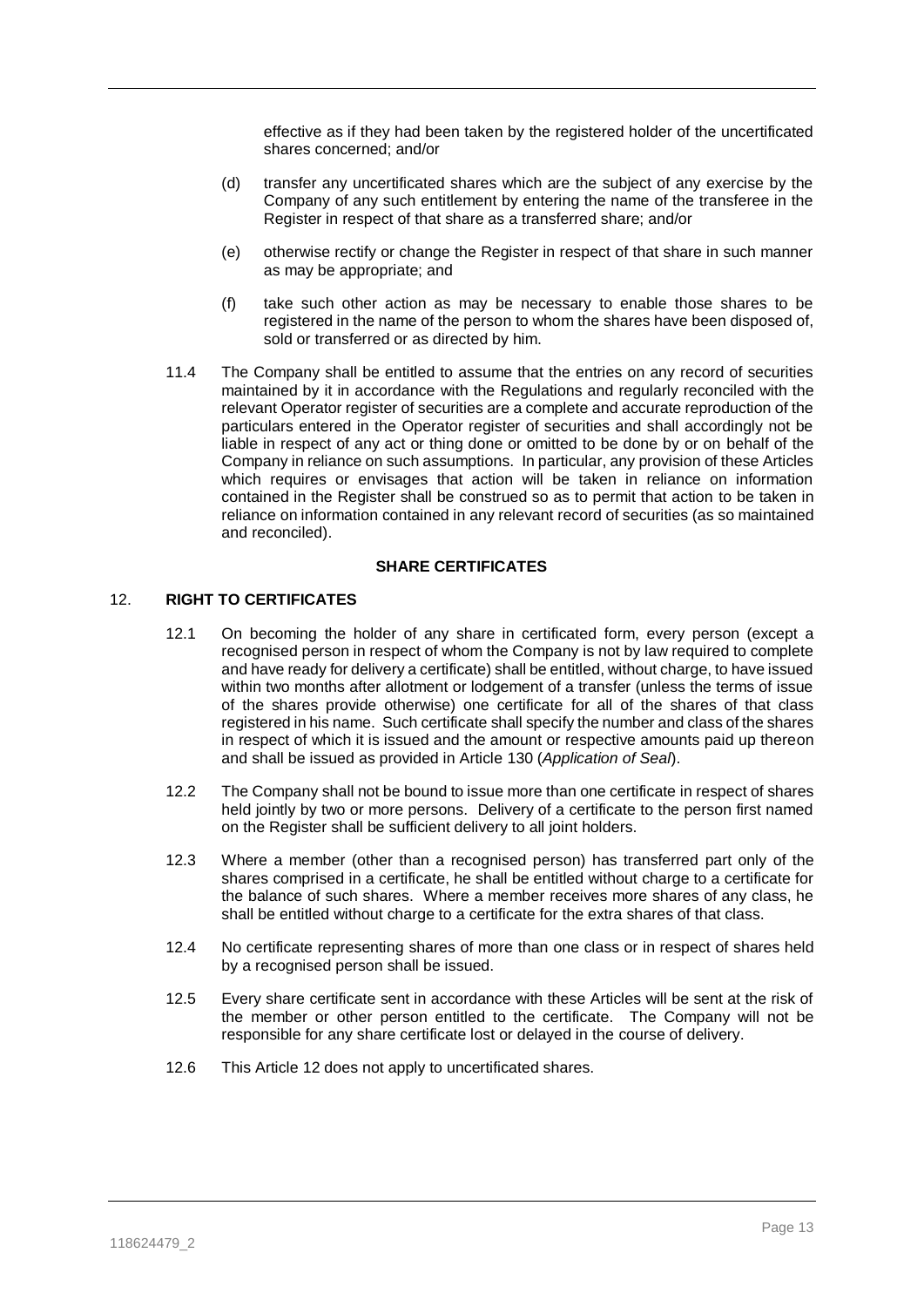# <span id="page-14-0"></span>13. **REPLACEMENT CERTIFICATES**

- 13.1 Any two or more certificates representing shares of any one class held by any member may at his request be cancelled and a single new certificate for such shares issued in lieu without charge on surrender of the original certificates for cancellation.
- 13.2 If any member shall surrender for cancellation a share certificate representing shares held by him and request the Company to issue in lieu thereof two or more share certificates representing such shares in such proportions as he may specify, the Board may, if it thinks fit, comply with such request.
- 13.3 Share certificates may be renewed or replaced on such terms as to provision of evidence and indemnity (with or without security) and to payment of any exceptional out of pocket expenses, including those incurred by the Company in investigating such evidence and preparing such indemnity and security, as the Board may decide, and on surrender of the original certificate (where it is defaced, damaged or worn out), but without any further charge.
- 13.4 In the case of shares held jointly by several persons, any such request as is mentioned in this Article [13](#page-14-0) may be made by any one of the joint holders.
- 13.5 This Article [13](#page-14-0) does not apply to uncertificated shares.

# **LIEN ON SHARES**

# 14. **LIEN ON SHARES NOT FULLY PAID**

The Company shall have a first and paramount lien on each of its shares which is not fully paid, for all amounts payable to the Company (whether presently or not) in respect of that share to the extent and in the circumstances permitted by the Companies Acts<sup>14</sup>. The Board may waive any lien which has arisen and may resolve that any share shall for some limited period be exempt wholly or partially from the provisions of this Article.

# <span id="page-14-1"></span>15. **ENFORCEMENT OF LIEN BY SALE**

The Board may sell all or any of the shares subject to any lien at such time or times and in such manner as it may determine. However, no sale shall be made until such time as any money in respect of which such lien exists is presently payable or the liability or engagement in respect of which such lien exists is liable to be presently fulfilled or discharged, and until notice in writing shall have been served on the holder or the person (if any) entitled by transmission to the shares, demanding the amount due or specifying the liability or engagement and demanding payment or fulfilment or discharge thereof and giving notice of intention to sell if default in payment, fulfilment or discharge shall continue for 14 clear days after service of such notice. For giving effect to any such sale, the Board may authorise some person to execute an instrument of transfer of the shares sold in the name and on behalf of the holder or the person (if any) entitled by transmission in favour of the purchaser or as the purchaser may direct. The purchaser shall not be bound to see to the application of any purchase consideration nor shall his title to the shares be affected by any act, omission, irregularity or invalidity relating to or connected with the proceedings in reference to the sale.

# 16. **APPLICATION OF PROCEEDS OF SALE**

The net proceeds of any sale of shares subject to any lien, after payment of the expenses of sale, shall be applied in or towards satisfaction of so much of the amount due to the Company or of the liability or engagement (as the case may be) as is presently payable or is liable to be presently fulfilled or discharged. The balance (if any) shall (on surrender to the Company for cancellation of the certificate for the shares sold, and subject to a like lien for any money not

<sup>14</sup> Section 670 CA 2006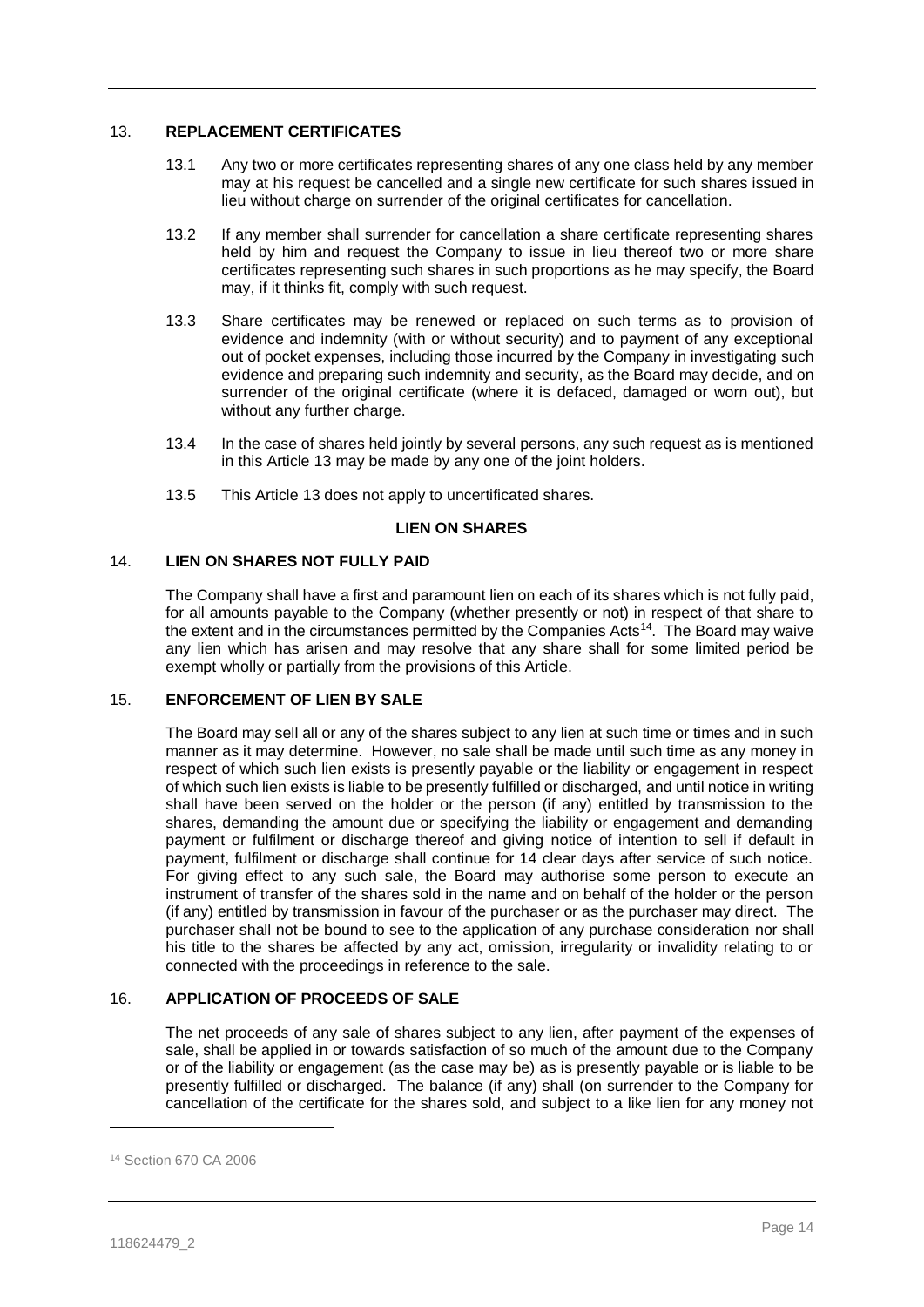presently payable or any liability or engagement not liable to be presently fulfilled or discharged as existed on the shares before the sale) be paid (without interest) to the holder or the person (if any) entitled by transmission to the shares so sold.

#### **CALLS ON SHARES**

# 17. **CALLS**

Subject to the terms of allotment of shares, the Board may from time to time make calls on the members in respect of any money unpaid on the shares of any class held by them respectively (whether in respect of nominal value or premium) and not payable on a date fixed by or in accordance with the terms of issue. A call may be required to be paid by instalments. Each member shall (subject to receiving at least 14 clear days' notice specifying when and where payment is to be made and whether or not by instalments) be liable to pay the amount of every call so made on him as required by the notice. A call shall be deemed to have been made at the time when the resolution of the Board authorising such call was passed or (as the case may require) any person to whom power has been delegated pursuant to these Articles serves notice of exercise of such power. A call may, before receipt by the Company of any sum due thereunder, be either revoked or postponed in whole or part as regards all or any such members as the Board may determine. A person on whom a call is made shall remain liable notwithstanding the subsequent transfer of the shares in respect of which the call was made.

## 18. **LIABILITY OF JOINT HOLDERS**

The joint holders of a share shall be jointly and severally liable for the payment of all calls in respect thereof.

# 19. **INTEREST ON CALLS**

If the whole of the sum payable in respect of any call is not paid on or before the day appointed for payment, the person from whom it is due and payable shall pay all costs, charges and expenses that the Company may have incurred by reason of such non-payment, together with interest on the unpaid amount from the day appointed for payment thereof to the day of payment (both days inclusive) at the rate fixed by the terms of the allotment of the share or in the notice of the call or, if no rate is so fixed, at 15 per cent per annum (or such lower rate as the Board may determine). The Board may waive payment of such costs, charges, expenses or interest in whole or in part.

# 20. **RIGHTS OF MEMBER WHEN CALL UNPAID**

Unless the Board otherwise determines, no member shall be entitled to receive any dividend or to be present and vote at a general meeting or at any separate general meeting of the holders of any class of shares either in person or (save as proxy for another member) by proxy, or be reckoned in a quorum, or to exercise any other right or privilege as a member in respect of a share held by him unless and until he shall have paid all calls for the time being due and payable by him in respect of that share, whether alone or jointly with any other person, together with interest and expenses (if any) payable by such member to the Company.

# 21. **SUMS DUE ON ALLOTMENT TREATED AS CALLS**

Any sum payable in respect of a share on allotment or at any fixed date, whether in respect of the nominal value of the share or by way of premium or as an instalment of a call, shall for the purposes of these Articles be deemed to be a call duly made. If it is not paid, the provisions of these Articles shall apply as if such amount had become due and payable by virtue of a call.

# 22. **POWER TO DIFFERENTIATE**

The Board may make arrangements on the allotment or issue of shares for a difference as between the allottees or holders of such shares in the amount and time of payment of calls.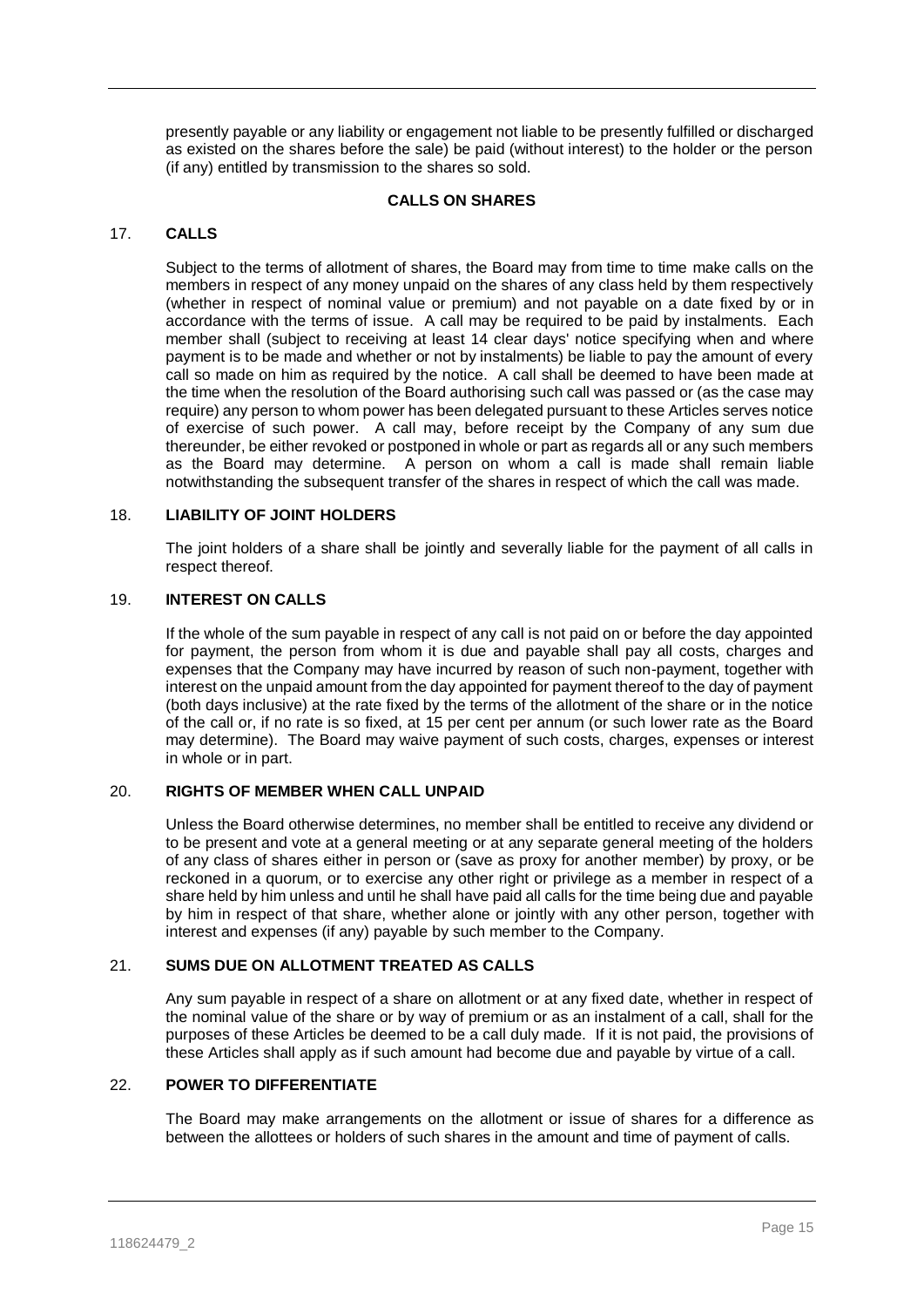# 23. **PAYMENT IN ADVANCE OF CALLS**

The Board may, if it thinks fit, receive from any member willing to advance the same all or any part of the moneys uncalled and unpaid on the shares held by him. Such payment in advance of calls shall extinguish pro tanto the liability on the shares in respect of which it is made. The Company may pay interest on the money paid in advance, or so much of it as exceeds the amount for the time being called up on the shares in respect of which such advance has been made, at such rate as the Board may decide. The Board may at any time repay the amount so advanced on giving to such member not less than three months' notice in writing of its intention to do so, unless before the expiration of such notice the amount so advanced shall have been called up on the shares in respect of which it was advanced.

# **FORFEITURE OF SHARES**

# <span id="page-16-0"></span>24. **NOTICE IF CALL NOT PAID**

If any member fails to pay the whole of any call or any instalment of any call on or before the day appointed for payment, the Board may at any time serve a notice in writing on such member or on any person entitled to the shares by transmission, requiring payment, on a date not less than 14 clear days from the date of the notice, of the amount unpaid and any interest which may have accrued thereon and any costs, charges and expenses incurred by the Company by reason of such non-payment. The notice shall name the place where the payment is to be made and state that, if the notice is not complied with, the shares in respect of which such call was made will be liable to be forfeited.

## 25. **FORFEITURE FOR NON-COMPLIANCE**

If the notice referred to in Article [24](#page-16-0) is not complied with, any share in respect of which it was given may, at any time before the payment required by the notice has been made, be forfeited by a resolution of the Board to that effect which shall state the date of forfeiture. Such forfeiture shall include all dividends declared or other money payable in respect of the forfeited shares and not paid before the forfeiture.

# 26. **NOTICE AFTER FORFEITURE**

When any share has been forfeited, notice of the forfeiture shall be served on the person who was before forfeiture the holder of the share or the person entitled to such share by transmission (as the case may be). An entry of such notice having been given and of the forfeiture with the date thereof shall forthwith be made in the Register in respect of such share. However, no forfeiture shall be invalidated by any omission to give such notice or to make such entry as aforesaid.

# 27. **FORFEITURE MAY BE ANNULLED**

The Board may, at any time before any share so forfeited has been cancelled or sold, re-allotted or otherwise disposed of, annul the forfeiture, on the terms that payment shall be made of all calls and interest due thereon and all expenses incurred in respect of the share and on such further terms (if any) as the Board shall see fit.

## 28. **SURRENDER**

The Board may accept a surrender of any share liable to be forfeited. In such case, references in these Articles to forfeiture shall include surrender.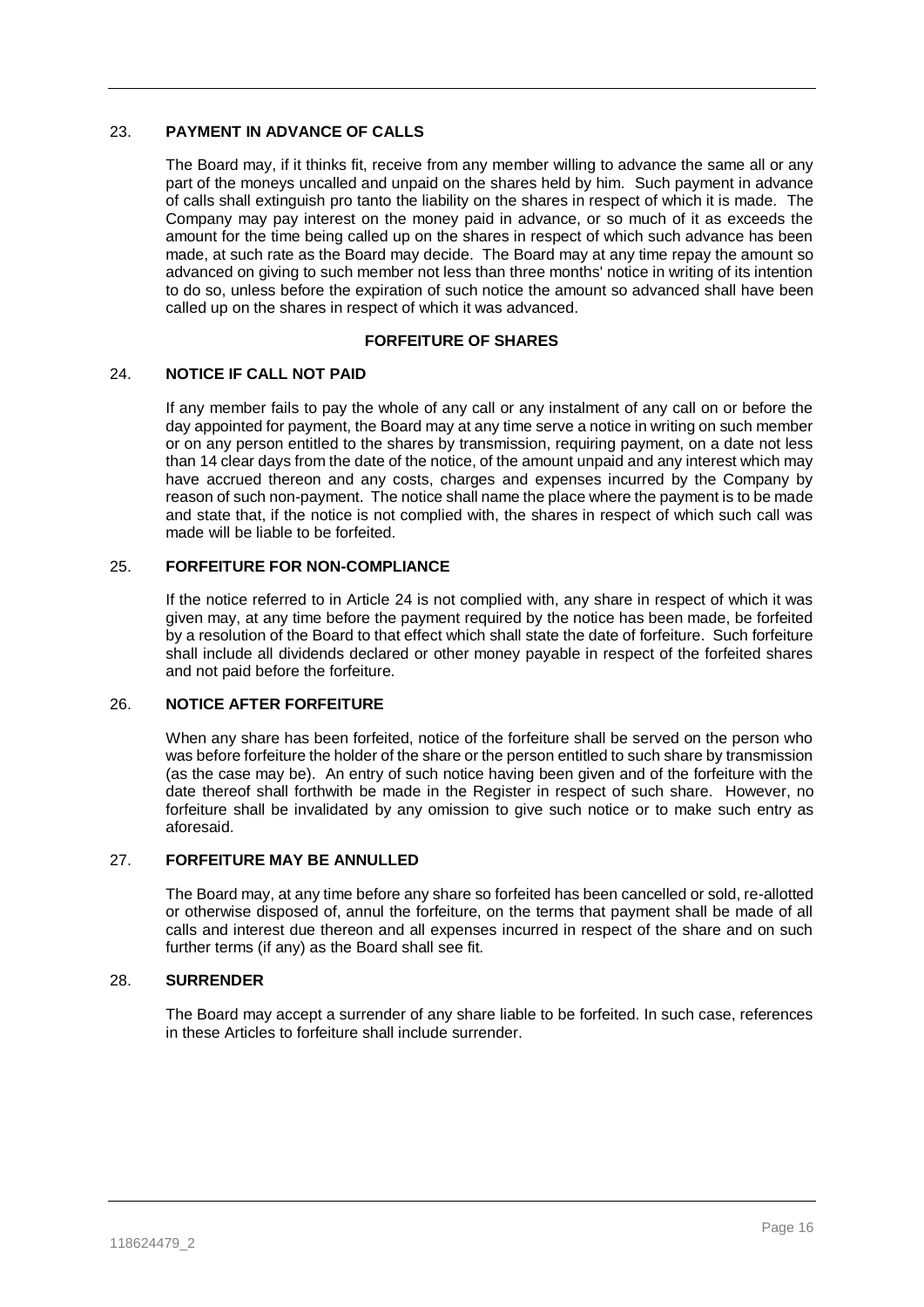# 29. **DISPOSAL OF FORFEITED SHARES**

Every share which is forfeited shall on forfeiture become the property of the Company. Subject to the provisions of the Companies Acts<sup>15</sup>, any forfeited share may be sold, re-allotted or otherwise disposed of, either to the person who was the holder before forfeiture or otherwise entitled to the share, or to any other person, on such terms and in such manner as the Board shall determine. The Board may, for the purposes of the disposal, authorise some person to transfer the share in question and may enter the name of the transferee in respect of the transferred share in the Register, notwithstanding the absence of any share certificate being lodged in respect of the share and may issue a new certificate to the transferee. An instrument of transfer executed by that person shall be as effective as if it had been executed by (as the case may be) the holder (if any) of, or the person entitled by transmission to, the share. The Company may receive the consideration (if any) given for the share on its disposal.

# 30. **EFFECT OF FORFEITURE**

A shareholder whose shares have been forfeited shall cease to be a member in respect of the shares forfeited and shall, in the case of a holder of certificated shares, surrender to the Company for cancellation the certificate for such shares. He shall nevertheless be liable to pay to the Company all calls made and not paid on such shares at the time of forfeiture, and interest thereon at 15 per cent per annum (or such lower rate as the Board may determine) from the date of the forfeiture to the date of payment (both dates inclusive), in the same manner in all respects as if the shares had not been forfeited, and to satisfy all (if any) claims, demands and liabilities which the Company might have enforced in respect of the shares at the time of forfeiture, without any reduction or allowance for the value of the shares at the time of forfeiture or for any consideration received on their disposal.

# 31. **EXTINCTION OF CLAIMS**

The forfeiture of a share shall involve the extinction at the time of forfeiture of all interest in and all claims and demands against the Company in respect of the share and all other rights and liabilities incidental to the share as between the holder if any whose share is forfeited or the person entitled by transmission to the forfeited share (as the case may be) and the Company, except only such of those rights and liabilities as are by these Articles expressly saved, or as are by the Companies Acts given or imposed in the case of past members.

# 32. **EVIDENCE OF FORFEITURE**

A statutory declaration by a Director or the Secretary that a share has been forfeited in pursuance of these Articles, and stating the date on which it was forfeited, shall, as against all persons claiming to be entitled to that share, be conclusive evidence of the facts therein stated. The declaration, together with the receipt by the Company for the consideration (if any) given for the share on the sale or disposition thereof and a certificate for the share delivered to the person to whom the same is sold or disposed of, shall (subject if necessary to the execution of an instrument of transfer) constitute a good title to the share. Subject to the execution of any necessary transfer, such person shall be registered as the holder of the share and shall be discharged from all calls made prior to such sale or disposition and shall not be bound to see to the application of any purchase consideration, nor shall his title to the share be affected by any act, omission, irregularity or invalidity relating to or connected with the proceedings in reference to the forfeiture or disposal of the share. Such person shall not (except by express agreement with the Company) become entitled to any dividend which might have accrued on the share before the completion of the sale or disposition thereof.

<sup>15</sup> Section 662 CA 2006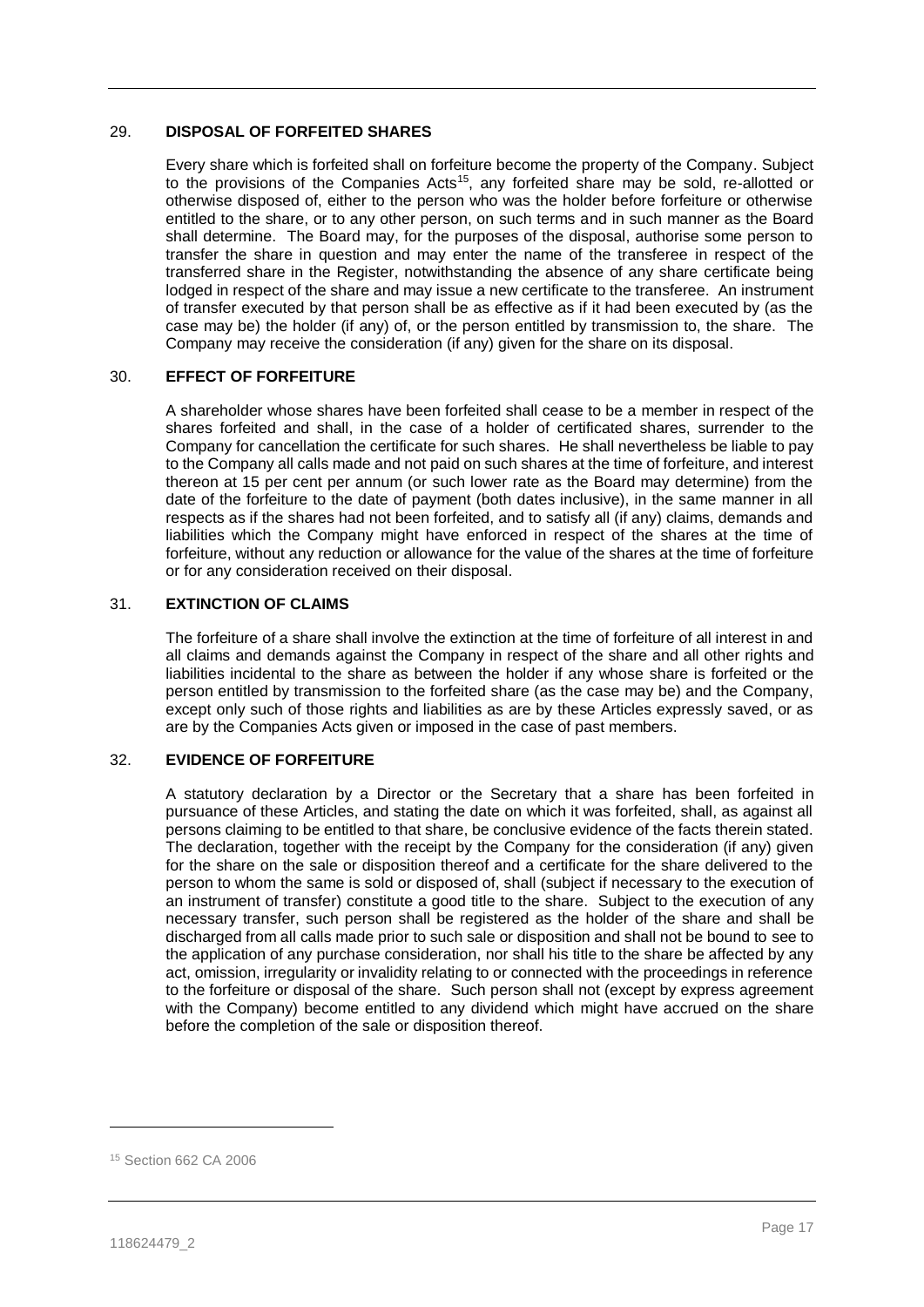# **DISCLOSURE OF INTERESTS**

# <span id="page-18-2"></span><span id="page-18-1"></span>33. **FAILURE TO DISCLOSE INTERESTS IN SHARES**

- <span id="page-18-0"></span>33.1 Where a member, or any other person interested in shares held by that member, has been issued with a notice pursuant to the Companies Acts requiring such person to provide information about his interests in the Company's shares (a **Section 793 Notice**) and has failed in relation to any shares (the **default shares**, which expression includes any shares issued after the date of such notice in respect of those shares) to give the Company the information required within the prescribed period from the service of the notice, the following sanctions shall apply unless the Board otherwise determines:
	- (a) the member shall not be entitled (in respect of the default shares) to be present or to vote (either in person or by representative or by proxy) at any general meeting or at any separate meeting of the holders of any class of shares or on any poll, or to exercise any other right conferred by membership in relation to any such meeting or poll; and
	- (b) where the default shares represent at least 0.25 per cent in nominal value of the issued shares of their class (excluding any shares of that class held as treasury shares):
		- (i) any dividend or other money payable in respect of the shares shall be withheld by the Company, which shall not have any obligation to pay interest on it, and the member shall not be entitled to elect, pursuant to Articl[e 142](#page-53-0) (*Payment of scrip dividends*), to receive shares instead of that dividend; and
		- (ii) no transfer (other than an excepted transfer) of any shares held by the member shall be registered unless:
			- (A) the member is not himself in default as regards supplying the information required; and
			- (B) the member proves to the satisfaction of the Board that no person in default as regards supplying such information is interested in any of the shares the subject of the transfer.
- 33.2 For the purposes of Article [33.1\(b\),](#page-18-0) the Board may only exercise its discretion not to register a transfer of shares in uncertificated form if permitted to do so by the Regulations, and it may determine to treat shares of a member in certificated and uncertificated form as separate holdings and apply the sanctions only to the former or to the latter or make different provisions for the former and the latter.
- 33.3 Where the sanctions under Article [33.1](#page-18-1) apply in relation to any shares, they shall cease to have effect (and any dividends withheld under Article [33.1\(b\)](#page-18-0) shall become payable):
	- (a) if the shares are transferred by means of an excepted transfer but only in relation to the shares transferred; or
	- (b) at the end of a period of seven days (or such shorter period as the Board may determine) following receipt by the Company of the information required by the Section 793 Notice and the Board being satisfied that such information is full and complete.
- 33.4 Where, on the basis of information obtained from a member in respect of any share held by him, the Company issues a Section 793 Notice to any other person, it shall at the same time send a copy of the Section 793 Notice to the member, but the accidental omission to do so, or the non-receipt by the member of the copy, shall not invalidate or otherwise affect the application of Article [33.1.](#page-18-1)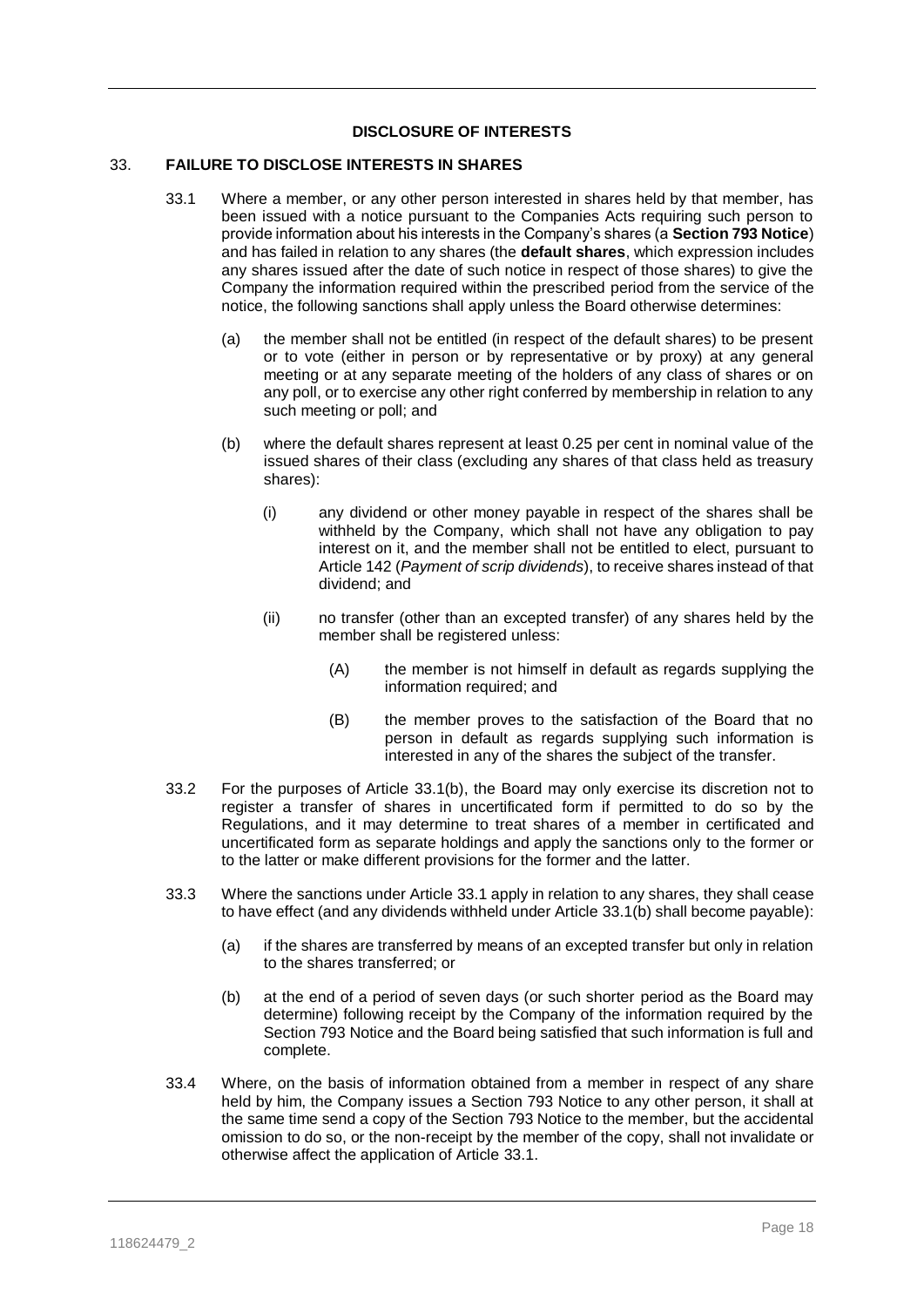- <span id="page-19-0"></span>33.5 For the purposes of this Article [33:](#page-18-2)
	- (a) a person, other than the member holding a share, shall be treated as appearing to be interested in that share if the member has informed the Company that the person is, or may be, so interested, or if the Company (after taking account of any information obtained from the member or, pursuant to a Section 793 Notice, from anyone else) knows or has reasonable cause to believe that the person is, or may be, so interested;
	- (b) **interested** shall be construed as it is for the purpose of section 793 CA 2006;
	- (c) reference to a person having failed to give the Company the information required by a Section 793 Notice, or being in default as regards supplying such information, includes, without limitation, reference:
		- (i) to his having failed or refused to give all or any part of it; and
		- (ii) to his having given information which he knows to be false in a material particular or his having recklessly given information which is false in a material particular;
	- (d) **prescribed period** means 14 days;
	- (e) **excepted transfer** means, in relation to any shares held by a member:
		- (i) a transfer by way of or pursuant to acceptance of a takeover offer for the Company (within the meaning of the Companies Acts)<sup>16</sup>;
		- (ii) or a transfer in consequence of a sale made through a recognised investment exchange or any other stock exchange outside the United Kingdom on which the Company's shares are normally traded; or
		- (iii) a transfer which is shown to the satisfaction of the Board to be made in consequence of a bona fide sale of the whole of the beneficial interest in the shares to a person who is unconnected with the member or with any other person appearing to be interested in the shares. For the purposes of this Article [33.5\(e\)](#page-19-0)[\(iii\),](#page-19-1) any associate (as defined in the Insolvency Act  $1986$ )<sup>17</sup> shall be included in the class of persons who are connected with the member or any person interested in such shares.
- <span id="page-19-1"></span>33.6 Nothing contained in this Article [33](#page-18-2) shall be taken to limit the powers of the Company under the Companies Acts<sup>18</sup> to apply to the court for an order imposing restrictions on a person's shares.

#### **UNTRACED MEMBERS**

# <span id="page-19-2"></span>34. **POWER OF SALE**

- 34.1 The Company shall be entitled to sell at the best price reasonably obtainable any share of a member, or any share to which a person is entitled by transmission, if and provided that:
	- (a) during the period of 12 years immediately prior to the date of the publication of the advertisements referred to in Article [34.1\(b\)](#page-19-2) (or, if published on different dates, the earlier or earliest thereof) (the **relevant period**), the Company has paid

<span id="page-19-3"></span> $\overline{a}$ 

<sup>16</sup> Section 974 CA 2006

<sup>17</sup> Section 435 Insolvency Act 1986

<sup>18</sup> Section 794 CA 2006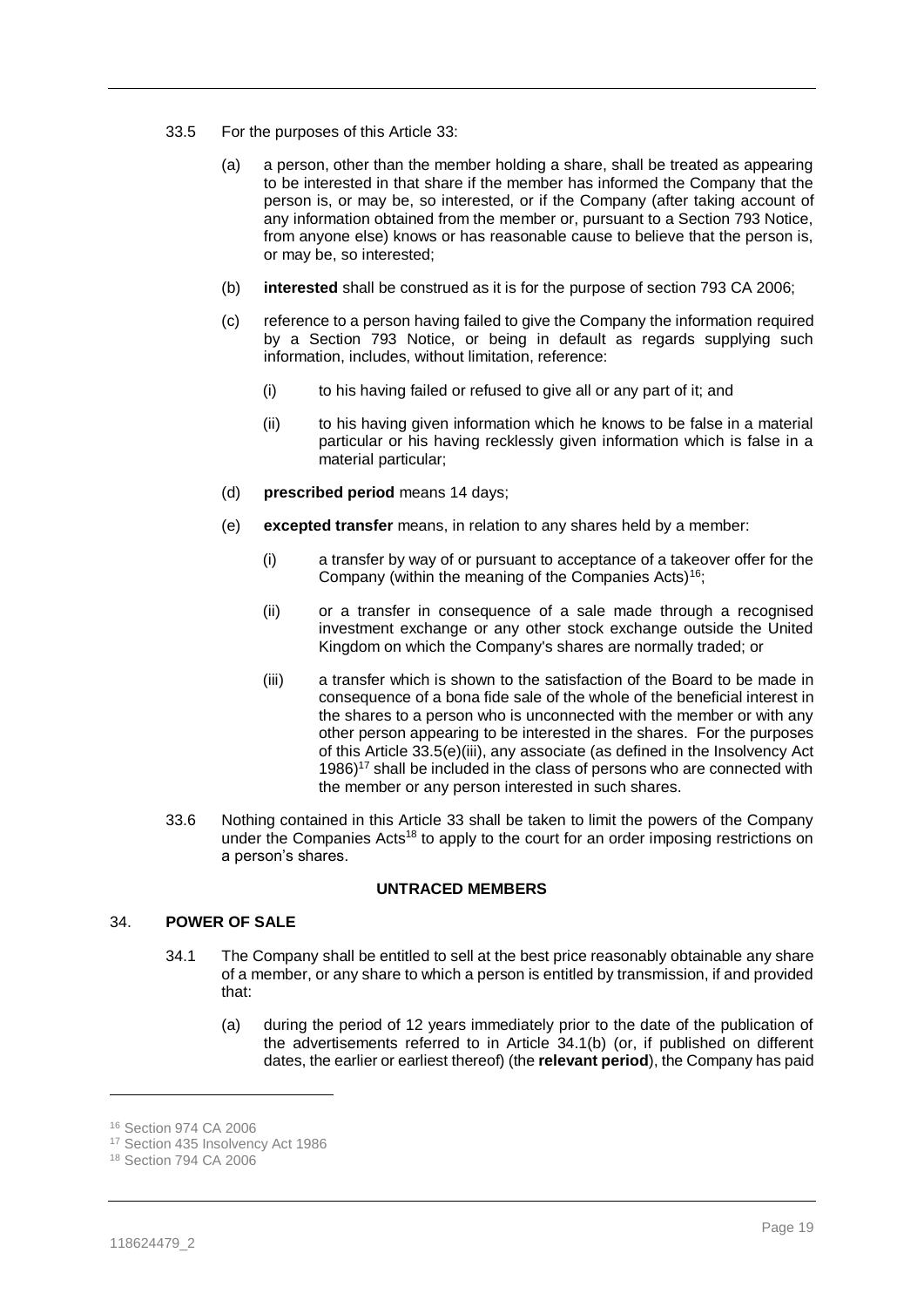at least three cash dividends (whether interim or final) on the share and no cash dividend payable on the share has either been claimed or cashed;

- <span id="page-20-1"></span>(b) on or after expiry of the relevant period, the Company has given notice of its intention to sell such share by advertisements in two newspapers, of which one shall be a national newspaper published in the United Kingdom and the other shall be a newspaper circulating in the area of the address on the Register or other last known address of the member or the person entitled by transmission to the share or the address for the service of notices notified under Article [149.4](#page-57-0) (*Service of notices etc*.);
- (c) the said advertisements, if not published on the same day, shall have been published within 30 days of each other; and
- <span id="page-20-0"></span>(d) during the further period of three months following the date of publication of the said advertisements (or, if published on different dates, the later or latest thereof) and prior to the exercise of the power of sale, the Company has not received any communication in respect of such share from the member or person entitled by transmission.
- 34.2 To give effect to any sale of shares pursuant to this Article, the Board may authorise some person to transfer the shares in question and may enter the name of the transferee in respect of the transferred shares in the Register, notwithstanding the absence of any share certificate being lodged in respect thereof, and may issue a new certificate to the transferee. An instrument of transfer executed by that person shall be as effective as if it had been executed by the holder of, or the person entitled by transmission to, the shares. The purchaser shall not be bound to see to the application of any purchase consideration, nor shall his title to the shares be affected by any act, omission, irregularity or invalidity relating to or connected with the proceedings in reference to the sale. If the shares are in uncertificated form, in accordance with the Regulations, the Board may issue a written notification to the Operator requiring the conversation of the shares to certificated form.
- 34.3 If, during the relevant period referred to in Article [34.1](#page-19-2) or during any period ending on the date when all the requirements of Articles [34.1\(a\)](#page-19-3) to [34.1\(d\)](#page-20-0) have been satisfied, any additional shares have been issued in respect of those held at the beginning of, or previously so issued during, any such period and all the requirements of Articles [34.1\(b\)](#page-20-1) to [34.1\(d\)](#page-20-0) have been satisfied in regard to such additional shares, the Company shall also be entitled to sell the additional shares.

# 35. **APPLICATION OF PROCEEDS OF SALE**

The net proceeds of sale shall belong to the Company which shall account to the member or other person entitled to such share for an amount equal to such net proceeds by carrying all money in respect thereof to a separate account. The Company shall be deemed to be a debtor to, and not a trustee for, such member or other person in respect of such money. Money carried to such separate account may either be employed in the business of the Company or invested in such investments as the Board may from time to time think fit. No interest shall be payable to such member or other person in respect of such money and the Company shall not be required to account for any interest earned thereon.

#### **TRANSFER OF SHARES**

#### 36. **FORM OF TRANSFER**

Subject to such of the restrictions of these Articles as may be applicable:

36.1 each member may transfer all or any of his shares which are in certificated form by instrument of transfer in writing in any usual form or in any form approved by the Board.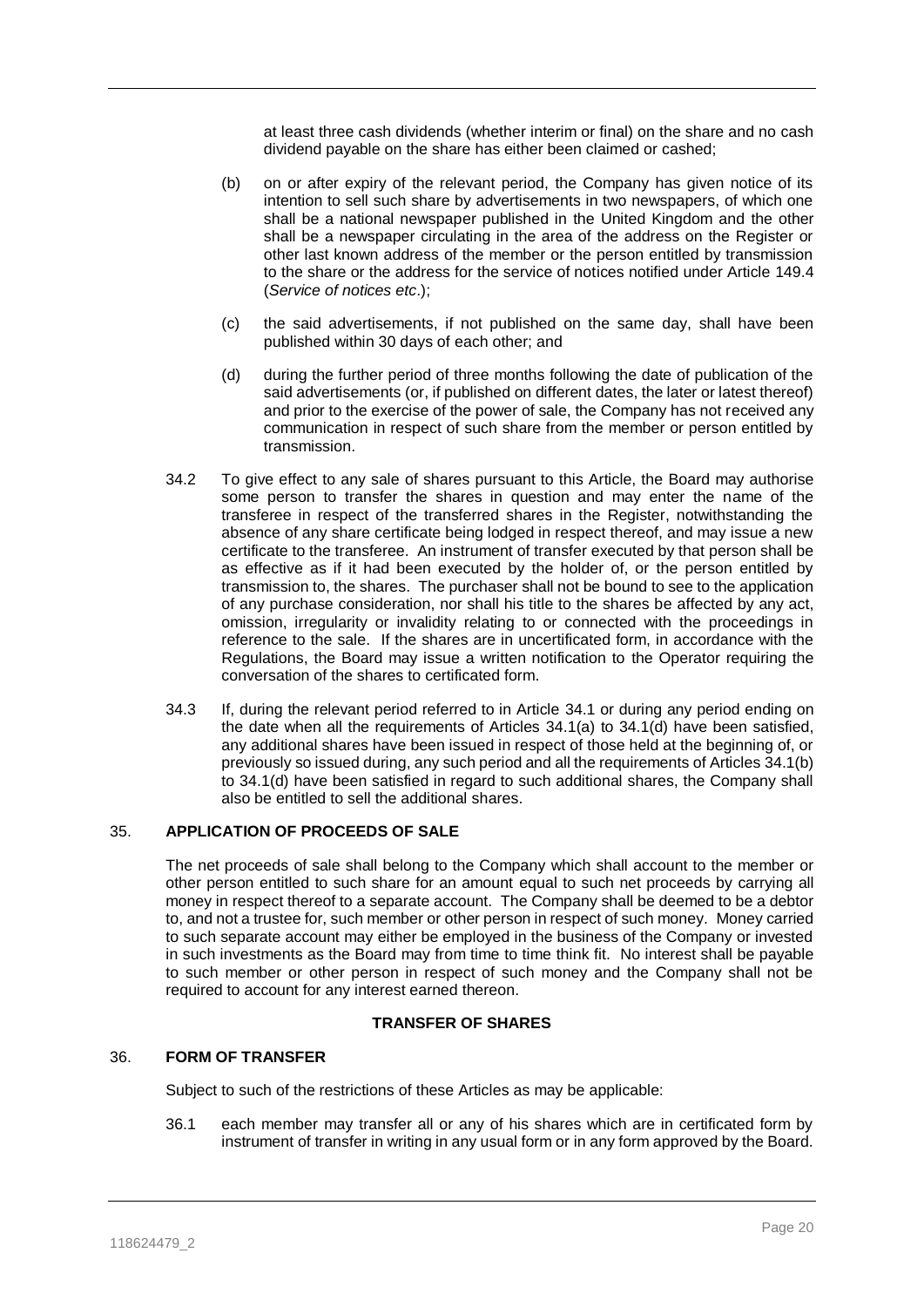Such instrument shall be executed by or on behalf of the transferor and (in the case of a transfer of a share which is not fully paid up) by or on behalf of the transferee. The transferor shall be deemed to remain the holder of such share until the name of the transferee is entered in the Register in respect of it. All instruments of transfer which are registered may be retained by the Company;

36.2 each member may transfer all or any of his shares which are in uncertificated form by means of a relevant system in such manner provided for, and subject as provided in, the Regulations. No provision of these Articles shall apply in respect of an uncertificated share to the extent that it requires or contemplates the effecting of a transfer by an instrument in writing or the production of a certificate for the share to be transferred.

#### <span id="page-21-0"></span>37. **RIGHT TO REFUSE REGISTRATION**

- 37.1 The Board may, in its absolute discretion, refuse to register any transfer of a share (or renunciation of a renounceable letter of allotment) unless:
	- (a) it is in respect of a share which is fully paid up;
	- (b) it is in respect of only one class of shares;
	- (c) it is in favour of a single transferee or not more than four joint transferees;
	- (d) it is duly stamped (if so required); and
	- (e) it is delivered for registration to the Office or such other place as the Board may from time to time determine, accompanied (except in the case of (i) a transfer by a recognised person where a certificate has not been issued, (ii) a transfer of an uncertificated share or (iii) a renunciation) by the certificate for the share to which it relates and such other evidence as the Board may reasonably require to prove the title of the transferor or person renouncing and the due execution of the transfer or renunciation by him or, if the transfer or renunciation is executed by some other person on his behalf, the authority of that person to do so,

provided that the Board shall not refuse to register a transfer or renunciation of a partly paid share on the grounds that it is partly paid in circumstances where such refusal would prevent dealings in such share from taking place on an open and proper basis on the market on which such share is admitted to trading.

- 37.2 Without prejudice to Article [37.1,](#page-21-0) the Board may refuse to register a transfer of an uncertificated share in such other circumstances as may be permitted or required by the Regulations and the relevant system.
- 37.3 Transfers of shares will not be registered in the circumstances referred to in Article [33](#page-18-2) (*Failure to disclose interests in shares*).

#### <span id="page-21-1"></span>38. **NOTICE OF AND REASONS FOR REFUSAL**

- 38.1 If the Board refuses to register a transfer of a share it shall, as soon as practicable and in any event within two months after the date on which the transfer was lodged with the Company, send notice of the refusal to the transferee. At the same time as it sends the transferee notice of the refusal to register a transfer, the Board will provide the transferee with its reasons for the refusal. Any instrument of transfer which the Board refuses to register shall (except in the case of suspected or actual fraud) be returned to the person depositing it.
- 38.2 The first sentence of Article [38.1](#page-21-1) applies to uncertificated shares as if the reference to the date on which the transfer was lodged with the Company were a reference to the date on which the appropriate instruction was received by or on behalf of the Company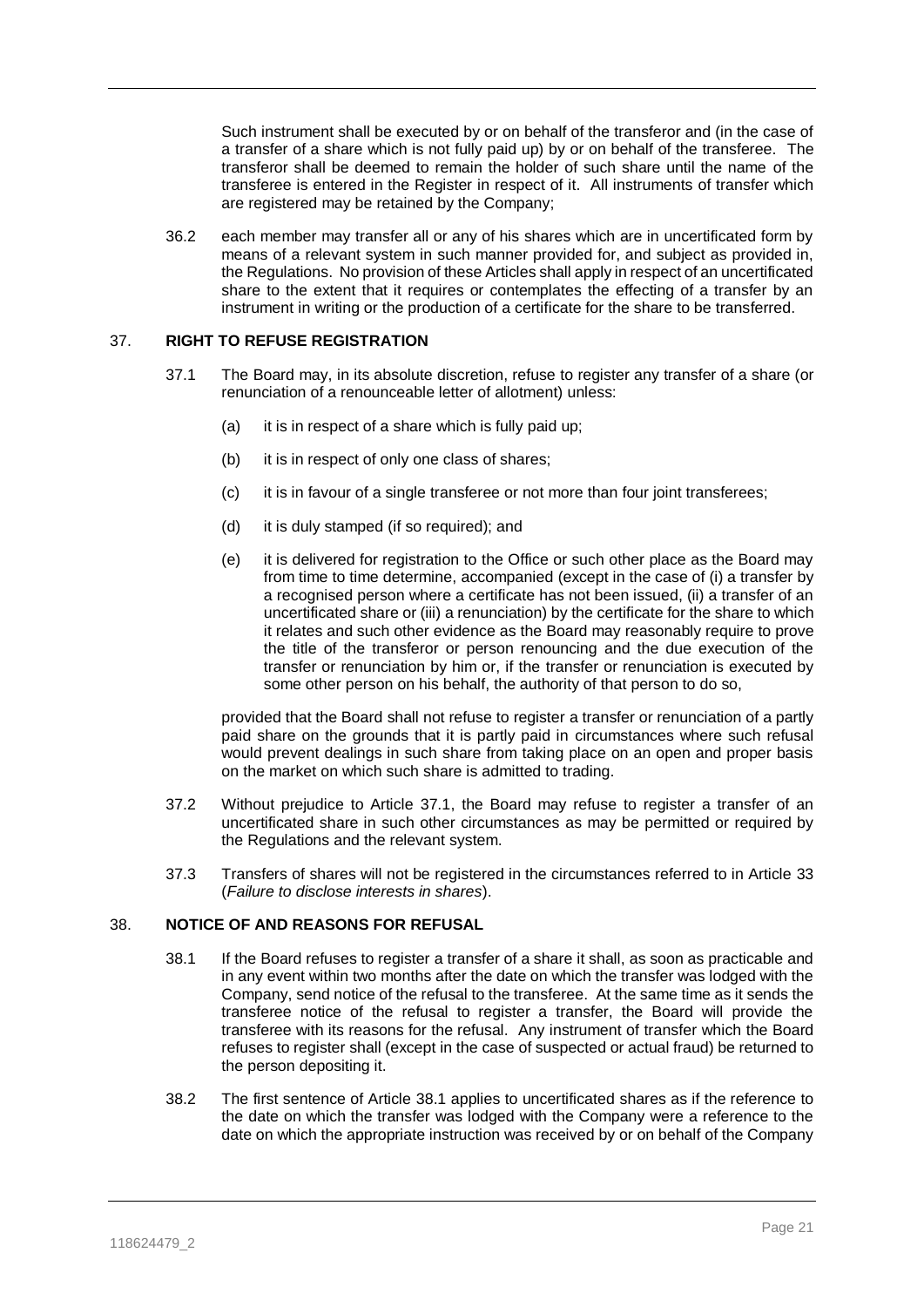in accordance with the facilities and requirements of the relevant system. The second and third sentences of Article [38.1](#page-21-1) do not apply to uncertificated shares.

#### 39. **FEES ON REGISTRATION**

No fee shall be charged for registration of a transfer or on the registration of any probate, letters of administration, certificate of death or marriage, power of attorney, notice or other instrument relating to or affecting the title to any shares.

#### 40. **OTHER POWERS IN RELATION TO TRANSFERS**

Nothing in these Articles shall preclude the Board from recognising a renunciation of the allotment of any share by the allottee in favour of some other person or from authorising any person to transfer that share in accordance with any procedures implemented pursuant to Article [15](#page-14-1) (*Enforcement of lien by sale*).

# **TRANSMISSION OF SHARES**

#### 41. **ON DEATH**

If a member dies, the survivors or survivor, where he was a joint holder, and his executors or administrators, where he was a sole or the only survivor of joint holders, shall be the only persons recognised by the Company as having any title to his shares. Nothing in these Articles shall release the estate of a deceased member from any liability in respect of any share which has been solely or jointly held by him.

# <span id="page-22-0"></span>42. **ELECTION OF PERSON ENTITLED BY TRANSMISSION**

- 42.1 Any person becoming entitled to a share in consequence of the death or bankruptcy of any member, or of any other event giving rise to a transmission of such entitlement by operation of law, may, on such evidence as to his title being produced as the Board may require, elect either to become registered as a member or to have some person nominated by him registered as a member. If he elects to become registered himself, he shall give notice to the Company to that effect. If he elects to have some other person registered, he shall execute an instrument of transfer of such share to that person. All the provisions of these Articles relating to the transfer of shares shall apply to the notice or instrument of transfer (as the case may be) as if it were an instrument of transfer executed by the member and his death, bankruptcy or other event as aforesaid had not occurred. Where the entitlement of a person to a share in consequence of the death or bankruptcy of a member or of any other event giving rise to its transmission by operation of law is proved to the satisfaction of the Board, the Board shall within two months after such proof cause the entitlement of that person to be noted in the Register.
- 42.2 For the purposes referred to in Article [42.1,](#page-22-0) a person entitled by transmission to a share in uncertificated form who elects to have some other person registered shall either:
	- (a) procure that instructions are given by means of the relevant system to effect the transfer of such uncertificated share to that person; or
	- (b) change the uncertificated share into certificated form and execute an instrument of transfer of that certificated share in favour of that person.

# 43. **RIGHTS ON TRANSMISSION**

Where a person becomes entitled to a share in consequence of the death or bankruptcy of any member, or of any other event giving rise to a transmission of such entitlement by operation of law, the rights of the holder in relation to such share shall cease. However, the person so entitled may give a good discharge for any dividends and other money payable in respect of it and shall have the same rights to which he would be entitled if he were the holder of the share,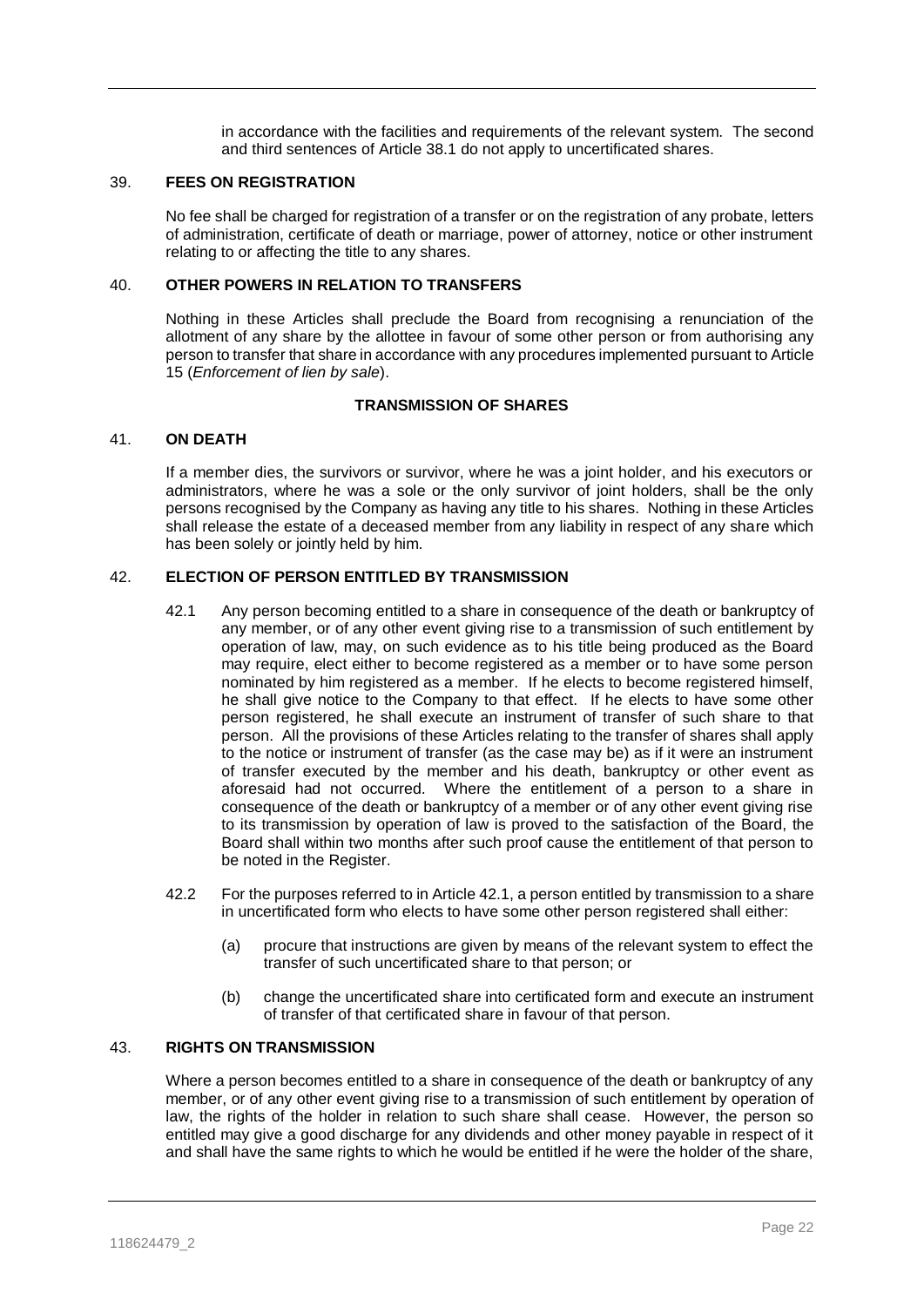except that he shall not, before he is registered as the holder of the share, be entitled in respect of it to receive notice of, or to attend or vote at, any meeting of the Company or at any separate meeting of the holders of any class of shares. The Board may at any time give notice requiring any such person to elect either to be registered himself or to transfer the share. If the notice is not complied with within 60 days, the Board may thereafter withhold payment of all dividends and other money payable in respect of such share until the requirements of the notice have been complied with.

# **ALTERATION OF SHARE CAPITAL**

#### 44. **POWER TO ALTER SHARE CAPITAL**

- 44.1 The Company may exercise the powers conferred by the Companies Acts to:
	- (a) increase its share capital by allotting new shares of such nominal value as the Board may determine and unless otherwise prescribed in the appropriate resolution of the Company, all such shares shall be subject to the provisions of the Companies Acts and these Articles with reference to allotment, payment of calls, forfeiture, lien, transfer, transmission and otherwise;
	- (b) reduce its share capital;
	- (c) sub-divide or consolidate and divide all or any of its share capital;
	- (d) reconvert stock into shares;
	- (e) re-denominate all or any of its shares and reduce its share capital in connection with such re-denomination.
- <span id="page-23-0"></span>44.2 Whenever as the result of any consolidation, division or sub-division or redenomination of shares any holders would become entitled to fractions of a share, the Board may, on behalf of those holders:
	- (a) sell the shares representing the fractions for the best price reasonably obtainable to any person (including, subject to the provisions of the Companies Acts<sup>19</sup>, the Company) and distribute the net proceeds of sale after deduction of the expenses of sale in due proportion among those holders (except that any amount otherwise due to a holder, being less than £3 or such other sum as the Board may from time to time determine, may be retained for the benefit of the Company); or
	- (b) the Board may issue to such holder credited as fully paid by way of capitalisation the minimum number of shares required to round up his holding to an exact multiple of the number of shares to be consolidated into a single share (such issue being deemed to have been effected prior to consolidation); and the amount required to pay up such shares shall be appropriated at the Board's discretion from any of the sums standing to the credit of any of the Company's reserve accounts (including share premium account and capital redemption reserve) or to the credit of profit and loss account and capitalised by applying the same in paying up the share. In relation to such a capitalisation the Board may exercise all the powers conferred on it by Article [144](#page-55-0) (*Capitalisation of reserves*) without an ordinary resolution of the Company.
- 44.3 Subject to the provisions of the Companies Acts<sup>20</sup>, the Board may treat shares of a holder in certificated form and in uncertificated form as separate holdings in giving effect to sub-divisions and/or consolidations and may cause any shares arising on subdivision or consolidation and representing fractional entitlements to be entered in the

<sup>19</sup> Sections 658-659 CA 2006

<sup>20</sup> Sections 617-621 CA 2006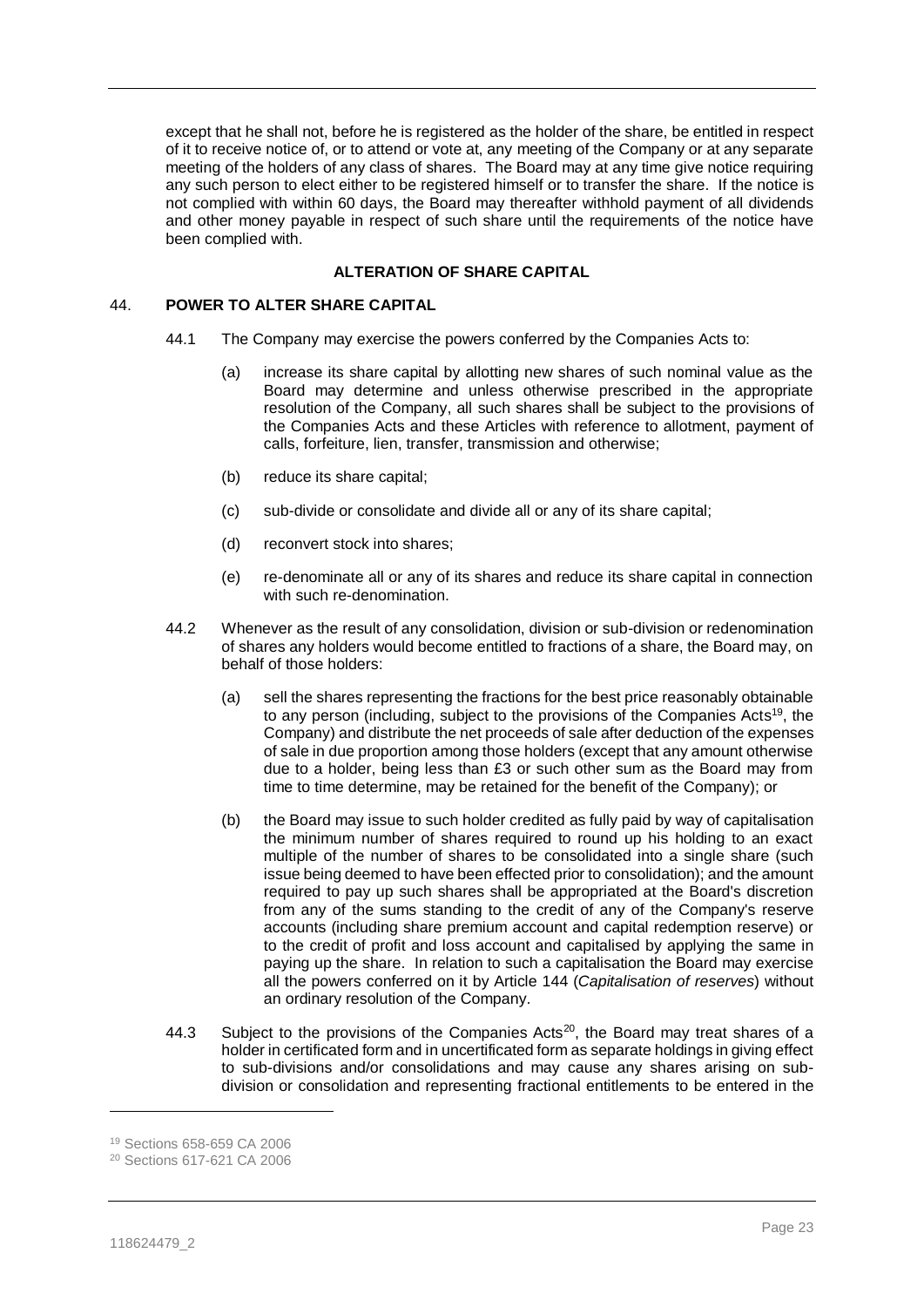Register as shares in certificated form where this is desirable to facilitate the sale thereof.

44.4 For the purposes of any sale of consolidated shares pursuant to Article [44.2,](#page-23-0) the Board may authorise a person to execute an instrument of transfer of the shares to, or in accordance with, the directions of the purchaser, and the transferee shall not be bound to see to the application of any purchase consideration, nor shall his title to the shares be affected by any act, omission, irregularity or invalidity relating to or connected with the proceedings in reference to the sale. In respect of uncertificated shares, the Board may authorise some person to transfer and/or require the holder to transfer the relevant shares in accordance with the facilities and requirements of the relevant system.

# **VARIATION OF CLASS RIGHTS**

#### 45. **SANCTION TO VARIATION**

If at any time the share capital of the Company is divided into shares of different classes, any of the rights for the time being attached to any shares (whether or not the Company may be or is about to be wound up) may from time to time be varied or abrogated in such manner (if any) as may be provided in these Articles by such rights or, in the absence of any such provision, either with the consent in writing of the holders of not less than three-quarters in nominal value of the issued shares of the relevant class (excluding any shares of that class held as treasury shares) or with the sanction of a special resolution passed at a separate general meeting of the holders of shares of the class duly convened and held in accordance with the Companies Acts<sup>21</sup>.

## 46. **CLASS MEETINGS**

All the provisions in these Articles as to general meetings shall, with any necessary modifications, apply equally to every meeting of the holders of any class of shares. The Board may convene a meeting of the holders of any class of shares whenever it thinks fit and whether or not the business to be transacted involves a variation or abrogation of class rights. The quorum at every such meeting shall be not less than two persons present (in person or by proxy) holding at least one-third of the nominal amount paid up on the issued shares of the relevant class (excluding any shares of that class held as treasury shares) provided that a person present by proxy is treated as holding only the shares in respect of which the proxy is authorised to exercise voting rights. Every holder of shares of the class (other than a holder of treasury shares), present in person or by proxy, may demand a poll. If at any adjourned meeting of such holders a quorum is not present, one person holding shares of the relevant class (whatever the number of shares held by him but excluding any shares of that class held as treasury shares) who is present in person or by proxy shall be a quorum.

# 47. **DEEMED VARIATION**

Subject to the terms of issue of or rights attached to any shares, the rights for the time being attached to any shares shall not be deemed to be varied or abrogated by the creation or issue of any new shares ranking pari passu in all respects (save as to the date from which such new shares shall rank for dividend) with or subsequent to those already issued or by the reduction of the capital paid up on such shares or by the purchase or redemption by the Company of its own shares or the sale of any shares held as treasury shares in accordance with the provisions of the Companies Acts<sup>22</sup> and these Articles.

<sup>21</sup> Section 334 CA 2006

<sup>22</sup> Section 727 CA 2006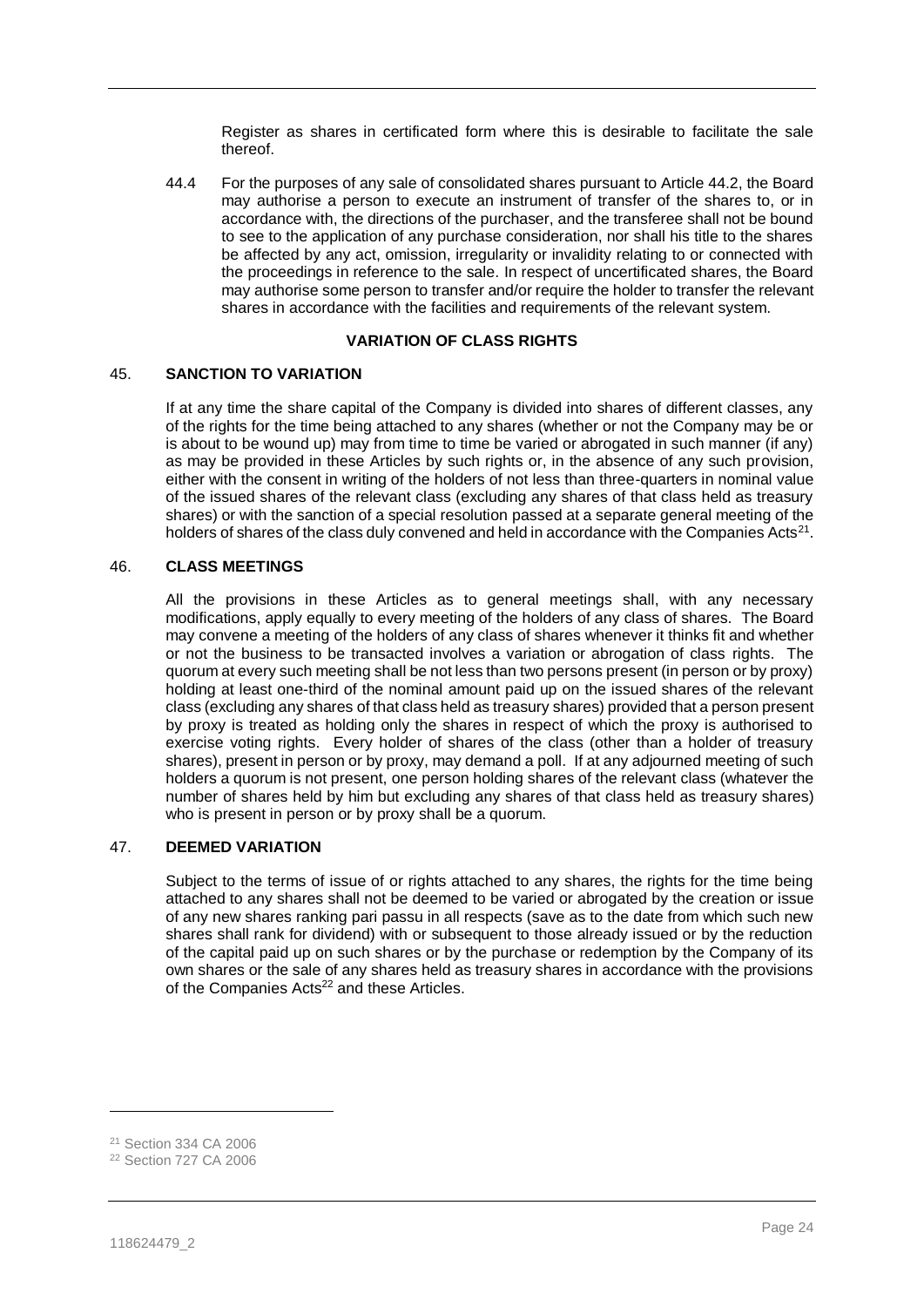#### **MEETINGS OF MEMBERS**

# 48. **ANNUAL GENERAL MEETINGS**

Subject to the provisions of the Companies Acts<sup>23</sup>, annual general meetings shall be held at such time and place as the Board may determine.

# 49. **CONVENING OF GENERAL MEETING OTHER THAN ANNUAL GENERAL MEETING**

- 49.1 The Board may convene a general meeting, other than an annual general meeting, whenever it thinks fit. If there are within the United Kingdom insufficient members of the Board to convene such a general meeting, any Director may call such a general meeting.
- 49.2 At any general meeting convened on a members' requisition or, in default of the Board convening a general meeting on a members' requisition, by the requisitionists, $24$  no business shall be transacted except that stated by the requisition or proposed by the Board.

## <span id="page-25-0"></span>50. **NOTICE OF GENERAL MEETINGS<sup>25</sup>**

- 50.1 A general meeting shall be convened by such notice as may be required by law from time to time<sup>26</sup>.
- 50.2 Subject to the provisions of the Companies Acts $27$ , and notwithstanding that it is convened by shorter notice than that specified in this Article [50,](#page-25-0) a meeting shall be deemed to have been duly convened if it is so agreed:
	- (a) in the case of an annual general meeting, by all the members entitled to attend and vote at the meeting; and
	- (b) in the case of any other general meeting, by a majority in number of the members having a right to attend and vote at the meeting, being a majority together holding not less than 95 per cent in nominal value of the shares giving that right.
- 50.3 The notice of any general meeting shall include such statements as are required by the Companies Acts and shall in any event specify:
	- (a) whether the meeting is convened as an annual general meeting or any other general meeting;
	- (b) the place, the day and the time of the meeting;
	- (c) the general nature of the business to be transacted at the meeting;
	- (d) if the meeting is convened to consider a special resolution, the text of the resolution and the intention to propose the resolution as such; and
	- (e) with reasonable prominence, that a member entitled to attend and vote is entitled to appoint one or (provided each proxy is appointed to exercise the rights attached to a different share held by the member) more proxies to attend and to speak and vote instead of him and that a proxy need not also be a member.

<sup>23</sup> Section 336 CA 2006

<sup>24</sup> Sections 303-305 CA 2006

<sup>&</sup>lt;sup>25</sup> General meetings are defined in article 2 to include annual general meetings and other general meetings.

<sup>&</sup>lt;sup>26</sup> 21 clear days notice in writing for annual general meetings and 14 clear days' notice in writing for general meetings other than annual general meetings (section 307 CA 2006).

<sup>27</sup> Section 307 and section 337 CA 2006.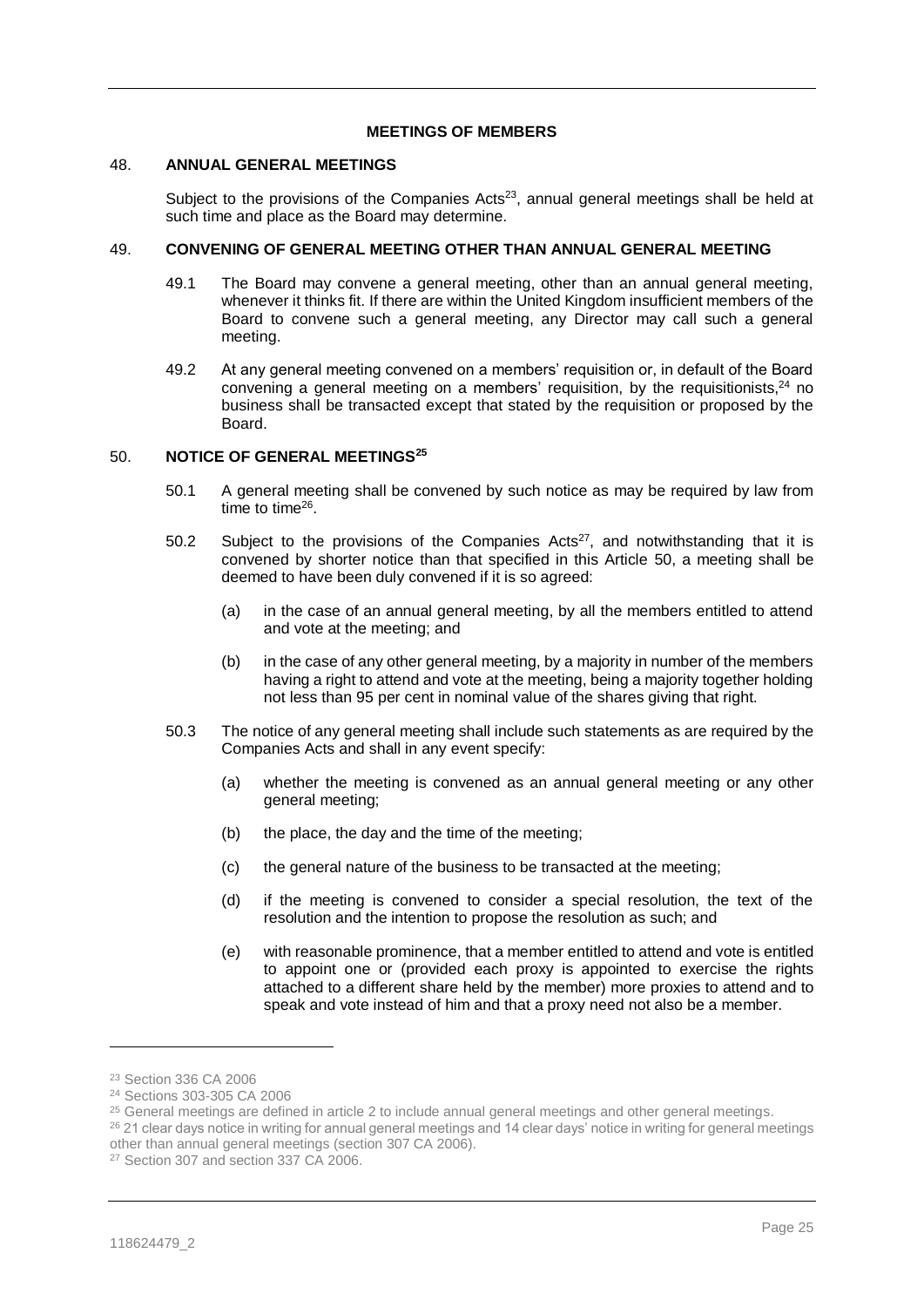50.4 The notice shall be given to the members (other than any who, under the provisions of these Articles or of any restrictions imposed on any shares, are not entitled to receive notice from the Company), to the Directors and to the Auditors and to any other person who may be entitled to receive it.

# 51. **OMISSION TO SEND NOTICE OR NON-RECEIPT OF NOTICE**

The accidental omission to give or send notice of any meeting or, in cases where it is intended that it be given or sent out with the notice, any other document relating to the meeting including an appointment of proxy to, or the non-receipt of either by, any person entitled to receive the same shall not invalidate the proceedings at that meeting.

#### 52. **POSTPONEMENT OF GENERAL MEETINGS**

If the Board, in its absolute discretion, considers that it is impractical or unreasonable for any reason to hold a meeting on the date or at the time or place specified in the notice calling the meeting, it may postpone the meeting to another date, time and/or place. The Board shall take reasonable steps to ensure that notice of the date, time and place of the postponed meeting is provided to any member trying to attend the meeting at the original time and place. When a meeting is so postponed, notice of the date, time and place of the postponed meeting shall, if practicable, also be placed in at least two national newspapers in the United Kingdom. No business shall be transacted at any postponed meeting other than business which might properly have been transacted at the meeting had it not been postponed. Notice of the business to be transacted at such postponed meeting shall not be required. If a meeting is postponed in accordance with this Article, the appointment of a proxy will be valid if it is delivered and received as required by these Articles not less than 48 hours before the time appointed for holding the postponed meeting. The Board may also postpone any meeting which has been rearranged under this Article. When calculating the 48 hour period mentioned in this Article, the Directors can decide not to take account of any part of a day that is not a working day.

# **PROCEEDINGS AT GENERAL MEETINGS**

#### <span id="page-26-0"></span>53. **QUORUM**

- 53.1 No business shall be transacted at any general meeting unless a quorum is present when the meeting proceeds to business. If a quorum is not present a chairman of the meeting can still be chosen and this will not be treated as part of the business of the meeting. Save as otherwise provided in these Articles, two persons entitled to attend and to vote on the business to be transacted, each being a member so entitled or a proxy for a member so entitled or a duly authorised representative of a corporation which is a member so entitled, shall be a quorum.
- 53.2 In calculating whether a quorum is present for the purposes of Article [53.1,](#page-26-0) if two or more persons are appointed as proxies for the same member or two or more persons are appointed as corporate representatives of the same corporate member, only one of such proxies or only one of such corporate representatives shall be counted.

# 54. **IF QUORUM NOT PRESENT**

If within fifteen minutes (or such longer interval as the Chairman in his absolute discretion thinks fit) from the time appointed for the holding of a general meeting a quorum is not present, or if during a meeting such a quorum ceases to be present, the meeting, if convened by or upon the requisition of members, shall be dissolved. In any other case, the meeting shall stand adjourned to the same day in the next week at the same time and place, or to later on the same day or to such other day and at such time and place as the Chairman (or, in default, the Board) may determine. If at such adjourned meeting a quorum is not present within five minutes from the time appointed for holding the meeting, one person entitled to vote on the business to be transacted, being a member so entitled or a proxy for a member so entitled or a duly authorised representative of a corporation which is a member so entitled, shall be a quorum.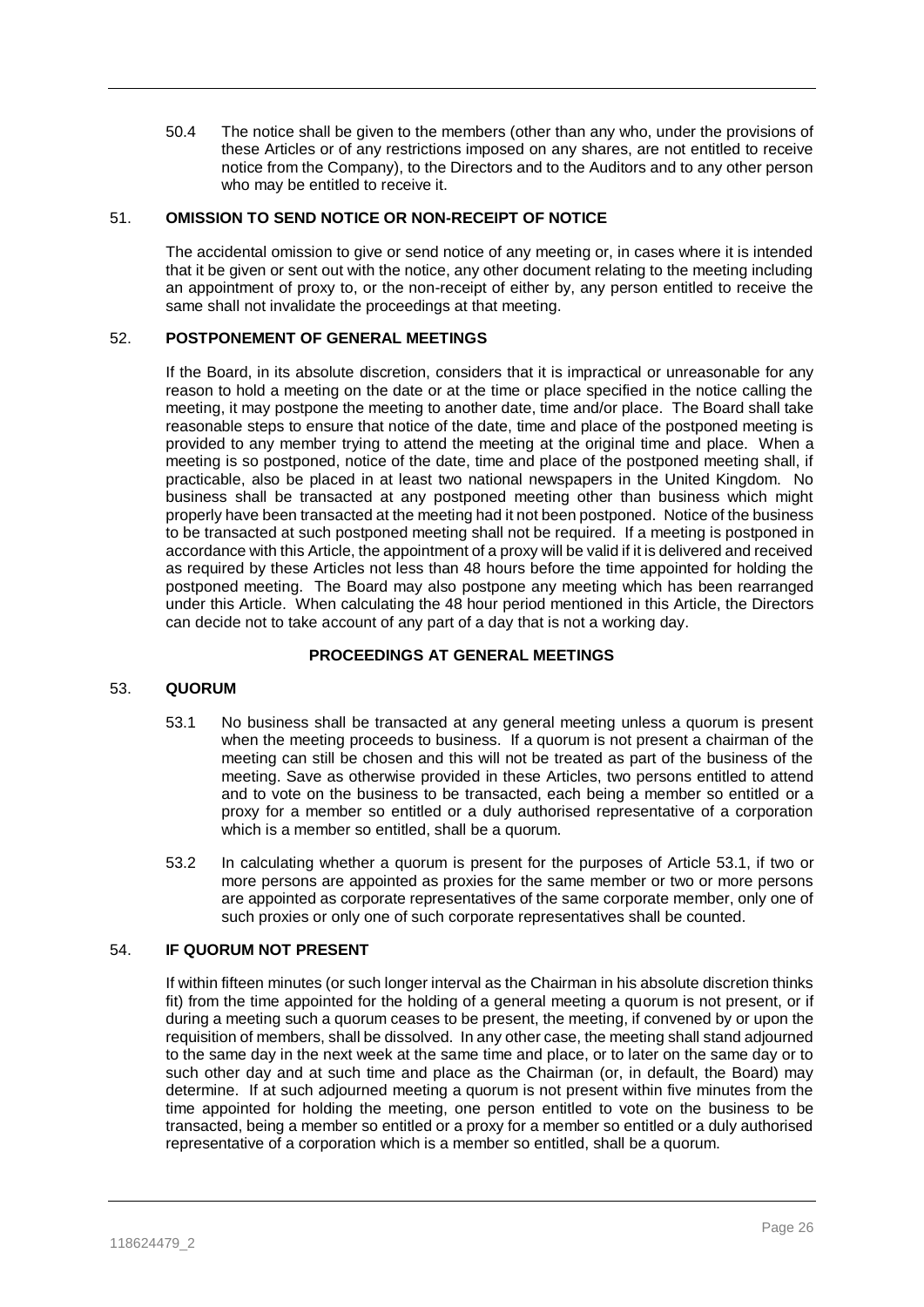# 55. **CHAIRMAN**

The Chairman (if any) of the Board shall preside as Chairman at every general meeting of the Company. If there is no Chairman or if at any meeting he is not present within five minutes after the time appointed for holding the meeting, or is unwilling to act as Chairman, the Deputy Chairman (if any) of the Board shall (if present and willing to act) preside as Chairman at such meeting. If neither the Chairman nor the Deputy Chairman is present and willing to act, the Directors present shall choose one of their number to act or, if there is only one Director present, he shall preside as Chairman if willing to act. If no Director is present and willing to act, the members present (in person or by proxy) and entitled to vote on the business to be transacted shall choose one of their number to preside as Chairman of the meeting.

# 56. **ENTITLEMENT TO ATTEND AND SPEAK**

Each Director shall, notwithstanding that he is not a member, be entitled to attend and speak at any general meeting and at any separate meeting of the holders of any class of shares of the Company. The Chairman may invite any person to attend and speak at any general meeting where he considers this will assist in the deliberations of the meeting.

# 57. **POWER TO ADJOURN**

The Chairman may, with the consent of a meeting at which a quorum is present, and shall, if so directed by the meeting, adjourn any meeting from time to time (or indefinitely) and from place to place as the meeting shall determine. However, without prejudice to any other power which he may have under these Articles or at common law, the Chairman may, without the need for the consent of the meeting, interrupt or adjourn any meeting (whether or not it has commenced or a quorum is present) from time to time and from place to place, or for an indefinite period, if he is of the opinion that it has become necessary to do so in order to secure the proper and orderly conduct of the meeting or to give all persons entitled to do so a reasonable opportunity of attending, speaking and voting at the meeting or to ensure that the business of the meeting is properly disposed of.

# 58. **NOTICE OF ADJOURNED MEETING**

Whenever a meeting is adjourned for 30 days or more or indefinitely, at least seven clear days' notice, specifying the place, the day and time of the adjourned meeting and the general nature of the business to be transacted, shall be given in the same manner as in the case of an original meeting. Save as aforesaid, no member shall be entitled to any notice of an adjournment or of the business to be transacted at any adjourned meeting.

# 59. **BUSINESS OF ADJOURNED MEETING**

No business shall be transacted at any adjourned meeting other than the business which might properly have been transacted at the meeting from which the adjournment took place.

# 60. **ACCOMMODATION OF MEMBERS AND SECURITY ARRANGEMENTS**

- 60.1 The Board may, for the purpose of controlling the level of attendance and ensuring the safety of those attending at any place specified for the holding of a general meeting, from time to time make such arrangements as the Board shall in its absolute discretion consider to be appropriate and may from time to time vary any such arrangements in place or make new arrangements therefore. The entitlement of any member or proxy to attend a general meeting at such place shall be subject to any such arrangements as may be for the time being approved by the Board. In the case of any meeting to which such arrangements apply the Board may, when specifying the place of the meeting:
	- (a) direct that the meeting shall be held at a place specified in the notice at which the Chairman of the meeting shall preside (the **Principal Place**); and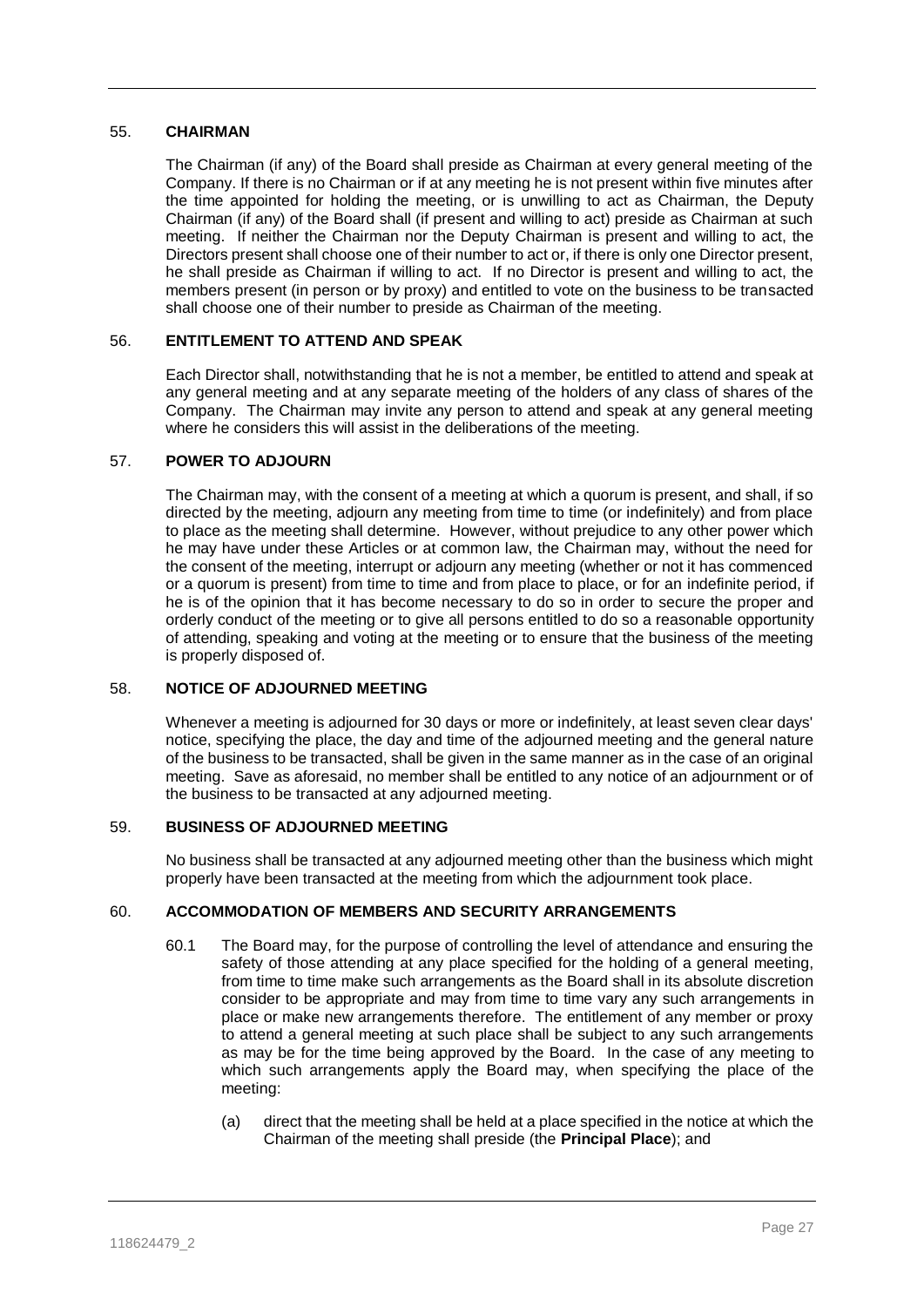- (b) make arrangements for simultaneous attendance and participation at satellite meeting places or by way of any other electronic means by members otherwise entitled to attend the general meeting but excluded from the Principal Place under the provisions of this Article, or who wish to attend at satellite meeting places or other places at which persons are participating via electronic means provided that persons attending at the Principal Place and at satellite meeting places or other places at which persons are participating via electronic means shall be able to see, hear and be seen and heard by, persons attending at the Principal Place and at such other places, by any means. Such arrangements for simultaneous attendance at any of such other places may include arrangements for controlling the level of attendance in any manner at any of such other places (as stated above), provided that they shall operate so that any members and proxies excluded from attending at the Principal Place are able to attend at one of the satellite meeting places or other places at which persons are participating via electronic means. For the purposes of all other provisions of these Articles any such meeting shall be treated as taking place and being held at the Principal Place.
- 60.2 The Board may direct that any person wishing to attend any meeting should provide evidence of identity and submit to such searches or other security arrangements or restrictions as the Board shall consider appropriate in the circumstances. The Board shall be entitled in its absolute discretion to refuse entry to, or eject from, any meeting any person who fails to provide such evidence of identity or to submit to such searches or to otherwise comply with such security arrangements or restrictions.

# 61. **ORDERLY CONDUCT**

The Chairman shall take such action or give such directions as he thinks fit to promote the orderly conduct of the business of the meeting as laid down in the notice of the meeting. The Chairman's decision on matters of procedure or arising incidentally from the business of the meeting shall be final, as shall his determination as to whether any matter is of such a nature.

#### **VOTING AND POLLS**

#### 62. **METHOD OF VOTING**

- 62.1 At any general meeting a resolution put to a vote of the meeting shall be decided on a show of hands, unless (before or on the declaration of the result of the show of hands) a poll is duly demanded. Subject to the provisions of the Companies Acts<sup>28</sup>, a poll may be demanded by:
	- (a) the Chairman of the meeting; or
	- (b) at least five members present in person or by proxy and entitled to vote on the resolution; or
	- (c) a member or members present in person or by proxy representing not less than 10 per cent of the total voting rights of all the members having the right to vote on the resolution (excluding any voting rights attached to shares held as treasury shares); or
	- (d) a member or members present in person or by proxy holding shares conferring a right to vote on the resolution, being shares on which an aggregate sum has been paid up equal to not less than 10 per cent of the total sum paid up on all the shares conferring that right (excluding shares in the Company conferring a right to vote on the resolution held as treasury shares).

<sup>28</sup> Section 321 CA 2006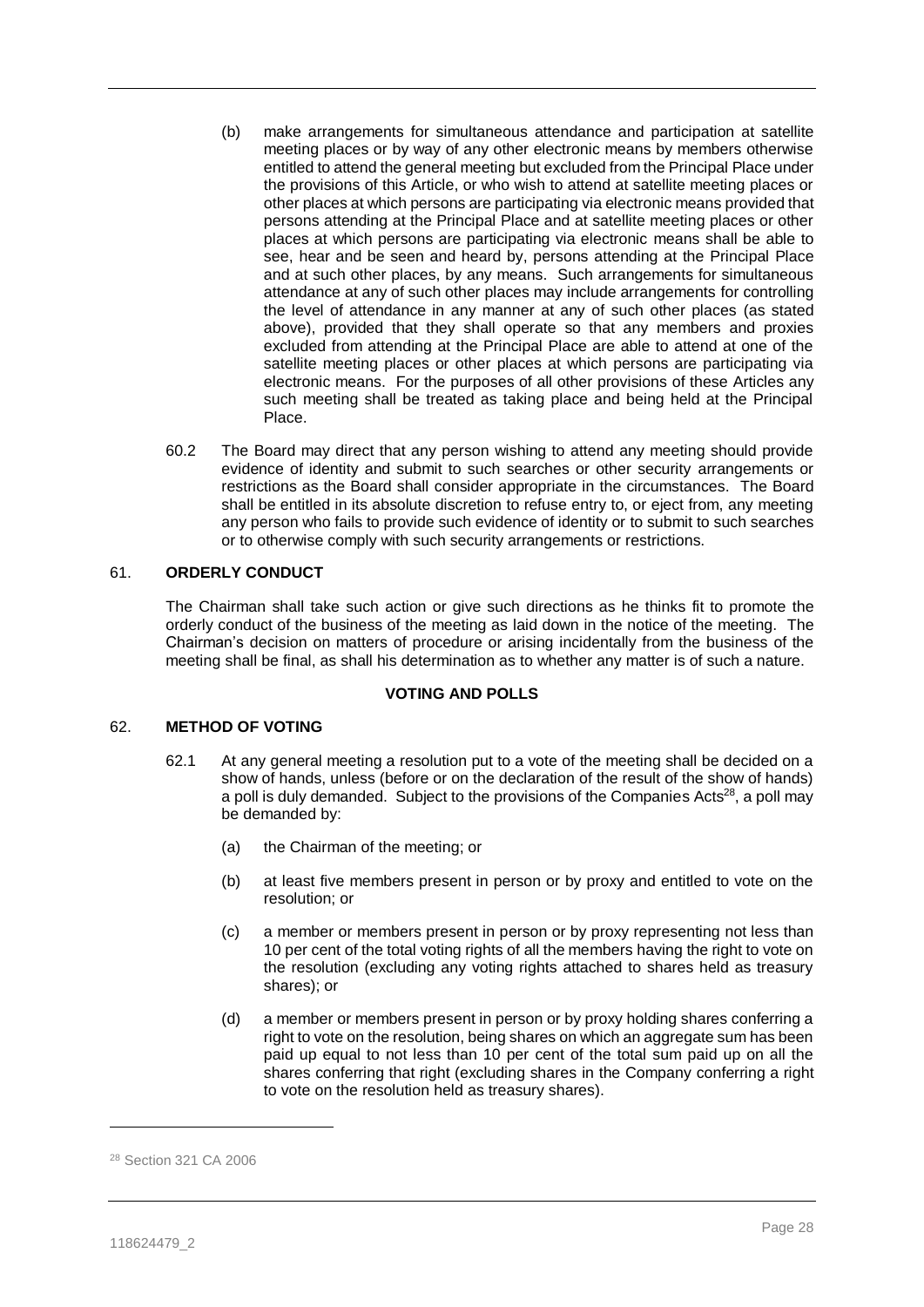- 62.2 The Chairman may also demand a poll before a resolution is put to the vote on a show of hands.
- 62.3 At general meetings, resolutions shall be put to the vote by the Chairman and there shall be no requirement for the resolution to be proposed or seconded by any person.

#### 63. **CHAIRMAN'S DECLARATION CONCLUSIVE ON SHOW OF HANDS**

Unless a poll is duly demanded and the demand is not withdrawn, a declaration by the Chairman of the meeting that a resolution on a show of hands has been carried, or carried unanimously or by a particular majority, or lost, or not carried by a particular majority, and an entry to that effect in the book containing the minutes of proceedings of the Company, shall be conclusive evidence of the fact, without proof of the number or proportion of the votes recorded for or against such resolution.

#### 64. **OBJECTION TO OR ERROR IN VOTING**

No objection shall be raised to the qualification of any voter or to the counting of, or failure to count, any vote, except at the meeting or adjourned meeting or poll at which the vote objected to is given or tendered or at which the error occurs. Any objection or error shall be referred to the Chairman of the meeting and shall only vitiate the decision of the meeting on any resolution if the Chairman decides that the same is of sufficient magnitude to vitiate the resolution or may otherwise have affected the decision of the meeting. Any vote which is not disallowed at such a meeting or poll shall be valid for all purposes. The decision of the Chairman on such matters shall be final and conclusive.

#### 65. **AMENDMENT TO RESOLUTIONS**

- 65.1 If an amendment is proposed to any resolution under consideration but is in good faith ruled out of order by the Chairman of the meeting, any error in such ruling shall not invalidate the proceedings on the substantive resolution.
- 65.2 In the case of a resolution duly proposed as a special resolution, no amendment thereto (other than an amendment to correct a patent error) may be considered or voted on.
- 65.3 In the case of a resolution duly proposed as an ordinary resolution, no amendment thereto (other than an amendment to correct a patent error) may be considered or voted on, unless either (a) at least 48 hours prior to the time appointed for holding the meeting or adjourned meeting at which such ordinary resolution is to be proposed, notice in writing of the terms of the amendment and intention to move the same has been lodged at the Office or (b) the Chairman of the meeting in his absolute discretion decides that it may be considered or voted on. The Chairman of the meeting may agree to the withdrawal of any proposed amendment before it is voted on at the meeting.

## 66. **PROCEDURE ON A POLL**

- 66.1 A poll duly demanded on the election of the Chairman of a meeting or on any question of adjournment shall be taken forthwith. A poll duly demanded on any other matter shall be taken in such manner (including the use of ballot or voting papers or electronic means, or any combination thereof) and at such time and place, not being more than 30 days from the date of the meeting or adjourned meeting at which the poll was demanded, as the Chairman shall direct. The Chairman may appoint scrutineers who need not be members. No notice need be given of a poll not taken immediately if the time and place at which it is to be taken are announced at the meeting at which it is demanded. In any other case, at least seven clear days' notice shall be given, specifying the time and place at which the poll is to be taken. The result of the poll shall be deemed to be the resolution of the meeting at which the poll was demanded.
- 66.2 The demand for a poll (other than on the election of the Chairman of the meeting or any question of adjournment) shall not prevent the continuance of the meeting for the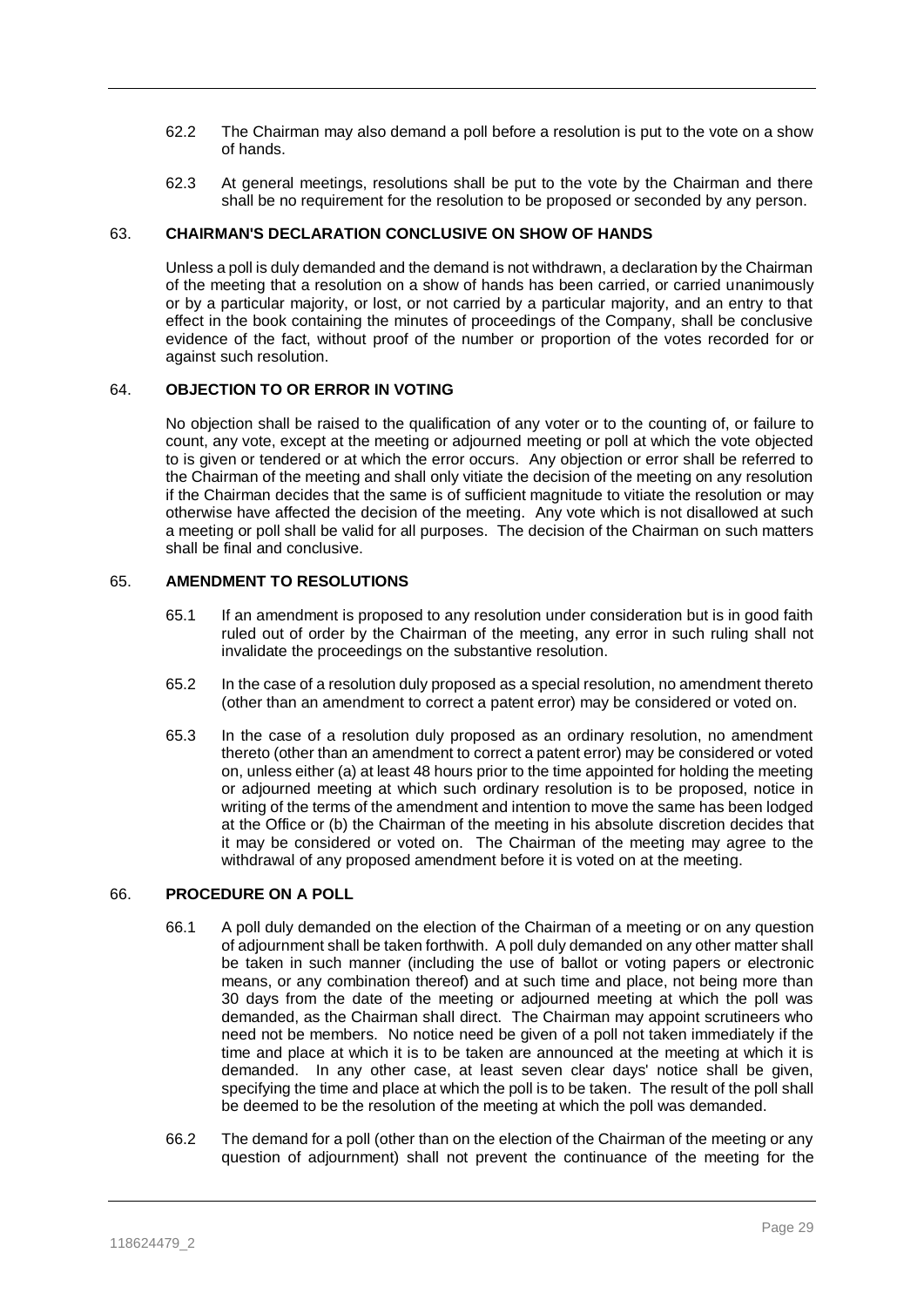transaction of any business, other than the question on which a poll has been demanded. If a poll is demanded before the declaration of the result on a show of hands and the demand is duly withdrawn, the meeting shall continue as if the demand had not been made.

- 66.3 The demand for a poll may be withdrawn at any time before the poll is taken, but only with the consent of the Chairman of the meeting. A demand so withdrawn shall not invalidate the result of a show of hands declared before the demand was made.
- 66.4 On a poll votes may be given in person or by proxy. A member entitled to more than one vote need not, if he votes, use all his votes or cast all the votes he uses in the same way.

#### 67. **VOTES OF MEMBERS**

Subject to the provisions of the Companies Acts<sup>29</sup>, to any special terms as to voting on which any shares may have been issued or may for the time being be held and to any suspension or abrogation of voting rights pursuant to these Articles, at any general meeting, every member who is present in person shall, on a show of hands, have one vote and every member present in person shall, on a poll, have one vote for each share of which he is the holder.

#### 68. **VOTES OF JOINT HOLDERS**

If two or more persons are joint holders of a share, then in voting on any question, the vote of the senior who tenders a vote (whether in person or by proxy) shall be accepted to the exclusion of the votes of the other joint holders. For this purpose, seniority shall be determined by the order in which the names of the holders stand in the Register.

#### 69. **VOTES OF MEMBER SUFFERING INCAPACITY**

- 69.1 Where, in England or elsewhere, a receiver or other person (by whatever name called) has been appointed by any court claiming jurisdiction in that behalf to exercise powers with respect to the property or affairs of any member on the ground (however formulated) of mental disorder, the Board may, in its absolute discretion, on or subject to the production of such evidence of the appointment as the Board may require, permit such receiver or other person to vote in person or by proxy on behalf of such member at any general meeting.
- 69.2 Evidence to the satisfaction of the Board of the authority of the person claiming to exercise the right to vote shall be deposited at the Office, or deposited or received at such other place or address as is specified in accordance with these Articles for the deposit or receipt of appointments of proxy, not less than 48 hours before the time appointed for holding the meeting or adjourned meeting at which the right to vote is to be exercised, and in default the right to vote shall not be exercisable. When calculating the 48 hour period mentioned in this Article, the Directors can decide not to take account of any part of a day that is not a working day.

# **PROXIES AND CORPORATE REPRESENTATIVES**

## <span id="page-30-0"></span>70. **VOTING BY PROXY**

- 70.1 Any person (whether a member of the Company or not) may be appointed to act as a proxy and more than one proxy may be appointed provided that each proxy is appointed to exercise the rights attached to a different share or shares held by the member.
- 70.2 Every proxy who has been appointed by one or more members entitled to vote on the resolution shall, on a show of hands, have one vote unless Article [70.3](#page-31-0) applies.

<sup>29</sup> Sections 284-285 CA 2006.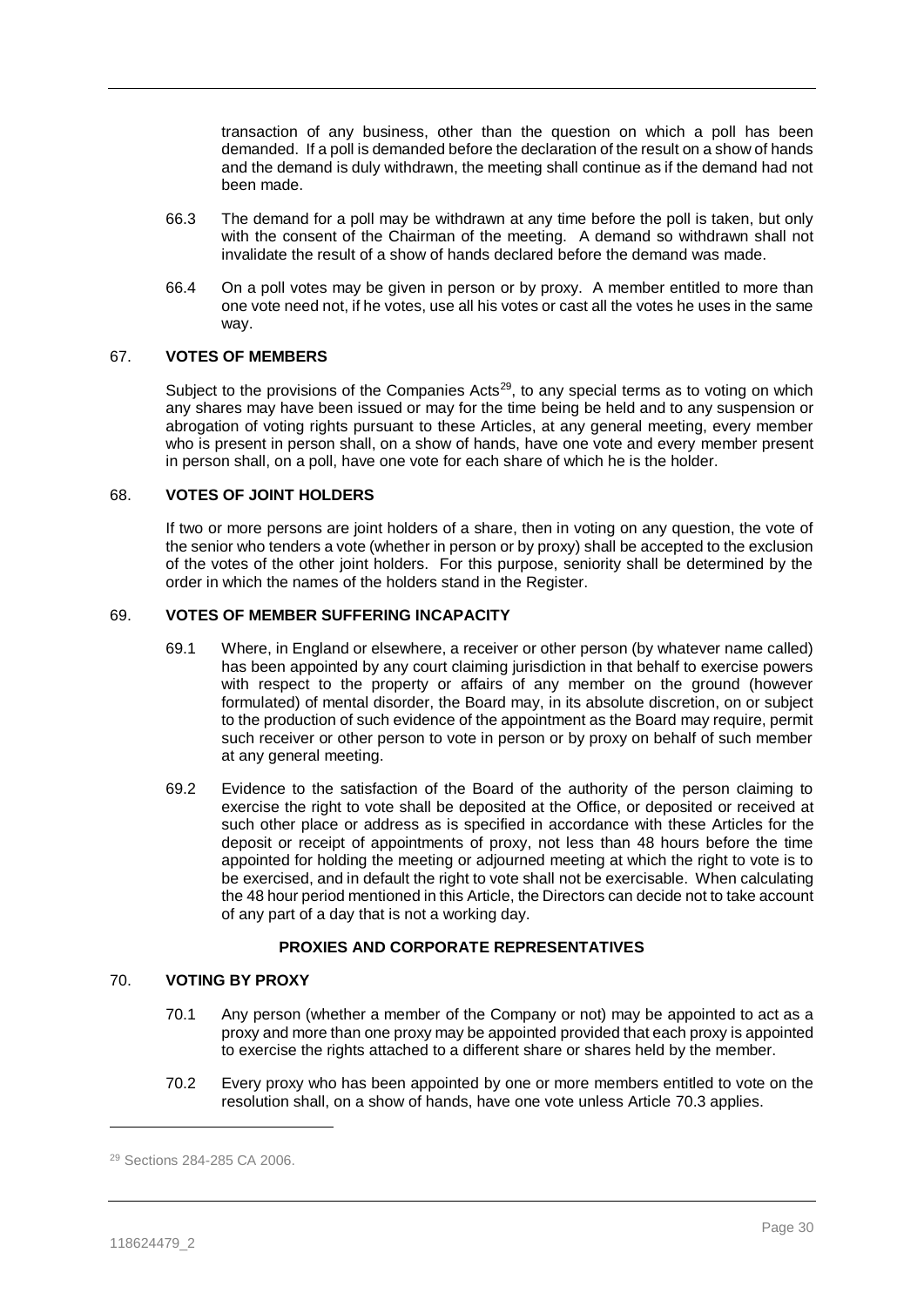- <span id="page-31-0"></span>70.3 Every proxy who has been appointed by more than one member entitled to vote on the resolution shall, on a show of hands, have two votes, one vote for and one against the resolution if:
	- (a) one or more of the members instructed him to vote for and one or more of the members instructed him to vote against the resolution; or
	- (b) one or more of the members instructed him to vote for the resolution and one or more of the members gave him discretion as to how to vote and he exercises his discretion by voting against the resolution; or
	- (c) one or more of the members instructed him to vote against the resolution and one or more of the members gave him discretion as to how to vote and he exercises his discretion by voting for the resolution.
- 70.4 Subject to Article [70.1,](#page-30-0) every proxy who has been appointed by a member entitled to vote on the resolution shall, on a poll, have one vote for each share held by that member (or, where a proxy has been appointed to exercise the rights attached to some only of the shares held by that member, one vote, on a poll, for each such share).
- 70.5 The appointment of a proxy shall not preclude a member from attending and voting in person on a show of hands or on a poll on any matters in respect of which the proxy is appointed. In the event that and to the extent that a member personally votes his shares, his proxy shall not be entitled to vote and any vote cast by a proxy in such circumstances shall be ignored.
- 70.6 When two or more valid but differing appointments of proxy are received in respect of the same share for use at the same meeting and in respect of the same matter, the one which is last validly received (regardless of its date or of the date of its execution or submission) shall be treated as replacing and revoking the other or others as regards that share. If the Company is unable to determine which appointment was last validly received, none of them shall be treated as valid in respect of that share.

# <span id="page-31-1"></span>71. **FORM OF PROXY**

- 71.1 The appointment of a proxy shall, subject to the provisions of the Companies Acts<sup>30</sup>:
	- (a) be in writing, in any common form or in such other form as the Board may approve, and (i) if in writing but not in electronic form, made under the hand of the appointor or of his attorney duly authorised in writing; or, if the appointor is a corporation, under its common seal or under the hand of some officer or attorney or other person duly authorised in that behalf; or (ii) if in writing in electronic form, submitted by or on behalf of the appointor and authenticated;
	- (b) be deemed (subject to any contrary direction contained in it) to confer authority on the proxy to exercise all or any rights of his appointor to demand or join in demanding a poll and to speak at any meeting and to vote (whether on a show of hands or on a poll) on any resolution or amendment of a resolution put to the meeting in respect of which the proxy is given, as the proxy thinks fit;
	- (c) unless the contrary is stated in it, be valid as well for any adjournment of the meeting as for the meeting to which it relates; and
	- (d) where it is stated to apply to more than one meeting, be valid for all such meetings as well as for any adjournment of any of such meetings.

<sup>30</sup> Sections 324 to 331 CA 2006.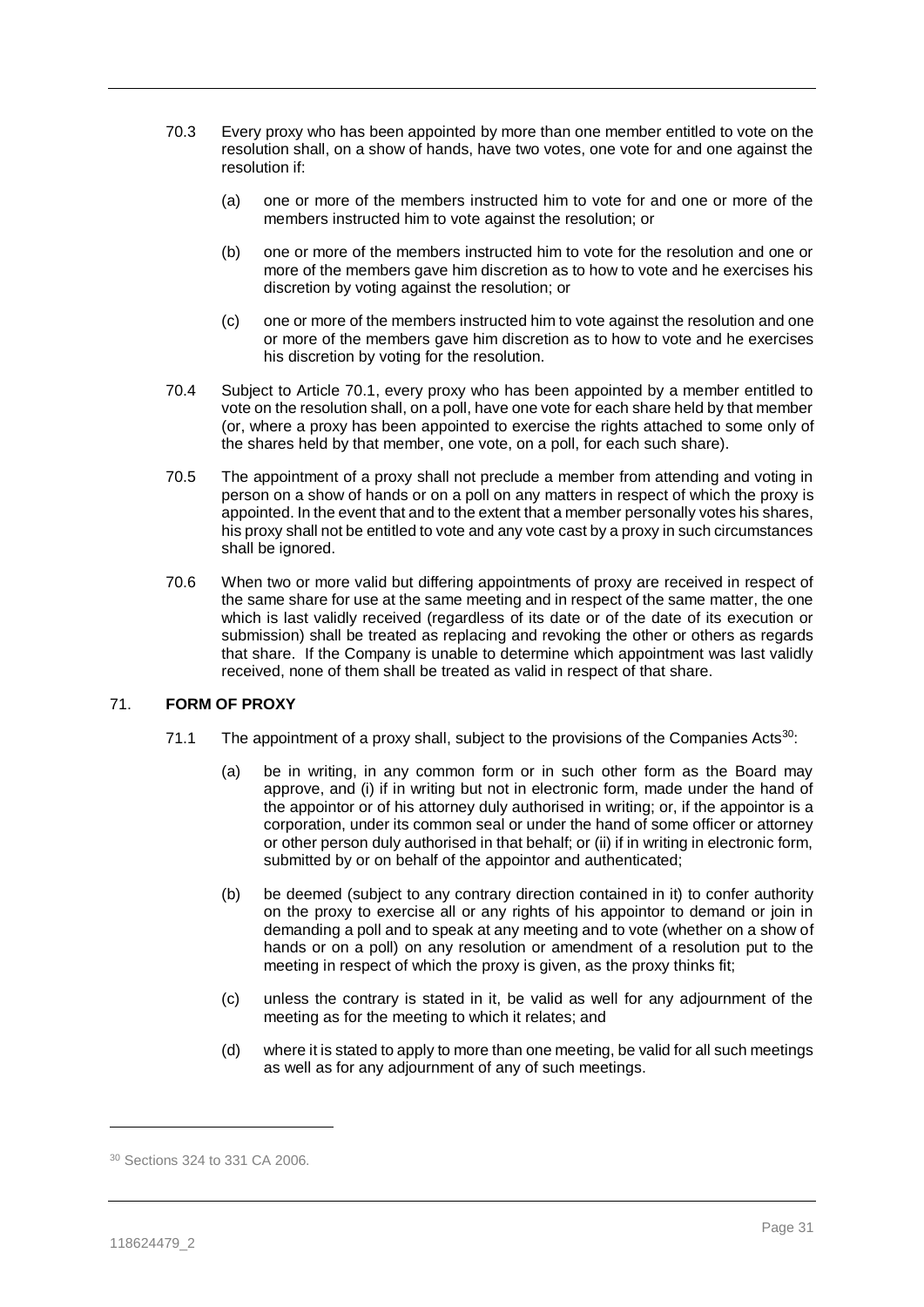- 71.2 The Board may allow a proxy for a holder of any shares in uncertificated form to be appointed by electronic communication in the form of an uncertificated proxy instruction. The Board may also allow any supplement to the uncertificated proxy instruction or any amendment or revocation of any uncertificated proxy instruction to be made by a further uncertificated proxy instruction.
- 71.3 The Board may decide what method should be used to determine at what time the instruction or notification is treated as being received by the Company. The Board may treat any notification purporting or expressed to be sent on behalf of a holder of a share in uncertificated form as sufficient evidence of the authority of the person sending the instruction to send it on behalf of that holder.
- 71.4 For the purposes of this Article [71,](#page-31-1) an uncertificated proxy instruction is a properly authenticated dematerialised instruction, and/or other instruction or notification, if sent through a relevant system to a participant in that system chosen by the Board to act for the Company. The uncertificated proxy instruction may be in any form and subject to any terms and conditions that the Board deems appropriate, but always subject to the facilities and requirements of the relevant system.

# <span id="page-32-0"></span>72. **DEPOSIT OR RECEIPT OF PROXY**

- 72.1 The appointment of a proxy and the power of attorney or other authority (if any) under which it is authenticated, or a copy of such authority certified notarially or in some other way approved by the Board, shall:
	- (a) in the case of an appointment not in electronic form (including any such power of attorney or other authority) be deposited at the Office, or at such other place (within the United Kingdom) as is specified in the notice convening the meeting or in any notice of any adjourned meeting or in any appointment of proxy sent out by the Company in relation to the meeting, not less than 48 hours before the time appointed for holding the meeting or adjourned meeting at which the person named in the appointment proposes to vote; or
	- (b) in the case of an appointment in electronic form (including any such power of attorney or other authority), where an address has been specified for the purpose of receiving documents or information in electronic form:
		- (i) in the notice convening the meeting; or
		- (ii) in any instrument of proxy sent out by the Company in relation to the meeting; or
		- (iii) in any invitation in electronic form to appoint a proxy issued by the Company in relation to the meeting,

be received at such address not less than 48 hours before the time appointed for holding the meeting or adjourned meeting at which the person named in the appointment proposes to vote; or

- (c) in the case of a poll taken more than 48 hours after it is demanded, be deposited or received as aforesaid after the poll has been demanded and not less than 24 hours before the time appointed for taking the poll; or
- (d) in the case of a poll not taken forthwith but taken not more than 48 hours after it was demanded, be delivered at the meeting at which the poll was demanded to the Chairman of the meeting or any Director, the Secretary or some other person authorised for the purpose by the Company.
- 72.2 When calculating the periods mentioned in this article, the Directors can decide not to take account of any part of a day that is not a working day.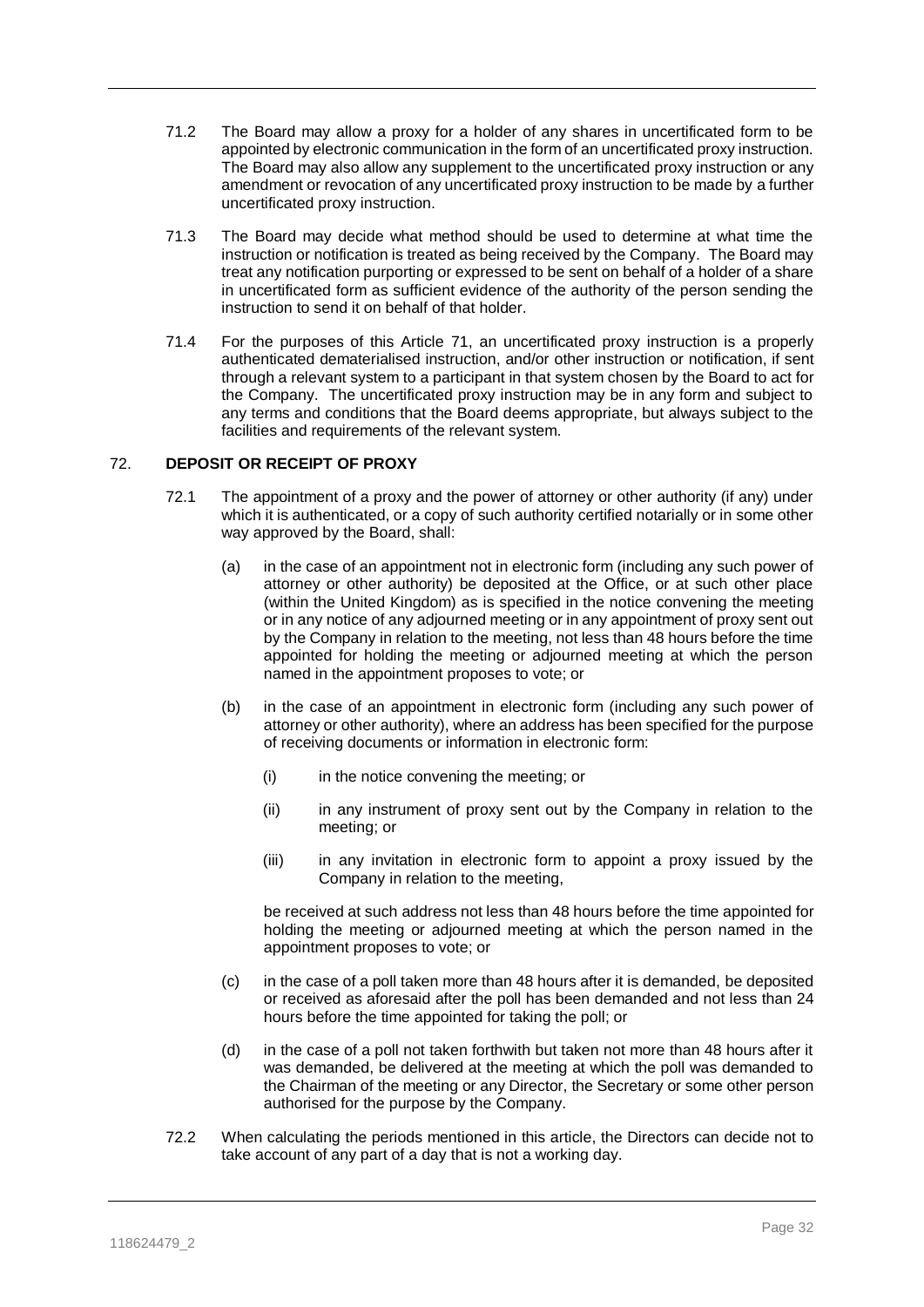# 73. **MAXIMUM VALIDITY OF PROXY AND REVOCATION OF PROXY**

- 73.1 An appointment of proxy not deposited, delivered or received in the manner specified in Article [72](#page-32-0) shall be invalid. No appointment of proxy shall be valid after the expiry of 12 months from the date named in it as the date of its execution or the date of its submission, except at an adjourned meeting or on a poll demanded at a meeting or an adjourned meeting, in cases where the meeting was originally convened within 12 months from such date.
- 73.2 A vote given, or demand for a poll made, by a proxy shall be valid notwithstanding the death or mental disorder of the principal or the revocation of the appointment of proxy, or of the authority under which the appointment of proxy was executed, or the transfer of the share in respect of which the appointment of proxy is given, unless notice in writing of such death, mental disorder, revocation or transfer shall have been received by the Company at the Office, or at such other place or address as has been appointed for the deposit or receipt of appointments of proxy:
	- (a) in the case of a meeting or adjourned meeting, at least 48 hours before the commencement of the meeting or adjourned meeting;
	- (b) in the case of a poll taken more than 48 hours after it was demanded, at least 24 hours before the taking of the poll; and
	- (c) in the case of a poll not taken forthwith but taken not more than 48 hours after it was demanded, at the meeting at which the poll was demanded.
- 73.3 When calculating the 48 hour period mentioned in this Article, the Directors can decide not to take account of any part of a day that is not a working day.

# 74. **CORPORATE REPRESENTATIVES**

- 74.1 A corporation (whether or not a company within the meaning of the Companies Acts)<sup>31</sup> which is a member may, by resolution of its directors or other governing body, authorise such person or persons as it thinks fit to act as its representative or representatives at any meeting of the Company or at any separate meeting of the holders of any class of shares.
- 74.2 Any person so authorised shall be entitled to exercise the same powers on behalf of the corporation (in respect of that part of the corporation's holdings to which the authority relates) as the corporation could exercise if it were an individual member.
- 74.3 The corporation shall for the purposes of these Articles be deemed to be present in person and at such meeting if a person so authorised is present at it, and all references to attendance and voting in person shall be construed accordingly.
- 74.4 A Director, the Secretary, or some person authorised for the purpose by the Secretary, may require any representative to produce a certified copy of the resolution so authorising him or such other evidence of his authority reasonably satisfactory to such Director, Secretary or other person before permitting him to exercise his powers.

# 75. **VALIDITY OF VOTES BY PROXIES AND CORPORATE REPRESENTATIVES**

75.1 A vote given by a proxy or by a corporate representative shall be valid for all purposes notwithstanding that the proxy or corporate representative has failed to vote in accordance with the instructions of the member by whom the proxy or corporate representative was appointed and the Company shall be under no obligation to check any vote so given is in accordance with any such instructions.

<sup>31</sup> Section 1 CA 2006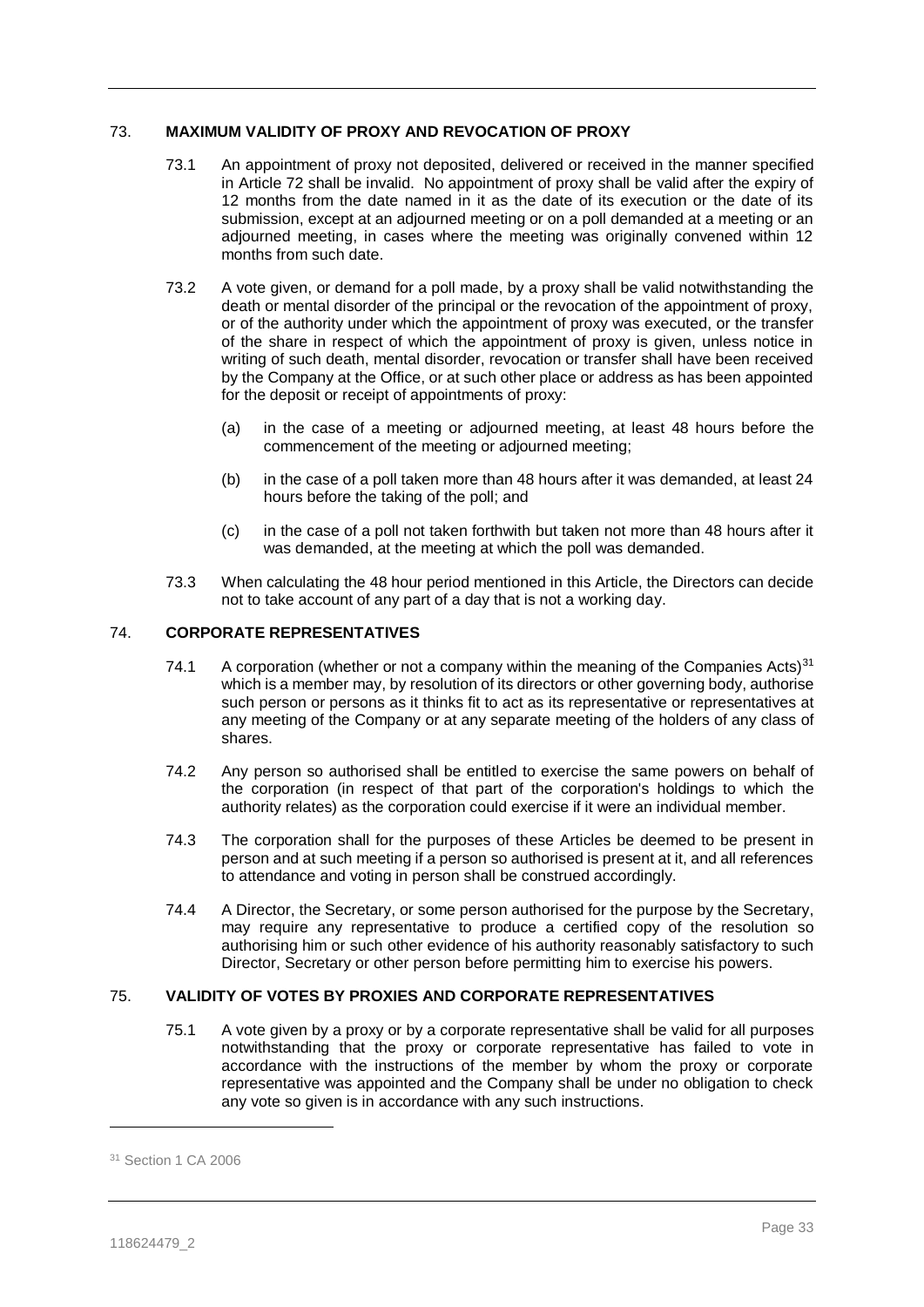- 75.2 Any objection to the qualification of any person voting at a general meeting or to the counting of, or failure to count, any vote must be made at the meeting or at the time any poll is taken (if not taken at the meeting or adjourned meeting) at which the vote objected to is tendered. Any objection made in due time shall be referred to the Chairman whose decision shall be final and conclusive. If a vote is not disallowed by the Chairman it is valid for all purposes.
- 75.3 The Company may require reasonable evidence of the identity of any proxy appointed by a member and of the member himself.
- 75.4 Where the appointment of a proxy is expressed to have been or purports to have been executed by a duly authorised person or on behalf of a member:
	- (a) the Company may treat the appointment as sufficient evidence of that person's authority to execute the appointment of proxy on behalf of that member; and
	- (b) the member shall, if requested by or on behalf of the Company, send or procure the sending of any authority under which the appointment of proxy has been executed, or a certified copy of any such authority, to such address and by such time as is required for the submission of appointments of proxy under Article [72](#page-32-0) and, if the request is not complied with in any respect, the appointment of proxy may be treated as invalid.

## **APPOINTMENT, RETIREMENT AND REMOVAL OF DIRECTORS**

#### 76. **NUMBER OF DIRECTORS**

Unless and until otherwise determined by the Company by ordinary resolution, the number of Directors (other than any alternate Directors) shall not be subject to any maximum but shall be not less than two.

#### 77. **POWER OF COMPANY TO APPOINT DIRECTORS**

Subject to the provisions of these Articles, the Company may by ordinary resolution appoint a person who is willing to act to be a Director, either to fill a vacancy or as an addition to the existing Board, but the total number of Directors shall not at any time exceed any maximum number fixed by or in accordance with these Articles from time to time.

# <span id="page-34-0"></span>78. **POWER OF BOARD TO APPOINT DIRECTORS**

Without prejudice to the power of the Company in general meeting under these Articles to appoint any person to be a Director, the Board shall have power at any time to appoint any person who is willing to act to be a Director, either to fill a vacancy or as an addition to the existing Board, but the total number of Directors shall not exceed any maximum number fixed by or in accordance with these Articles. Any Director so appointed shall retire at the first annual general meeting of the Company following his appointment and shall be eligible for reappointment but is not taken into account in determining the number of Directors who are to retire by rotation at that meeting.

# 79. **APPOINTMENT OF EXECUTIVE DIRECTORS**

Subject to the provisions of the Companies Acts<sup>32</sup>, the Board, or any committee authorised by the Board, may from time to time appoint one or more Directors to hold any employment or executive office (including that of Chief Executive or Managing Director) for such term and subject to such other conditions as the Board, or any committee authorised by the Board, thinks fit in accordance with Article [100.](#page-40-0) The Board, or any committee authorised by the Board, may

<sup>32</sup> Sections 188, 223 to 230 CA 2006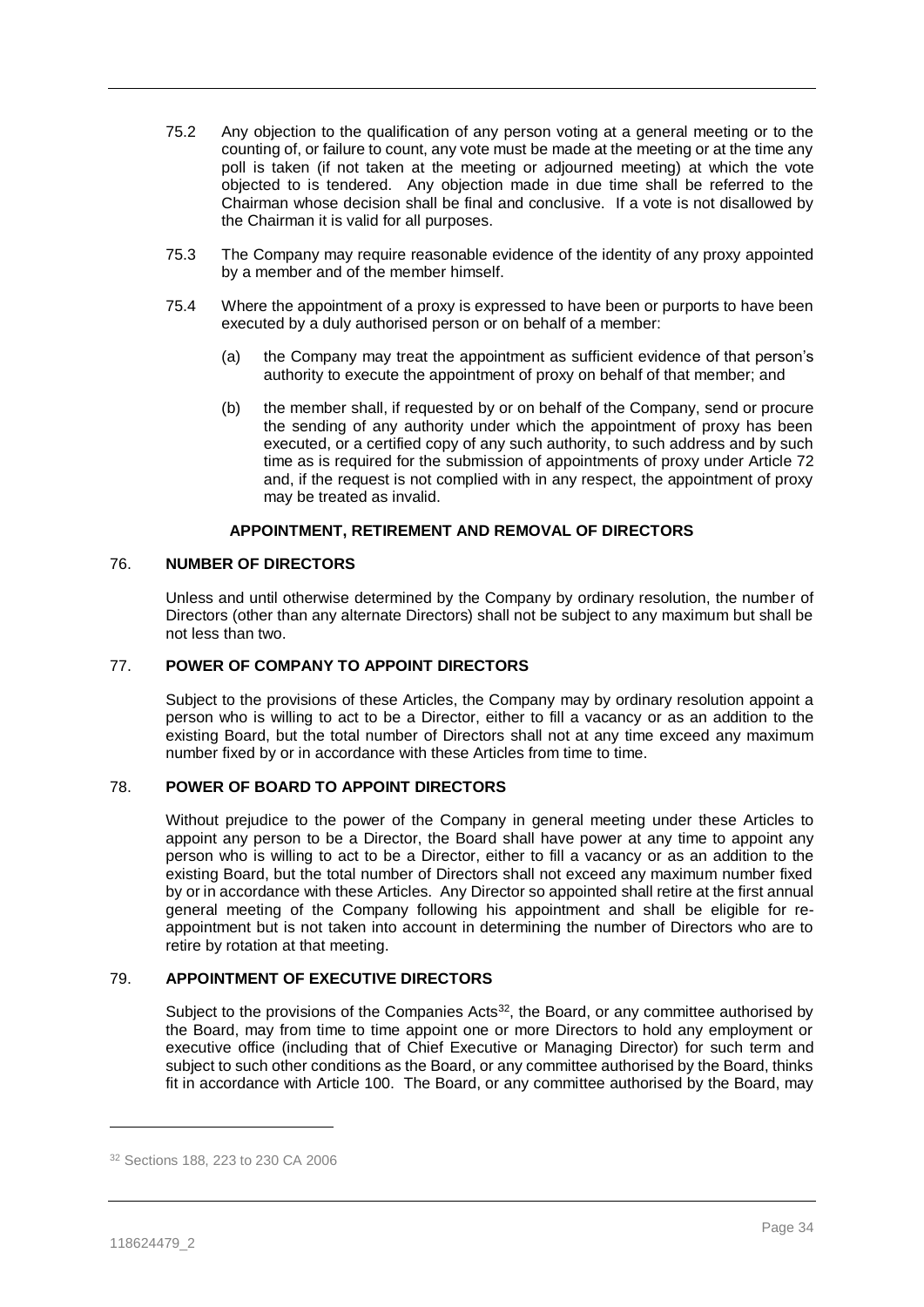revoke or terminate any such appointment without prejudice to any claim for damages for breach of any contract between the Director and the Company.

#### 80. **ELIGIBILITY OF NEW DIRECTORS**

- <span id="page-35-1"></span>80.1 No person shall be appointed or re-appointed a Director at any general meeting unless:
	- (a) the person is retiring as a Director (whether by rotation or otherwise);
	- (b) the person has been nominated by the Board for appointment or re-appointment at that general meeting; or
	- (c) in any other case;
		- (i) a member or members who, under the Companies Acts,  $33$  are entitled to require the Company to give to members notice of a resolution to be moved at a meeting, have given the Company notice in writing signed by such member or members stating their intention to nominate the person for appointment or re-appointment; and
		- (ii) the person nominated has given the Company notice in writing signed by that person stating his or her consent to the nomination.
- <span id="page-35-2"></span>80.2 Subject to Article [80.3,](#page-35-0) a notice required under Article [80.1\(c\)\(i\)](#page-35-1) is only valid if it is delivered to the Office not less than seven nor more than 42 clear days before the date appointed for the meeting.
- <span id="page-35-0"></span>80.3 Article [80.2](#page-35-2) does not apply to notices given by members pursuant to any right under the Companies Acts to give notices if and to the extent that Article [80.2](#page-35-2) is inconsistent with such right.

#### 81. **RESOLUTION FOR APPOINTMENT OF TWO OR MORE DIRECTORS**

A single resolution for the appointment of two or more persons as Directors at a general meeting shall be void unless a resolution that it shall be so proposed has first been agreed to by the meeting without any vote being given against it.

# 82. **RETIREMENT AT ANNUAL GENERAL MEETINGS**

- 82.1 At each annual general meeting of the Company, one-third (or, if their number is not three or a multiple of three, the number nearest to but not exceeding one-third) of the Directors, not including Directors appointed pursuant to Article [78](#page-34-0) (*Power of Board to appoint Directors*), shall retire from office by rotation. If there are fewer than three Directors, one Director shall retire from office.
- 82.2 Any Director appointed pursuant to Article [78](#page-34-0) (*Power of Board to appoint Directors*) shall retire at the first annual general meeting of the Company following his appointment and shall not be taken into account in determining the number of Directors who are to retire by rotation at that meeting.
- <span id="page-35-3"></span>82.3 At each annual general meeting, any Director who was elected or last re-elected at or before the annual general meeting held in the third calendar year before the current year shall retire by rotation.
- <span id="page-35-4"></span>82.4 If the number of Directors retiring pursuant to Article [82.3](#page-35-3) is less than the minimum number of Directors who are required by these Articles to retire by rotation, additional Directors up to that number shall retire. The Directors to retire under this Article [82.4](#page-35-4)

<sup>33</sup> Sections 303 and 338 CA 2006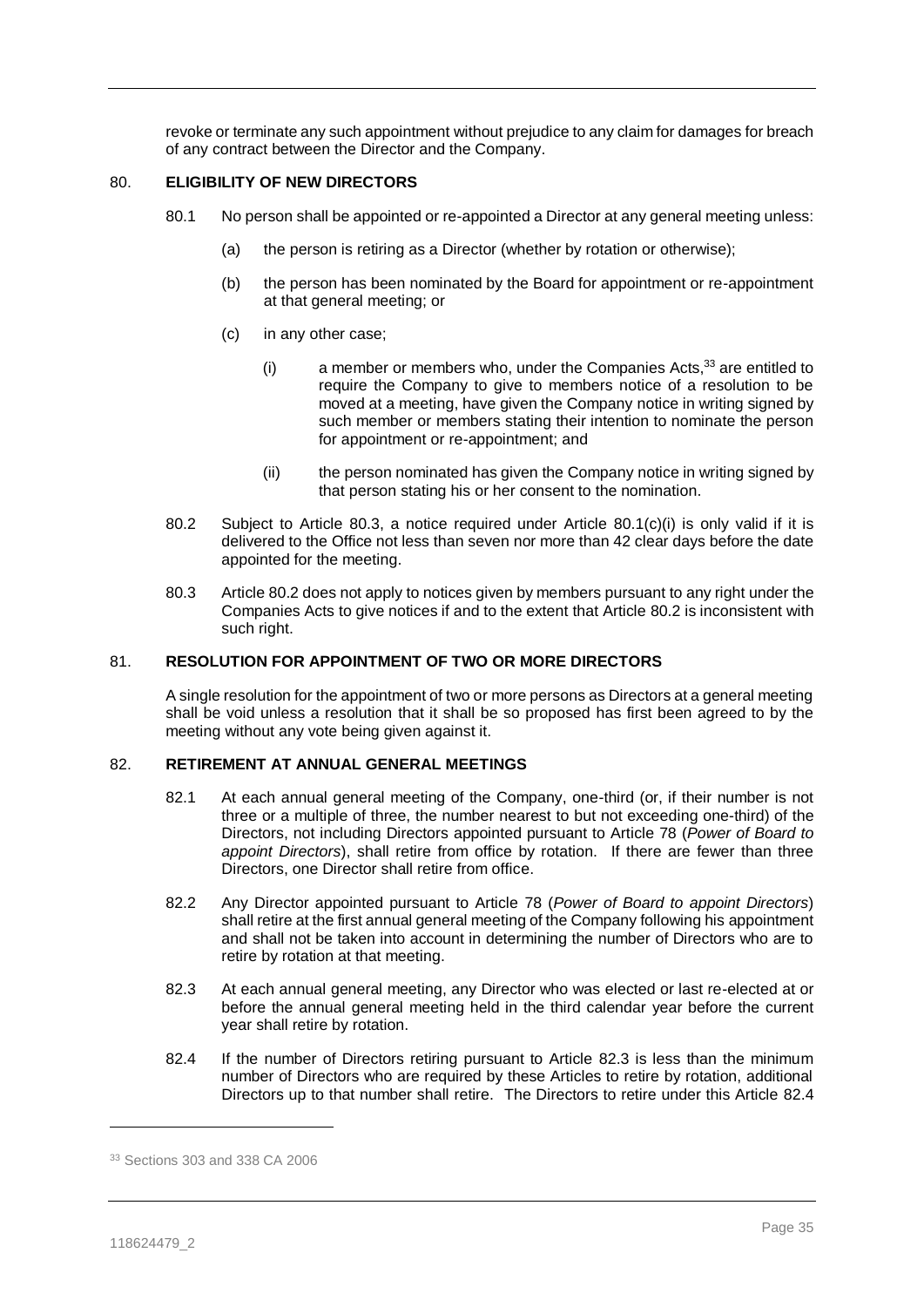shall, first, be those Directors who are subject to rotation but who wish to retire and not offer themselves for re-election and, secondly, those Directors who have been Directors longest since their appointment or last re-appointment. If there are Directors who were appointed or last re-appointed on the same date, the Director to retire shall, in default of agreement between them, be determined by lot. The Directors to retire on each occasion (both as to number and identity) shall be determined by the composition of the Board at the start of business on the date of the notice convening the annual general meeting notwithstanding any change in the number or identity of the Directors after that time but before the close of the meeting.

82.5 Any Director (other than the Chairman and any Director holding executive office) who would not otherwise be required to retire shall also retire if he has been with the Company for a continuous period of nine years or more at the date of the meeting and shall not be taken into account when deciding which and how many Directors should retire by rotation at the annual general meeting.

## 83. **POSITION OF RETIRING DIRECTOR**

A Director who retires at an annual general meeting (whether by rotation or otherwise) may, if willing to act, be re-elected and a director who is re-elected will be treated as continuing in office without a break. If he is not re-elected or deemed to have been re-elected, a Director shall retain office until the meeting appoints someone in his place or, if it does not do so, until the end of the meeting.

## 84. **DEEMED RE-ELECTION**

At any general meeting at which a Director retires under any provision of these Articles, the Company may by ordinary resolution fill the vacancy by re-electing the retiring Director or some other person who is eligible for appointment and willing to act as a Director. If the Company does not do so, the retiring Director shall (if willing) be deemed to have been re-elected except in the following circumstances:

- 84.1 it is expressly resolved not to fill the vacancy; or
- 84.2 a resolution for the re-election of the Director is put to the meeting and lost.

## 85. **REMOVAL BY ORDINARY RESOLUTION**

In addition to any power of removal conferred by the Companies Acts<sup>34</sup>, the Company may by ordinary resolution remove any Director before the expiration of his period of office, but without prejudice to any claim for damages which he may have for breach of any contract of service between him and the Company, and may (subject to these Articles) by ordinary resolution appoint another person who is willing to act to be a Director in his place. Any person so appointed shall be treated, for the purposes of determining the time at which he or any other Director is to retire, as if he had become a Director on the day on which the person in whose place he is appointed was last appointed or re-appointed a Director.

## <span id="page-36-0"></span>86. **VACATION OF OFFICE BY DIRECTOR**

Without prejudice to the provisions for retirement (by rotation or otherwise) contained in these Articles, the office of a Director shall be vacated if:

86.1 he resigns by notice in writing delivered to, or, if in electronic form, received by, the Secretary at the Office or tendered at a Board meeting;

<sup>34</sup> Section 168 CA 2006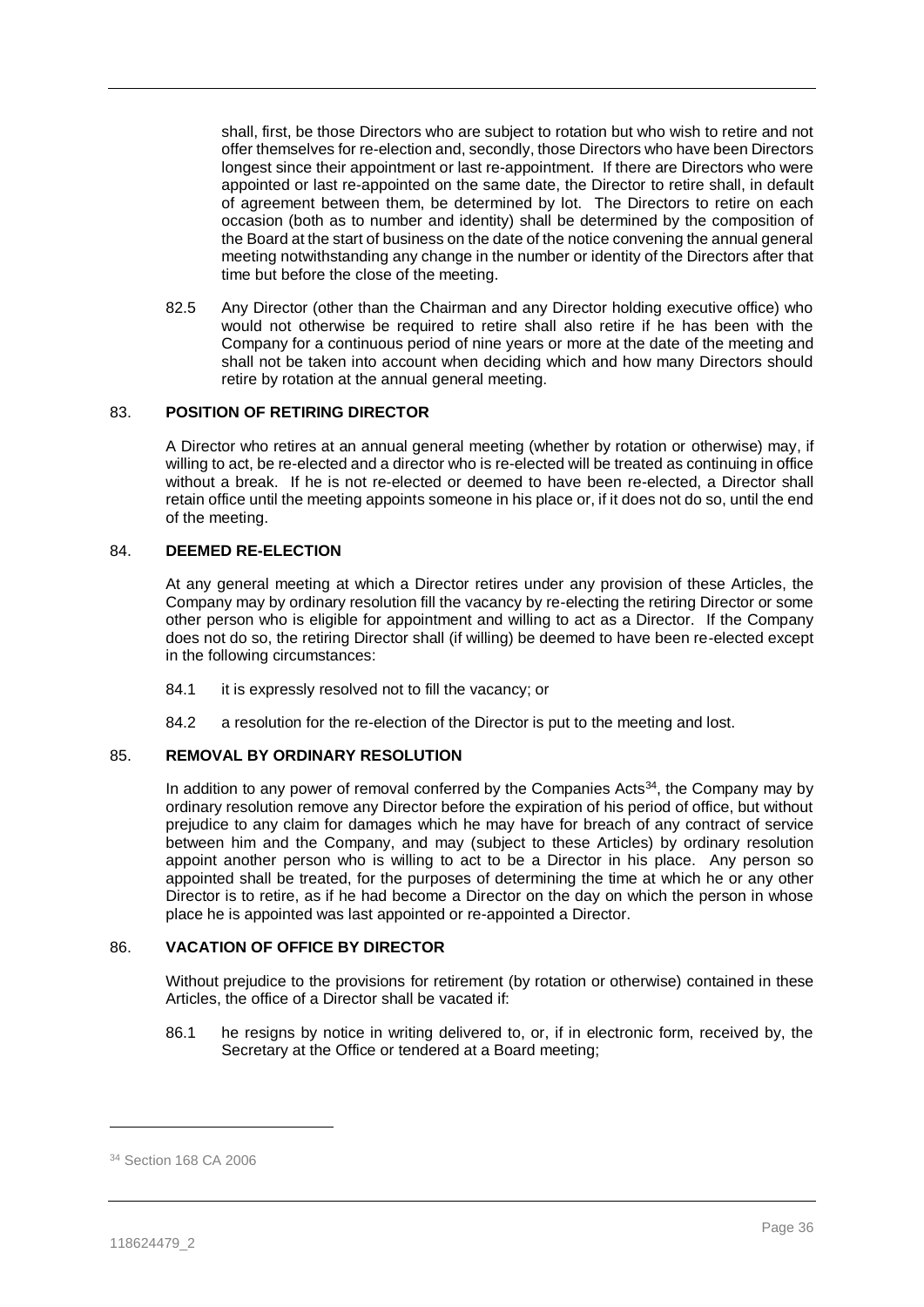- 86.2 he ceases to be a Director by virtue of any provision of the Companies Acts<sup>35</sup>, is removed from office pursuant to these Articles or the Companies Acts<sup>36</sup>, or becomes prohibited by law from being a Director;
- 86.3 he becomes bankrupt, has an interim receiving order made against him, makes any arrangement or compounds with his creditors generally or applies to the court for an interim order in connection with a voluntary arrangement or enters into any analogous or similar procedure in any jurisdiction;
- 86.4 he is being treated by a registered medical practitioner who gives a written opinion to the Company stating that the Director has become physically or mentally incapable of acting as a director and may remain so for more than three months;
- 86.5 both he and his alternate Director appointed pursuant to the provisions of these Articles (if any) are absent without the permission of the Board, from Board meetings for six consecutive months and the Board resolves that his office be vacated; or
- 86.6 he is requested to resign by notice in writing addressed to him at his address as shown in the register of Directors and authenticated by all the other Directors (without prejudice to any claim for damages which he may have for breach of any contract between him and the Company) with such resignation to take effect from the date stipulated in the notice and, for this purpose, a set of like notices each authenticated by one or more of the Directors shall be as effective as a single notice authenticated by the requisite number of Directors.

# 87. **RESOLUTION AS TO VACANCY CONCLUSIVE**

A resolution of the Board declaring a Director to have vacated office under the terms of Article [86](#page-36-0) shall be conclusive as to the fact and grounds of vacation stated in the resolution.

## **ALTERNATE DIRECTORS**

#### 88. **APPOINTMENTS**

- 88.1 Each Director (other than an alternate Director) may, by notice in writing delivered to or, if in electronic form, received by the Secretary at the Office, or in any other manner approved by the Board, appoint any other Director or any person approved for that purpose by the Board and willing to act, to be his alternate.
- 88.2 No appointment of an alternate Director who is not already a Director shall be effective until his consent to act as a Director in the form prescribed by or required pursuant to the Companies  $Acts^{37}$  has been received at the Office.
- 88.3 An alternate Director shall not be counted in reckoning any maximum or minimum number of Directors prescribed by these Articles.
- 88.4 An alternate Director shall, in addition to any restrictions which may apply to him personally, be subject to the same restrictions as his appointor.

# 89. **PARTICIPATION IN BOARD MEETINGS**

Every alternate Director shall (subject to his giving to the Company a postal address within the United Kingdom, or an electronic address, at which notices may be served on him) be entitled to receive notice of all meetings of the Board and all committees of the Board of which his appointor is a member and, in the absence from such meetings of his appointor, to attend and

 $\overline{a}$ 

<sup>35</sup> Section 168 CA 2006

<sup>36</sup> Section 168 CA 2006

<sup>37</sup> Section 167 CA 2006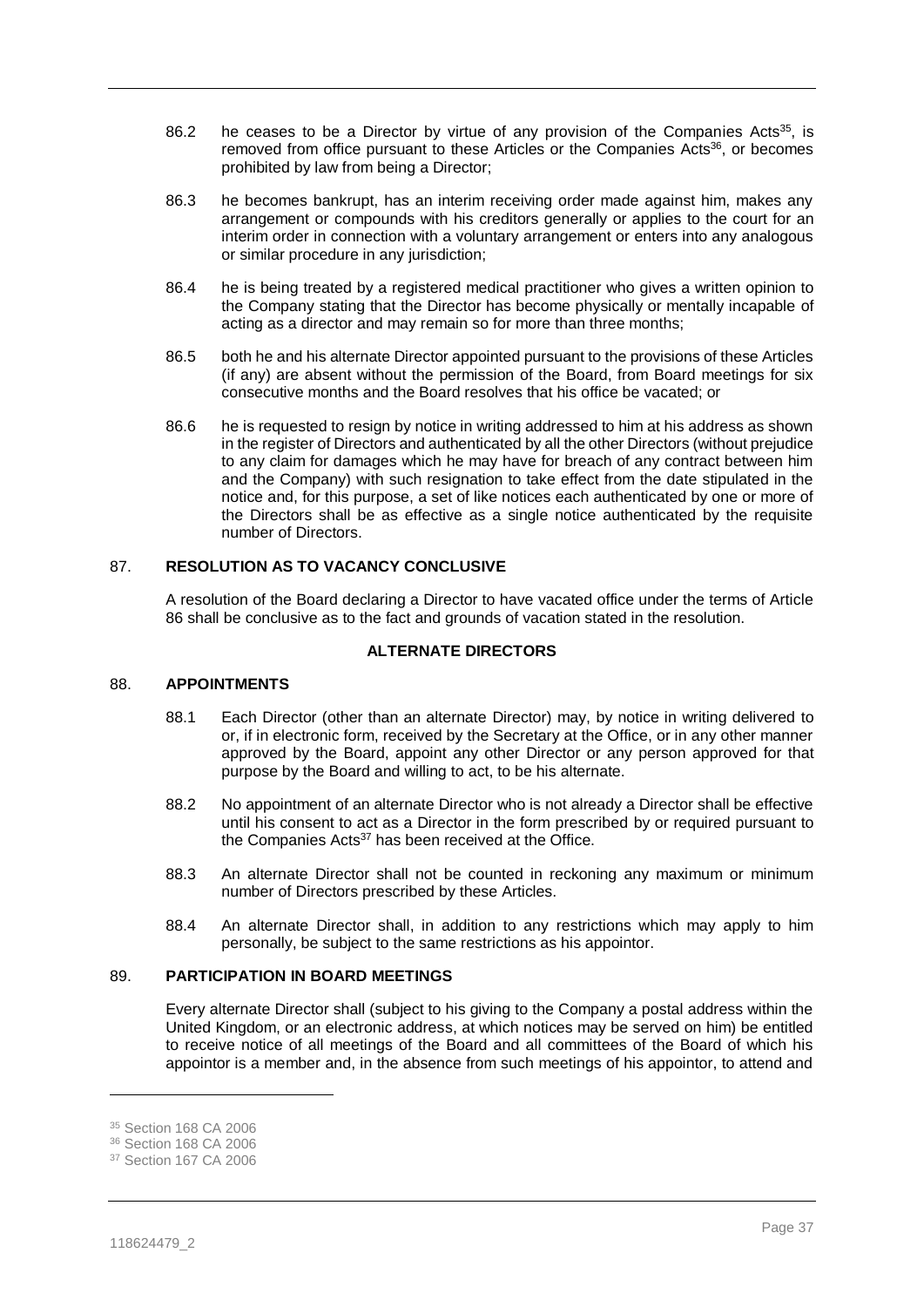vote at such meetings and to exercise all the powers, rights, duties and authorities of his appointor (except as regards power to appoint an alternate). A Director acting as alternate Director shall have a separate vote at Board meetings for each Director for whom he acts as alternate Director (and who is not present) in addition to his own vote (if any) as a Director, but he shall count as only one for the purpose of determining whether a quorum is present.

#### 90. **ALTERNATE DIRECTOR RESPONSIBLE FOR OWN ACTS**

Every person acting as an alternate Director shall be an officer of the Company, shall alone be responsible to the Company for his own acts and defaults and shall not be deemed to be the agent of the Director appointing him.

# 91. **INTERESTS OF ALTERNATE DIRECTOR**

The provisions of Articles [120](#page-44-0) - [127](#page-49-0) (inclusive) (*Directors' Interests*) shall apply to an alternate Director to the same extent as if he was a Director and for the purposes of those provisions an alternate Director shall be deemed to have an interest which conflicts, or possibly may conflict, with the interest of the Company if either he or his appointor has such an interest. The provisions of Articles [155](#page-60-0) and [156](#page-61-0) (*Indemnity*) shall also apply to an alternate Director to the same extent as if he was a Director. An alternate Director shall not be entitled to receive from the Company any fees in his capacity as an alternate Director, except only such part (if any) of the fees payable to his appointor as his appointor may by notice in writing to the Company direct. Subject to this Article, the Company shall pay to an alternate Director such expenses as might properly have been paid to him if he had been a Director.

## 92. **REVOCATION OF APPOINTMENT**

An alternate Director shall cease to be an alternate Director:

- 92.1 if his appointor revokes his appointment; or
- 92.2 if his appointor ceases for any reason to be a Director, provided that if any Director retires but is re-appointed or deemed to be re-appointed at the same meeting, any valid appointment of an alternate Director which was in force immediately before his retirement shall remain in force; or
- 92.3 if any event happens in relation to him which, if he were a Director otherwise appointed, would cause him to vacate office; or
- 92.4 if he resigns his office by notice in writing to the Company.

# **DIRECTORS' REMUNERATION, EXPENSES AND PENSIONS**

#### 93. **DIRECTORS' FEES**

The Directors (other than alternate Directors) shall be entitled to receive by way of fees for their services as Directors such sum as the Board, or any committee authorised by the Board, may from time to time determine (not exceeding £100,000 per annum in aggregate or such other sum as the Company in general meeting by ordinary resolution shall from time to time determine). Such sum (unless otherwise directed by the resolution of the Company by which it is voted) shall be divided among the Directors in such proportions and in such manner as the Board, or any committee authorised by the Board, may determine or, in default of such determination, equally (except that in such event any Director holding office for less than the whole of the relevant period in respect of which the fees are paid shall only rank in such division in proportion to the time during such period for which he holds office). Any fees payable pursuant to this Article shall be distinct from any salary, remuneration or other amounts payable to a Director pursuant to any other provisions of these Articles or otherwise and shall accrue from day to day.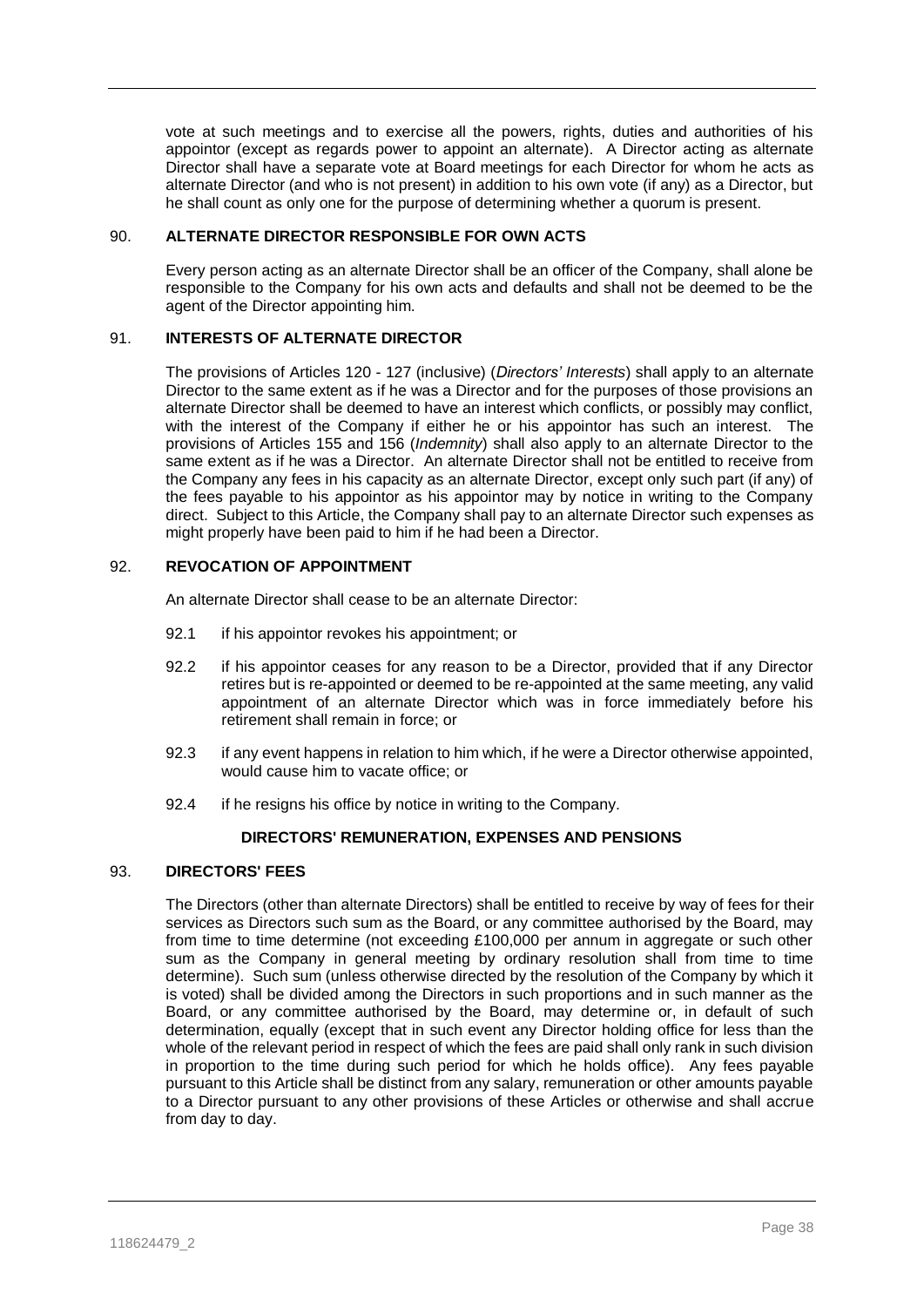# 94. **EXPENSES**

Each Director shall be entitled to be repaid all reasonable travelling, hotel and other expenses properly incurred by him in or about the performance of his duties as Director, including any expenses incurred in attending meetings of the Board or any committee of the Board or general meetings or separate meetings of the holders of any class of shares or of debentures of the Company.

# 95. **ADDITIONAL REMUNERATION**

If by arrangement with the Board, or any committee authorised by the Board, any Director shall perform or render any special duties or services outside his ordinary duties as a Director and not in his capacity as a holder of employment or executive office, he may be paid such reasonable additional remuneration (whether by way of salary, commission, participation in profits or otherwise) as the Board, or any committee authorised by the Board, may from time to time determine.

# 96. **REMUNERATION OF EXECUTIVE DIRECTORS**

The salary or remuneration of any Director appointed to hold any employment or executive office in accordance with the provisions of these Articles may be either a fixed sum of money, or may altogether or in part be governed by business done or profits made or otherwise determined by the Board, or any committee authorised by the Board, and may be in addition to or in lieu of any fee payable to him for his services as Director pursuant to these Articles.

## 97. **PENSIONS AND OTHER BENEFITS**

The Board, or any committee authorised by the Board, may provide pensions or other retirement or superannuation benefits and to provide death or disability benefits or other allowances or gratuities (whether by insurance or otherwise) for, or to institute and maintain any institution, association, society, club, trust, other establishment or profit-sharing, share incentive, share purchase or employees' share scheme calculated to advance the interests of the Company or to benefit, any person who is or has at any time been a Director or employee of the Company (or of any company which is (a) a holding company or a subsidiary undertaking of the Company or (b) allied to or associated with the Company or with any such holding company or subsidiary undertaking or (c) a predecessor in business of the Company or of any such holding company or subsidiary undertaking), and any member of his family (including a spouse or former spouse) and any person who is or was dependent on him. For such purpose the Board may establish, maintain, subscribe and contribute to any scheme, institution, association, club, trust or fund and pay premiums and, subject to the provisions of the Companies Acts, lend money or make payments to, guarantee or give an indemnity in respect of, or give any financial or other assistance in connection with, any of such matters. The Board may procure any of such matters to be done by the Company either alone or in conjunction with any other person. Any Director or former Director shall be entitled to receive and retain for his own benefit any pension or other benefit provided under this Article and shall not be obliged to account for it to the Company.

# **POWERS AND DUTIES OF THE BOARD**

# 98. **POWERS OF THE BOARD**

Subject to the provisions of the Companies Acts, these Articles and to any directions given by special resolution of the Company, the business of the Company shall be managed by the Board, which may exercise all the powers of the Company, whether relating to the management of the business or not. No alteration of these Articles and no such direction given by the Company shall invalidate any prior act of the Board which would have been valid if such alteration had not been made or such direction had not been given. Provisions contained elsewhere in these Articles as to any specific power of the Board shall not be deemed to limit the general powers given by this Article.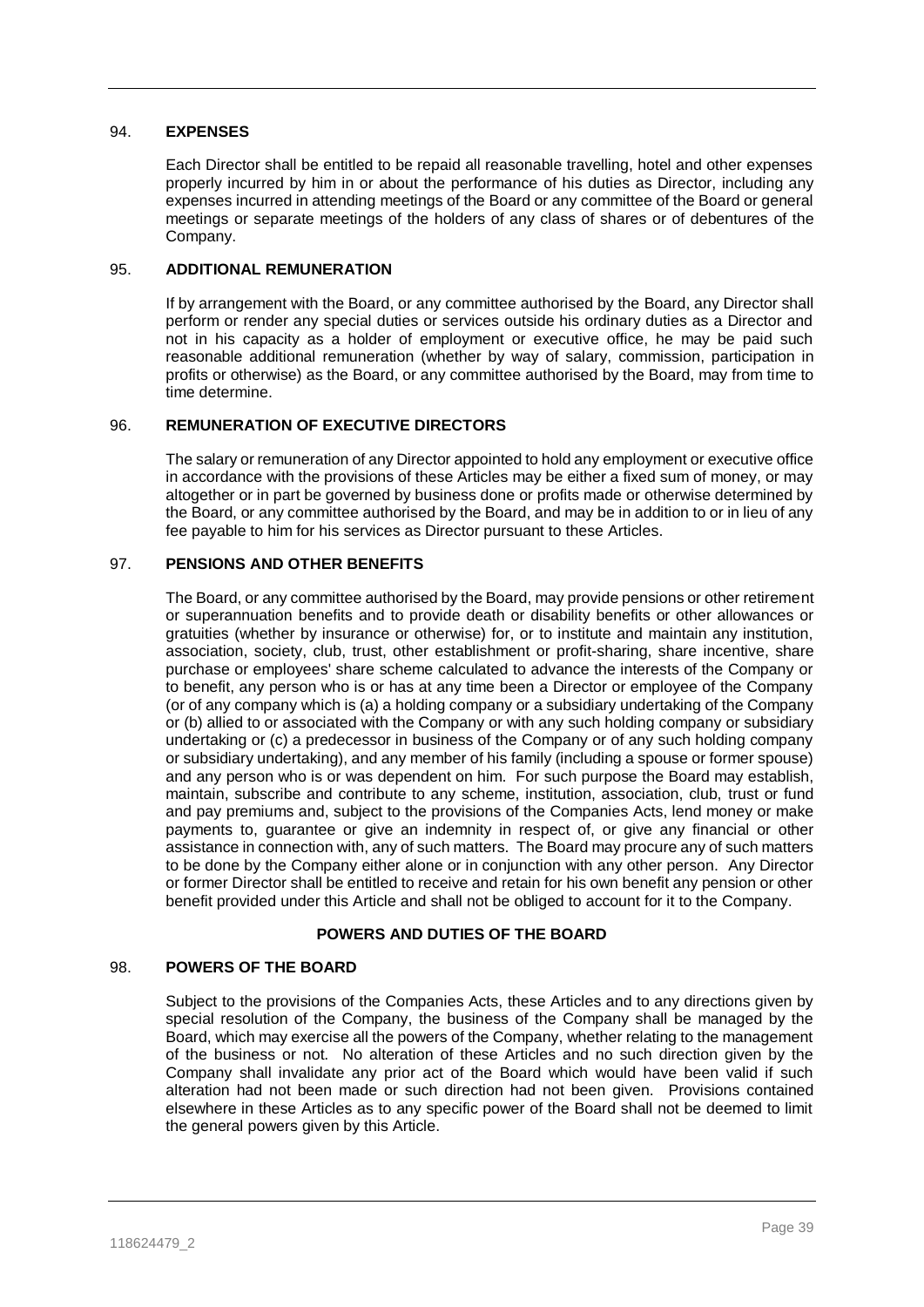## 99. **POWERS OF DIRECTORS IF LESS THAN MINIMUM NUMBER**

If the number of Directors is less than the minimum for the time being prescribed by these Articles, the remaining Director or Directors shall act only for the purposes of appointing an additional Director or Directors to make up such minimum or of convening a general meeting of the Company for the purpose of making such appointment. If there is no Director able or willing to act, any two members may summon a general meeting for the purpose of appointing Directors. Subject to the provisions of these Articles, any additional Director so appointed shall hold office only until the dissolution of the first annual general meeting of the Company following his appointment unless he is re-elected during such meeting.

# <span id="page-40-0"></span>100. **POWERS OF EXECUTIVE DIRECTORS**

The Board may from time to time delegate or entrust to and confer on any Director holding executive office (including a Chief Executive or Managing Director) such of its powers, authorities and discretions (with power to sub-delegate) for such time, on such terms and subject to such conditions as it thinks fit, and the Board may from time to time revoke, withdraw, alter or vary all or any of such powers.

## <span id="page-40-1"></span>101. **DELEGATION TO COMMITTEES**

- 101.1 The Board may delegate to any committee appointed by the Board (consisting of one or more Directors and (if thought fit) one or more other persons) any of its powers, authorities and discretions (including, without prejudice to the generality of the foregoing, all powers, authorities and discretions the exercise of which involves or may involve the payment of remuneration to or the conferring of any other benefit on all or any of the Directors) for such time, on such terms and subject to such conditions as it thinks fit.
- 101.2 Any such committee shall, unless the Board otherwise resolves, have power to subdelegate to sub-committees any of the powers, authorities or discretions delegated to it.
- 101.3 A majority of the members of any committee or sub-committee shall be Directors and no resolution of a committee or sub-committee shall be effective unless a majority of those present and voting on the resolution when it is passed are Directors or alternate Directors.
- <span id="page-40-2"></span>101.4 The Board may confer any of its powers, authorities and discretions either collaterally with, or to the exclusion of and in substitution for, all or any of the powers, authorities and discretions of the Board in that respect and may from time to time revoke, withdraw, alter or vary any of such powers, authorities and discretions and discharge any such committee or sub-committee in whole or in part. Insofar as any power, authority or discretion is so delegated, any reference in these Articles to the exercise by the Board of such power, authority or discretion shall be construed as if it were a reference to the exercise of such power, authority or discretion by such committee or sub-committee.
- 101.5 The meetings and proceedings of any such committee or sub-committee consisting of more than one person shall be governed mutatis mutandis by the provisions of these Articles regulating the meetings and proceedings of the Board, so far as the same are not superseded by any regulations made by the Board under this Article [101.](#page-40-1)

# <span id="page-40-3"></span>102. **DELEGATION TO INDIVIDUAL DIRECTORS**

The Board may entrust to and confer upon a Director any of its powers, authorities and discretions (with power to sub-delegate) upon such terms (subject to the Companies Acts) and subject to such conditions and with such restrictions as it may decide and either collaterally with, or to the exclusion of and in substitution for, its own powers, authorities and discretions. The Board may from time to time revoke or vary any of such powers, authorities and discretions but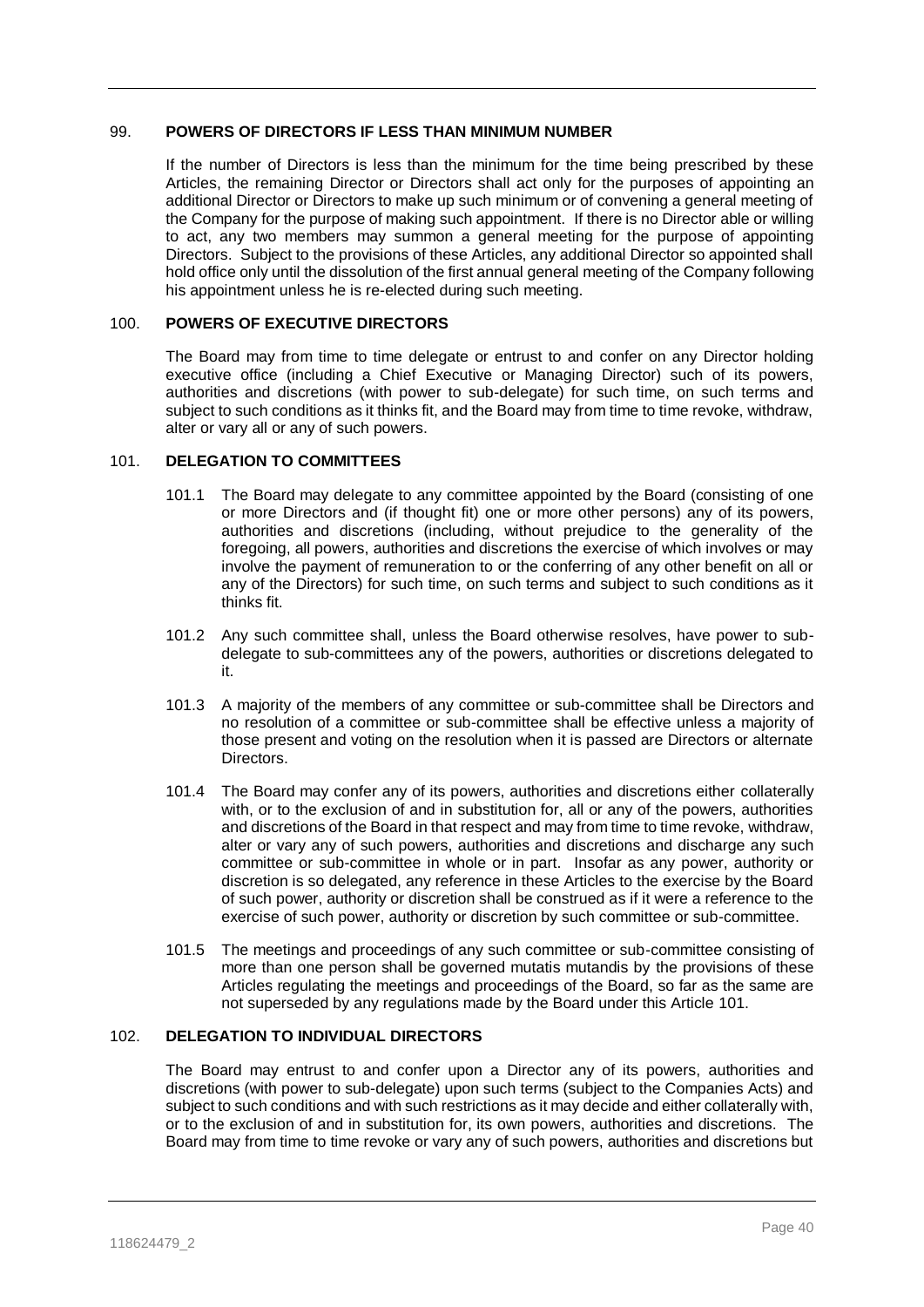no person dealing in good faith and without notice of the revocation or variation shall be affected by it.

#### <span id="page-41-0"></span>103. **LOCAL MANAGEMENT**

The Board may establish any local or divisional boards or agencies for managing any of the affairs of the Company in any specified locality, either in the United Kingdom or elsewhere, and may appoint any persons to be members of such local or divisional board, or any managers or agents, and may fix their remuneration. The Board may delegate to any local or divisional board, manager or agent so appointed any of its powers, authorities and discretions (with power to sub-delegate) and may authorise the members for the time being of any such local or divisional board, or any of them, to fill any vacancies and to act notwithstanding vacancies; and any such appointment or delegation may be made for such time, on such terms and subject to such conditions as the Board may think fit. The Board may confer such powers, authorities and discretions either collaterally with, or to the exclusion of and in substitution for, all or any of the powers, authorities and discretions of the Board in that respect and may from time to time revoke, withdraw, alter or vary all or any of such powers, authorities and discretions. Subject to any terms and conditions expressly imposed by the Board, the proceedings of any local or divisional board or agency with two or more members shall be governed by such of these Articles as regulate the proceedings of the Board, so far as they are capable of applying.

# <span id="page-41-1"></span>104. **POWER OF ATTORNEY**

The Board may, by power of attorney or otherwise, appoint any person or persons to be the agent of the Company and may delegate to any such person or persons any of its powers, authorities and discretions (with power to sub-delegate), in each case for such purposes and for such time, on such terms (including as to remuneration) and subject to such conditions as it thinks fit. The Board may confer such powers, authorities and discretions either collaterally with, or to the exclusion of and in substitution for, all or any of the powers, authorities and discretions of the Board in that respect and may from time to time revoke, withdraw, alter or vary any of such power, authorities and discretions.

#### 105. **POWERS OF DELEGATION**

The power to delegate contained in Article[s 101.4,](#page-40-2) [102,](#page-40-3) [103](#page-41-0) an[d 104](#page-41-1) shall be effective in relation to the powers, authorities and discretions of the Board generally and shall not be limited by the fact that in certain Articles, but not in others, express reference is made to particular powers, authorities or discretions being exercised by the Board or by a committee authorised by the Board.

# 106. **ASSOCIATE DIRECTORS**

The Board may appoint any person (not being a Director) to any office or employment having a designation or title including the word "director" or attach to any existing office or employment with the Company such designation or title and may terminate any such appointment or the use of such designation or title. The inclusion of the word "director" in the designation or title of any such office or employment shall not imply that such person is, or is deemed to be, or is empowered in any respect to act as, a Director for any of the purposes of the Companies Acts or these Articles.

# 107. **EXERCISE OF VOTING POWER**

The Board may exercise or cause to be exercised the voting power conferred by the shares in any other company held or owned by the Company, or any power of appointment to be exercised by the Company, in such manner in all respects as it thinks fit (including the exercise of the voting power or power of appointment in favour of the appointment of any Director as a director or other officer or employee of such company or in favour of the payment of remuneration to the directors, officers or employees of such company).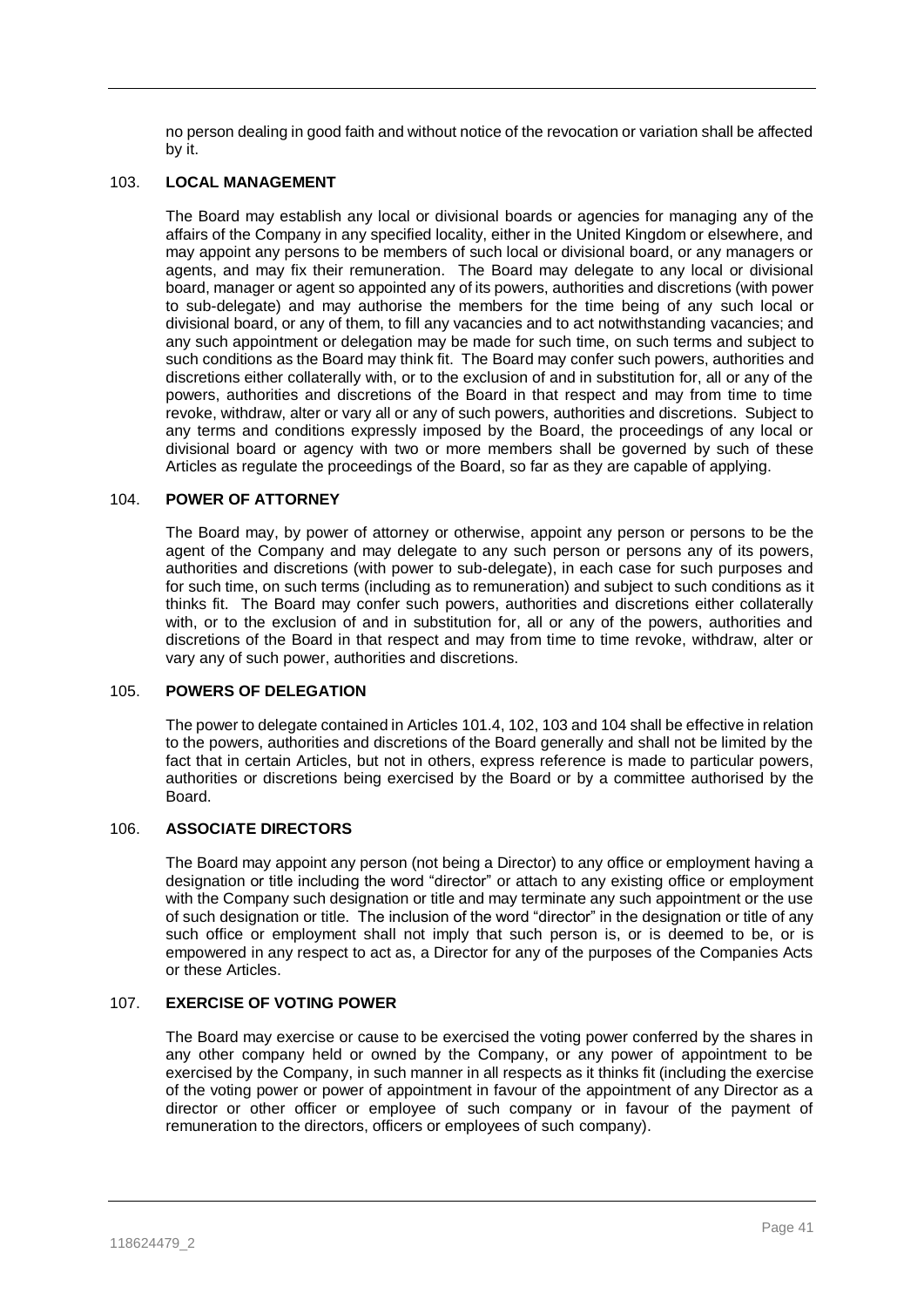#### 108. **PROVISION FOR EMPLOYEES**

The Board may exercise any power conferred on the Company by the Companies Acts<sup>38</sup> to make provision for the benefit of persons (including, subject to the Companies Acts<sup>39</sup>, Directors, former Directors or shadow Directors) employed or formerly employed by the Company or any of its subsidiary undertakings (or any member of his family or any person who is dependent on him) in connection with the cessation or the transfer to any person of the whole or part of the undertaking of the Company or that subsidiary undertaking.

# <span id="page-42-0"></span>109. **OVERSEAS REGISTERS**

Subject to the provisions of the Companies Acts<sup>40</sup>, the Board may exercise the powers conferred on the Company with regard to the keeping of an overseas branch, local or other register and may make and vary such regulations as it thinks fit respecting the keeping of any such register.

## 110. **BORROWING POWERS**

The Board may exercise all the powers of the Company to borrow money and to mortgage or charge all or any part of the undertaking, property and assets (present and future) and uncalled capital of the Company and, subject to the provisions of the Companies Acts<sup>41</sup>, to create and issue debenture and other loan stock, debentures, bonds and other securities, in each case whether secured or unsecured and whether outright or as collateral security for any debt, liability or obligation of the Company or of any third party.

# **PROCEEDINGS OF DIRECTORS AND COMMITTEES**

#### 111. **BOARD MEETINGS**

Subject to the provisions of these Articles, the Board may meet for the despatch of business, adjourn and otherwise regulate its proceedings as it thinks fit.

#### 112. **NOTICE OF BOARD MEETINGS**

- 112.1 One Director may, and the Secretary at the request of a Director shall, summon a Board meeting at any time on reasonable notice. Notice of a Board meeting shall be deemed to be properly given to a Director if it is given to him personally or by word of mouth or sent in writing to him at his last known address (or any other address given by him to the Company for that purpose). A Director may waive the requirement that notice be given to him of any Board meeting, either prospectively or retrospectively. A Director who does not supply the Company with the information necessary to ensure that he receives notice of a meeting before it takes place is deemed to have waived his entitlement to notice of such meeting.
- 112.2 It shall not be necessary to give notice of a Board meeting to a Director who is absent from the United Kingdom unless he has asked the Board in writing that notices of Board meetings shall during his absence be given to him at any address in the United Kingdom notified to the Company for this purpose, but shall not, in such event, be entitled to a longer period of notice than if he had been present in the United Kingdom at that address.

# 113. **QUORUM**

The quorum necessary for the transaction of business may be determined by the Board and, until otherwise determined, shall be two persons, each being a Director or an alternate Director.

 $\overline{a}$ 

<sup>38</sup> Section 247 CA 2006

<sup>39</sup> Section 247 CA 2006

<sup>40</sup> Sections 129 to 135 CA 2006

<sup>41</sup> Section 738-754 CA 2006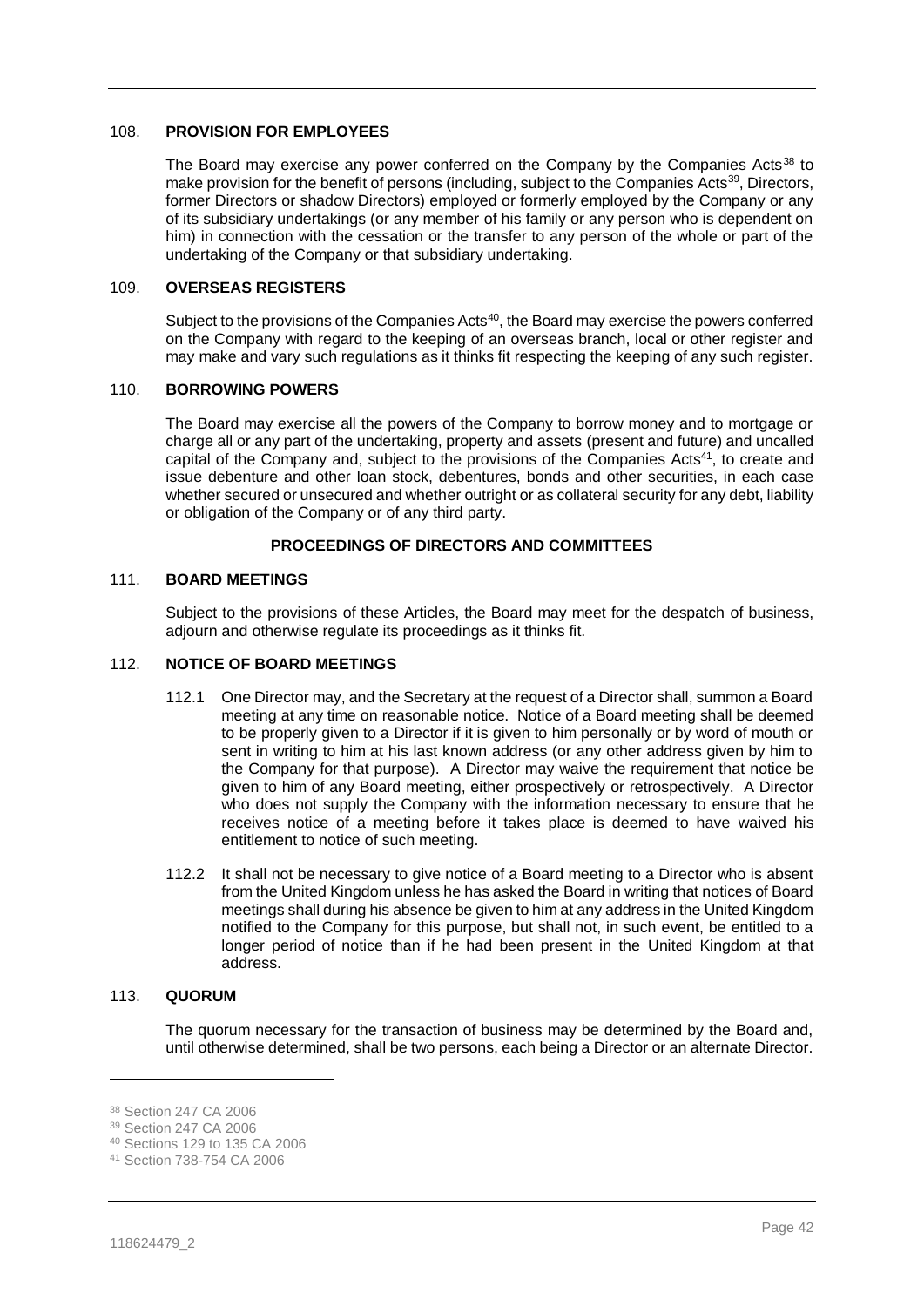A duly convened meeting of the Board at which a quorum is present shall be competent to exercise all or any of the authorities, powers and discretions for the time being vested in or exercisable by the Board. Subject to these Articles, any Director who ceases to be a Director at a meeting of the Board may continue to be present and to act as a Director and be counted in the quorum until the termination of the meeting if no other Director objects and if otherwise a quorum of Directors would not be present.

# 114. **CHAIRMAN OF BOARD**

The Board may appoint one or more of its body as Chairman or Joint Chairman and one or more of its body as Deputy Chairman of its meetings and may determine the period for which he is or they are to hold office and may at any time remove him or them from office. If no such Chairman or Deputy Chairman is elected, or if at any meeting neither a Chairman nor a Deputy Chairman is present within five minutes of the time appointed for holding the same, the Directors present shall choose one of their number to be Chairman of the meeting. In the event there are two or more Joint Chairmen or, in the absence of a Chairman, two or more Deputy Chairmen present, the Joint Chairman or Deputy Chairman to act as Chairman of the meeting shall be decided by those Directors present. Any Chairman or Deputy Chairman may also hold executive office under the Company.

# 115. **VOTING AND THE CHAIRMAN'S CASTING VOTE**

Questions arising at any meeting of the Board shall be determined by a majority of votes. In the case of an equality of votes the Chairman of that meeting shall have a second or casting vote.

## 116. **ELECTRONIC PARTICIPATION IN MEETINGS**

- 116.1 Any Director or his alternate may validly participate in a meeting of the Board or a committee of the Board by means of conference telephone or any other form of communications equipment, (provided that all persons participating in the meeting are able to hear and speak to each other throughout such meeting), by a series of telephone calls from the Chairman of the meeting or by exchange of communication in electronic form addressed to the Chairman of the meeting.
- 116.2 A person so participating by being present or being in telephone communication with or by exchanging communication in electronic form with those in the meeting or with the Chairman of the meeting shall be deemed to be present in person at the meeting and shall accordingly be counted in a quorum and be entitled to vote. Such a meeting shall be deemed to take place where the largest group of those participating is assembled or, if there is no group which is larger than any other group, where the Chairman of the meeting is.
- 116.3 A resolution passed at any meeting held in the above manner, and authenticated by the Chairman of the meeting or the Secretary, shall be as valid and effectual as if it had been passed at a meeting of the Board (or committee, as the case may be) duly convened and held.

# 117. **RESOLUTION IN WRITING**

- 117.1 A resolution in writing authenticated by (subject as otherwise mentioned in Articl[e 117.2\)](#page-43-0) all the Directors for the time being entitled to receive notice of a Board meeting (or all the members of a committee of the Board for the time entitled to receive notice of such committee meeting), shall be as valid and effective for all purposes as a resolution duly passed at a meeting of the Board (or committee, as the case may be).
- <span id="page-43-0"></span>117.2 Such a resolution: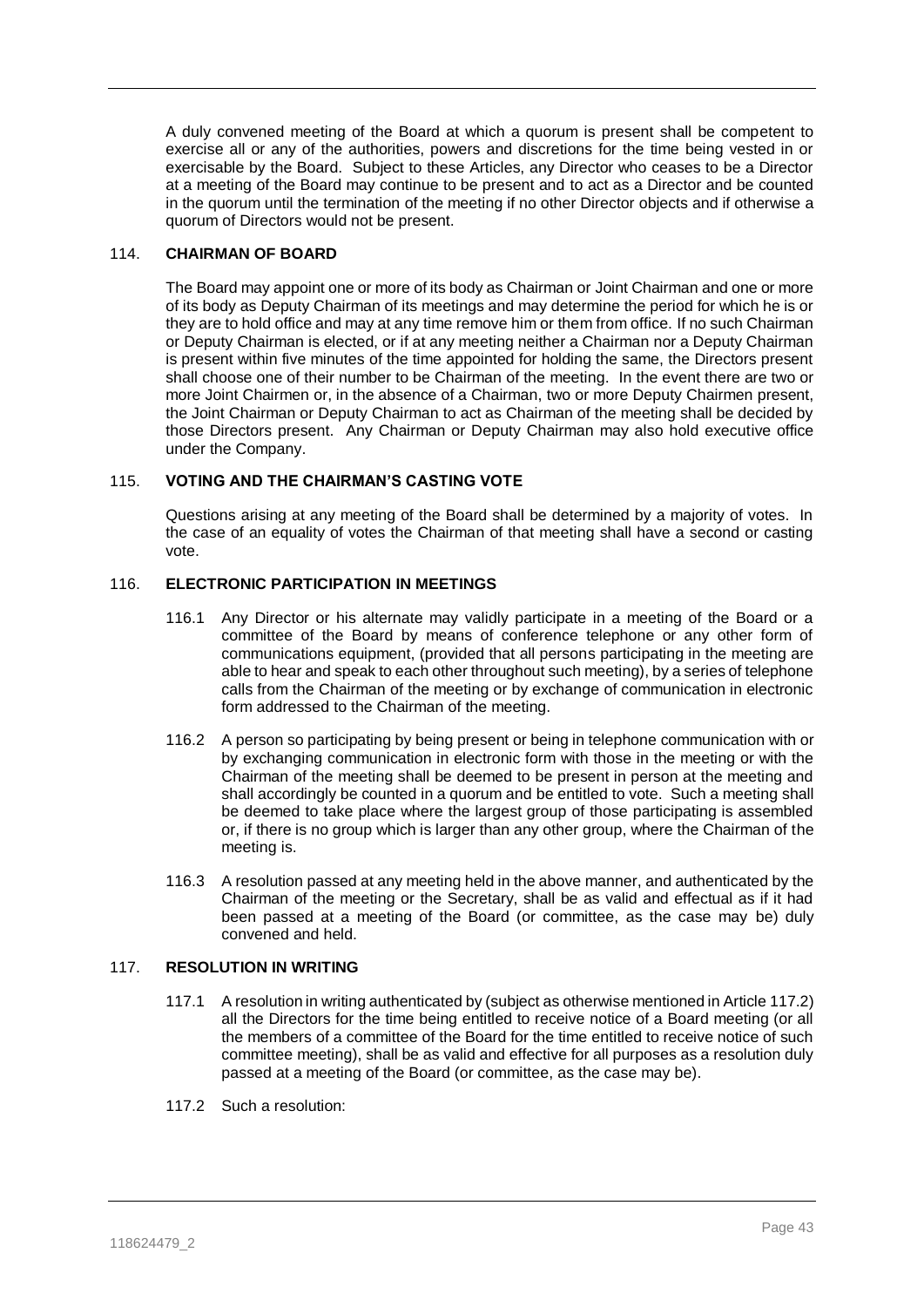- (a) need not be authenticated by a Director who is prohibited by these Articles from voting thereon or whose vote would not have counted on the resolution, or by his alternate;
- (b) must be authenticated by sufficient Directors to form a quorum at a Board meeting (or committee meeting);
- (c) may consist of several documents in the same form each authenticated by one or more of the Directors or members of the relevant committee;
- (d) need not be authenticated by an alternate Director if it is authenticated by the Director who appointed him; and
- (e) if authenticated by an alternate Director, need not also be authenticated by his appointor.

# 118. **MINUTES OF PROCEEDINGS**

- 118.1 The Board shall cause minutes to be made in books kept for the purpose of recording:
	- (a) all appointments of officers and committees made by the Board; and
	- (b) the names of Directors present at every meeting of the Board, of a committee of the Board, of the Company or of the holders of any class of shares or debentures of the Company, and all orders, resolutions and proceedings of such meetings.
- 118.2 Any such minutes, if purporting to be authenticated by the Chairman of the meeting at which the proceedings were held or by the Chairman of the next succeeding meeting or the Secretary, shall be prima facie evidence of the matters stated in such minutes without any further proof.
- 118.3 Any such minutes shall be retained for at least 10 years from the date of the appointment or meeting and shall be kept available for inspection in accordance with the Companies Acts<sup>42</sup>.

# 119. **VALIDITY OF PROCEEDINGS**

All acts done by a meeting of the Board, or of a committee of the Board, or by any person acting as a Director, alternate Director or member of a committee shall, notwithstanding that it is afterwards discovered that there was some defect in the appointment of any person acting as aforesaid, or that such person was disqualified from holding office or had ceased to hold office or were or was not entitled to vote on the matter in question, be as valid as if such person had been duly appointed, and was duly qualified and had continued to be a Director, alternate Director or member of a committee and entitled to vote.

#### **DIRECTORS' INTERESTS**

# <span id="page-44-2"></span><span id="page-44-0"></span>120. **POWER OF THE BOARD TO AUTHORISE CONFLICTS OF INTEREST**

- 120.1 The Board may authorise any matter (as defined in Article [120.2\)](#page-44-1) proposed to it in accordance with these Articles which would, if not so authorised, involve a breach by a Director of his duty to avoid conflicts of interest under the Companies Acts.<sup>43</sup>
- <span id="page-44-1"></span>120.2 A matter means any matter which relates to a situation (a **relevant situation**) in which a Director has, or can have, an interest which conflicts, or possibly may conflict, with the interests of the Company (including the exploitation of any property, information or

<sup>42</sup> Section 248 CA 2006

<sup>43</sup> Section 175 CA 2006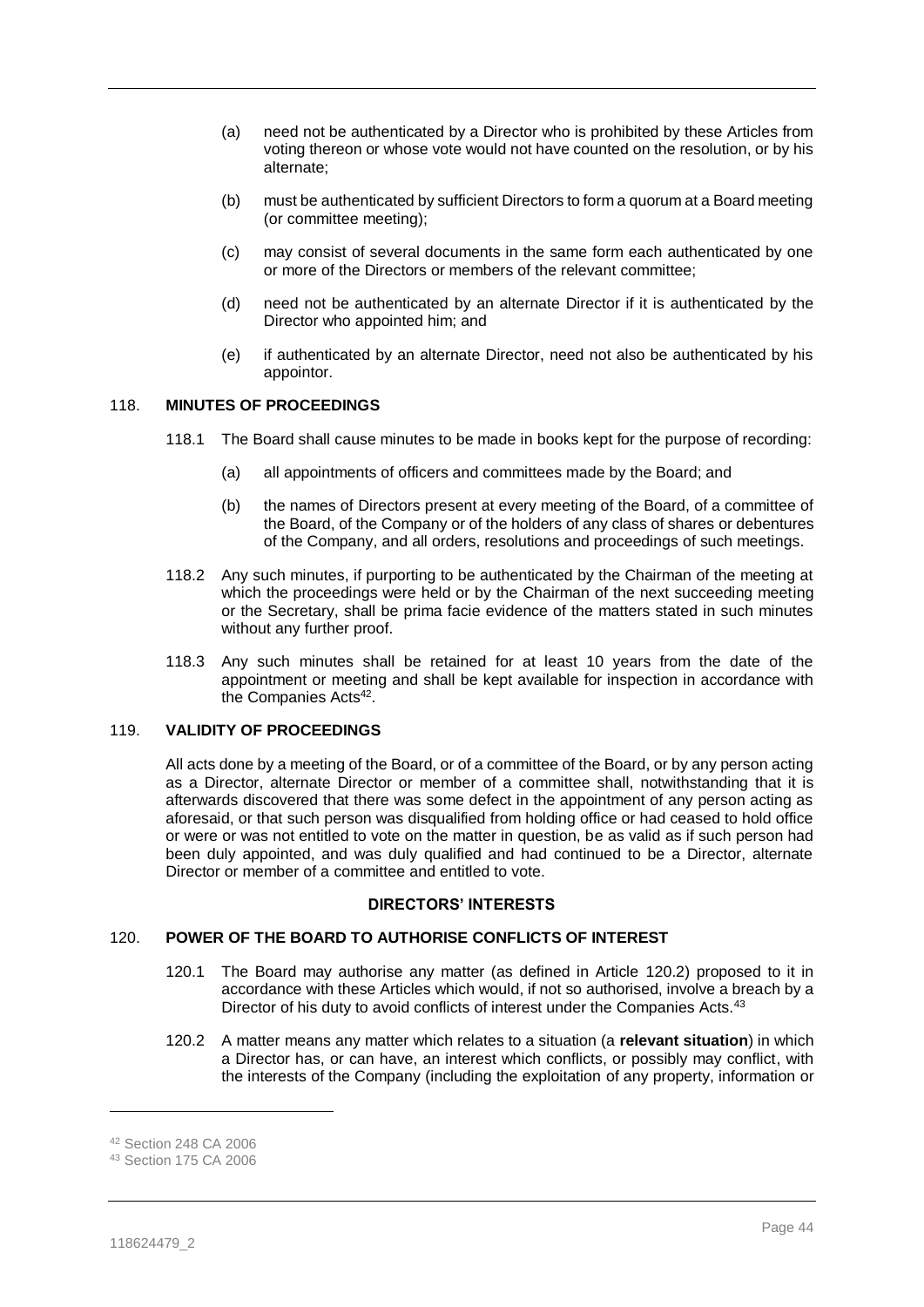opportunity, whether or not the Company could take advantage of it, but excluding any situation which cannot reasonably be regarded as likely to give rise to a conflict of interest).

- 120.3 The provisions of Article [120.1](#page-44-2) do not apply to a conflict of interest arising in relation to a transaction or arrangement with the Company.
- 120.4 Any such authorisation will be effective only if:
	- (a) the matter in question shall have been proposed in writing for consideration at a meeting of the Directors in accordance with the Directors' normal procedures or in any other manner as the Directors may determine;
	- (b) any requirement as to quorum at the meeting at which the matter is considered is met without counting the Director in question or any other interested Director; and
	- (c) the matter was agreed to without their voting or would have been agreed to if their votes had not been counted.
- <span id="page-45-3"></span><span id="page-45-0"></span>120.5 Where authorisation is given under Article [120.1:](#page-44-2)
	- (a) the Board may (whether at the time of the giving of the authorisation or subsequently) make such authorisation subject to any limits or conditions it expressly imposes but otherwise it shall be given to the fullest extent permitted; and
	- (b) the Board may vary or terminate such authorisation at any time.
- <span id="page-45-2"></span>120.6 Any authorisation of a matter under Article [120.1](#page-44-2) extends, subject to any conditions or limitations imposed under Article [120.5,](#page-45-0) to any actual or potential conflict which may reasonably be expected to arise out of the matter so authorised.
- 120.7 Subject to Article [120.8,](#page-45-1) a Director shall be under no duty to the Company with respect to any information which he obtains or has obtained otherwise than as a Director of the Company and in respect of which he has a duty of confidentiality to another person. In particular, the Director shall not be in breach of the general duties he owes to the Company under the Companies Acts<sup>44</sup> because he fails:
	- (a) to disclose any such information to the Board or to any Director or other officer or employee of the Company; and/or
	- (b) to use or apply any such information in performing his duties as a Director of the Company.
- <span id="page-45-1"></span>120.8 To the extent that the relationship between a Director and a person to whom he owes a duty of confidentiality gives rise to a conflict of interest or possible conflict of interest, Article [120.6](#page-45-2) applies only if the existence of that relationship has been authorised by the Board pursuant to this Article or if Article [121](#page-46-0) applies to the relationship.
- <span id="page-45-4"></span>120.9 Where the existence of a Director's relationship with another person is authorised by the Board pursuant to this Article (and subject to any limits or conditions imposed pursuant to Article [120.5\(a\)\)](#page-45-3) or Article [121](#page-46-0) applies to the relationship and his relationship with that person gives rise to a conflict of interest or possible conflict of interest, the Director shall not be in breach of the general duties he owes to the Company under the Companies Acts<sup>45</sup> because he:

<sup>44</sup> Sections 171 - 177 CA 2006

<sup>45</sup> Sections 171 - 177 CA 2006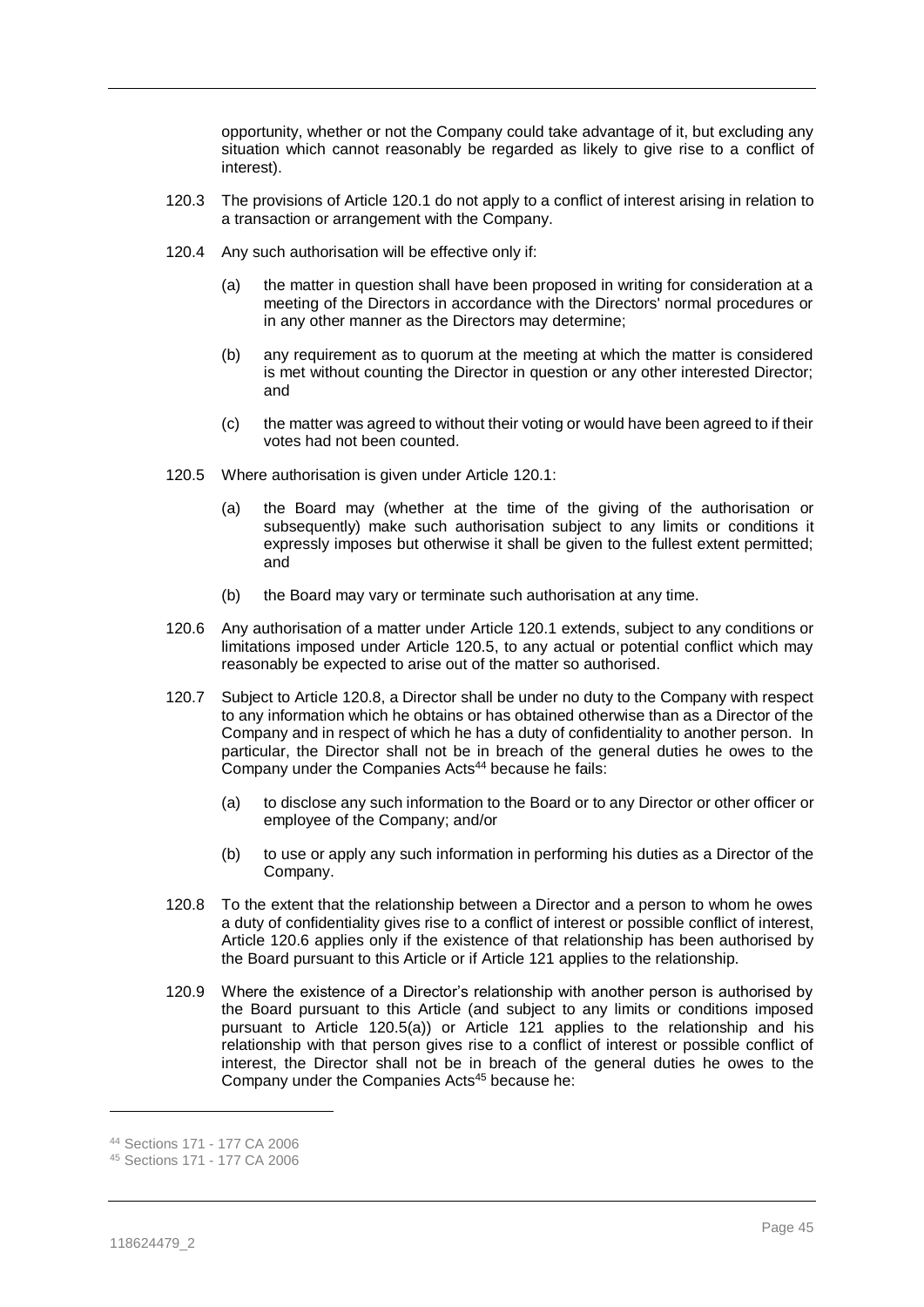- <span id="page-46-1"></span>(a) absents himself from meetings of the Board at which any matter relating to the conflict of interest or possible conflict of interest will or may be discussed or from the discussion of any such matter at a meeting or otherwise; and/or
- <span id="page-46-2"></span>(b) makes arrangements not to receive documents and information relating to any matter which gives rise to the conflict of interest or possible conflict of interest sent or supplied by the Company and/or makes arrangements for such documents and information to be received and read by a professional adviser,

for so long as he reasonably believes such conflict of interest or possible conflict of interest subsists.

- 120.10 The provisions of Articles [120.6,](#page-45-2) [120.8](#page-45-1) and [120.9](#page-45-4) are without prejudice to any equitable principle or rule of law which may excuse the Director from:
	- (a) disclosing information in circumstances where disclosure would otherwise be required under these Articles; or
	- (b) attending meetings or discussions or receiving documents and information as referred to in Article [120.9\(a\)](#page-46-1) or [120.9\(b\),](#page-46-2) in circumstances where such attendance or receiving such documents and information would otherwise be required under these Articles.
- 120.11 A Director is not required, by reason of being a Director (or because of the fiduciary relationship established by reason of being a director), to account to the Company for any remuneration, profit or other benefit which he derives from or in connection with a relationship involving a conflict which has been authorised by the Directors or by the Company in general meeting (subject in each case to any terms, limits or conditions attaching to that authorisation) and no contract shall be liable to be avoided on such grounds nor shall the receipt of any such profit, remuneration or any other benefit constitute a breach of his duty under the Companies Acts<sup>46</sup> or under the law not to accept benefits from third parties.

# <span id="page-46-0"></span>121. **INTERESTS NOT REQUIRING BOARD AUTHORISATION**

- 121.1 Provided that Article [121.2](#page-47-0) is complied with, a Director, notwithstanding his office:
	- (a) may be a party to or otherwise be interested in any transaction or arrangement with the Company or in which the Company is otherwise interested;
	- (b) may hold any other office or place of profit under the Company (except that of Auditor or of auditor of a subsidiary of the Company) in conjunction with the office of Director and may act by himself or through his firm in a professional capacity for the Company, and in any such case on such terms as to remuneration and otherwise as the Board may arrange, either in addition to or in lieu of any remuneration provided for by any other Article;
	- (c) may be a director or other officer of, or employed by, or a party to any transaction or arrangement with or otherwise interested in, any company promoted by the Company or in which the Company is otherwise interested or as regards which the Company has any powers of appointment; and
	- (d) shall not be liable to account to the Company for any profit, remuneration or other benefit realised by any office or employment or from any transaction or arrangement or from any interest in any body corporate, no such transaction or arrangement shall be liable to be avoided on the grounds of any such interest or benefit nor shall the receipt of any such profit, remuneration or any other benefit

<sup>46</sup> Section 176 CA 2006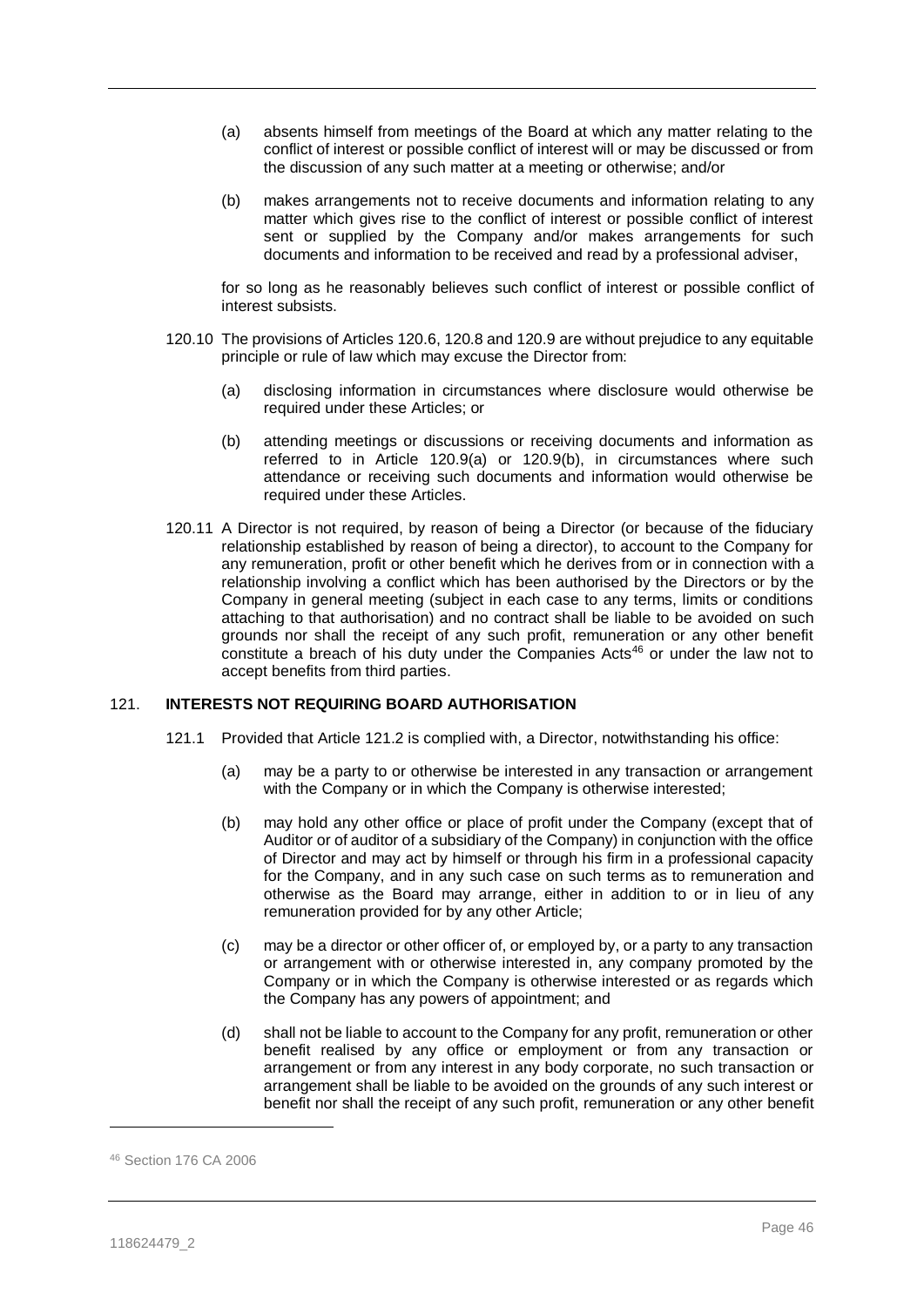constitute a breach of his duty under the Companies Acts<sup>47</sup> or under the law not to accept benefits from third parties.

- <span id="page-47-0"></span>121.2 Subject to Articles [121.3](#page-47-1) and [121.4,](#page-47-2) a Director shall declare the nature and extent of any interest permitted under this Article at a meeting of the Directors, or, in the case of a transaction or arrangement with the Company, in the manner set out in the Companies Acts<sup>48</sup>.
- <span id="page-47-1"></span>121.3 A Director need not declare an interest in the case of a transaction or arrangement with the Company:
	- (a) if, or to the extent that, the other Directors are already aware of the interest (and for this purpose the other Directors will be treated as aware of anything of which they ought reasonably to be aware); or
	- (b) if, or to the extent that, it concerns the terms of his service contract (as defined in section 227 CA 2006) that have been or are to be considered by a meeting of the Directors or by a committee of the Directors appointed for the purpose under these Articles.
- <span id="page-47-2"></span>121.4 A Director shall be deemed to have disclosed the nature and extent of an interest which consists of him being a director, officer or employee of any body corporate in which the Company is interested.

# <span id="page-47-4"></span>122. **INTERESTED DIRECTOR NOT TO VOTE OR COUNT FOR QUORUM**

- 122.1 A Director shall not vote on, or be counted in the quorum in relation to, any resolution of the Board or of a committee of the Board concerning any transaction or arrangement in which he has an interest which is to his knowledge a material interest and, if he purports to do so, his vote shall not be counted, but this prohibition shall not apply if Article [122.2](#page-47-3) applies.
- <span id="page-47-3"></span>122.2 Provided that the matter has been authorised pursuant to Article [120](#page-44-0) or comes within Article [121,](#page-46-0) the Director may vote (and be counted in the quorum) in respect of any resolution concerning one of more of the following matters:
	- (a) any transaction or arrangement in which he is interested by means of an interest in shares, debentures or other securities or otherwise in or through the Company;
	- (b) the giving of any guarantee, security or indemnity in respect of money lent to, or obligations incurred by him or any other person at the request of or for the benefit of, the Company or any of its subsidiary undertakings;
	- (c) the giving of any guarantee, security or indemnity in respect of a debt or obligation of the Company or any of its subsidiary undertakings for which he himself has assumed responsibility in whole or in part under a guarantee or indemnity or by the giving of security;
	- (d) the giving of any other indemnity where all other Directors are also being offered indemnities on substantially the same terms;
	- (e) any proposal concerning an offer of shares or debentures or other securities of or by the Company or any of its subsidiary undertakings in which offer he is, or may be, entitled to participate as a holder of securities or in the underwriting or sub-underwriting of which he is to participate;

<sup>47</sup> Section 176 CA 2006

<sup>48</sup> Sections 184/185 CA 2006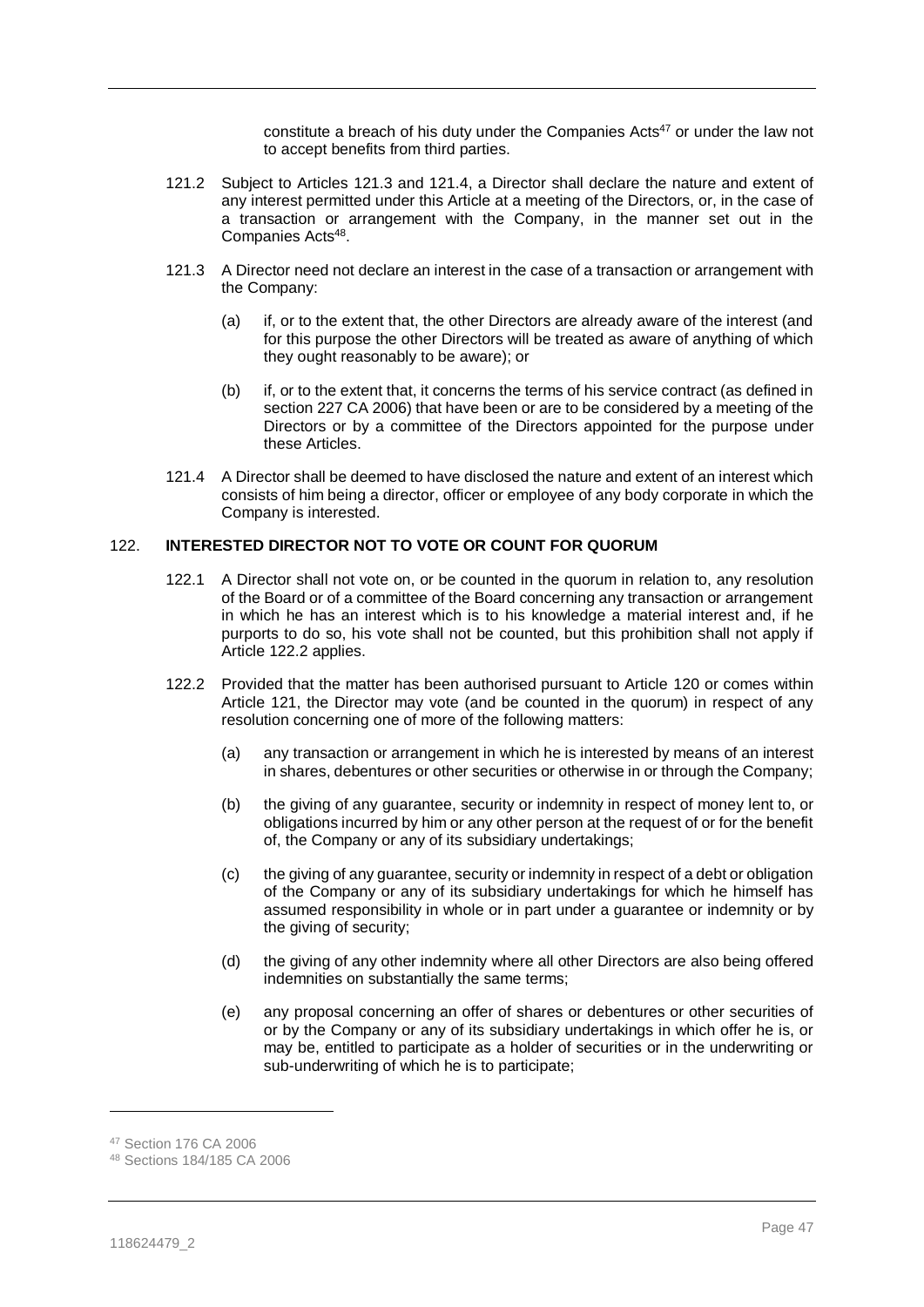- (f) any proposal concerning any other body corporate in which he does not to his knowledge have an interest (as the term is used in Part 22 CA 2006) in one per cent or more of the issued equity share capital of any class of such body corporate (calculated exclusive of any shares of that class in that company held as treasury shares) nor to his knowledge hold one per cent or more of the voting rights which he holds as shareholder or through his direct or indirect holding of financial instruments (within the meaning of the Disclosure and Transparency Rules) in such body corporate;
- (g) any proposal relating to an arrangement for the benefit of the employees of the Company or any of its subsidiary undertakings which does not award him any privilege or benefit not generally awarded to the employees to whom such arrangement relates;
- (h) any proposal concerning insurance which the Company proposes to maintain or purchase for the benefit of Directors or for the benefit of persons who include Directors:
- (i) any proposal concerning the funding of expenditure for the purposes referred to in Articl[e 155.2](#page-60-1) (*Indemnity*) or doing anything to enable such Director or Directors to avoid incurring such expenditure; or
- (j) any transaction or arrangement in respect of which his interest, or the interest of Directors generally, has been authorised by ordinary resolution.

# 123. **DIRECTOR'S INTEREST IN OWN APPOINTMENT**

- 123.1 A Director shall not vote or be counted in the quorum on any resolution of the Board or committee of the Board concerning his own appointment (including fixing or varying the terms of his appointment or its termination) as the holder of any office or place of profit with the Company or any company in which the Company is interested. Where proposals are under consideration concerning the appointment (including fixing or varying the terms of appointment or its termination) of two or more Directors to offices or places of profit with the Company or any company in which the Company is interested, such proposals may be divided and a separate resolution considered in relation to each Director. In such case each of the Directors concerned (if not otherwise debarred from voting under these Articles) shall be entitled to vote (and be counted in the quorum) in respect of each resolution except that concerning his own appointment.
- 123.2 Subject to these Articles, the Board may cause the voting rights conferred by the shares in any other company held or owned by the Company or any power of appointment to be exercised in such manner in all respects as it thinks fit (including the exercise of voting rights in favour of any resolution appointing the Directors or any of them as directors or officers of the other company or in favour of the payment of remuneration to the directors or officers of the other company), and a Director may vote on and be counted in the quorum in relation to any of these matters.

# 124. **CHAIRMAN'S RULING CONCLUSIVE ON DIRECTOR'S INTEREST**

If any question arises at any meeting as to the materiality of a Director's interest (other than the Chairman's interest) or the entitlement of any Director (other than the Chairman) to vote or be counted in a quorum for the purposes of Article [122,](#page-47-4) and such question is not resolved by his voluntarily agreeing to abstain from voting or being counted in the quorum, such question shall be referred to the Chairman of the meeting. The Chairman's ruling in relation to the Director concerned shall be final and conclusive except in a case where the nature or extent of the interest of the Director concerned (so far as it is known to him) has not been fairly disclosed to the Board.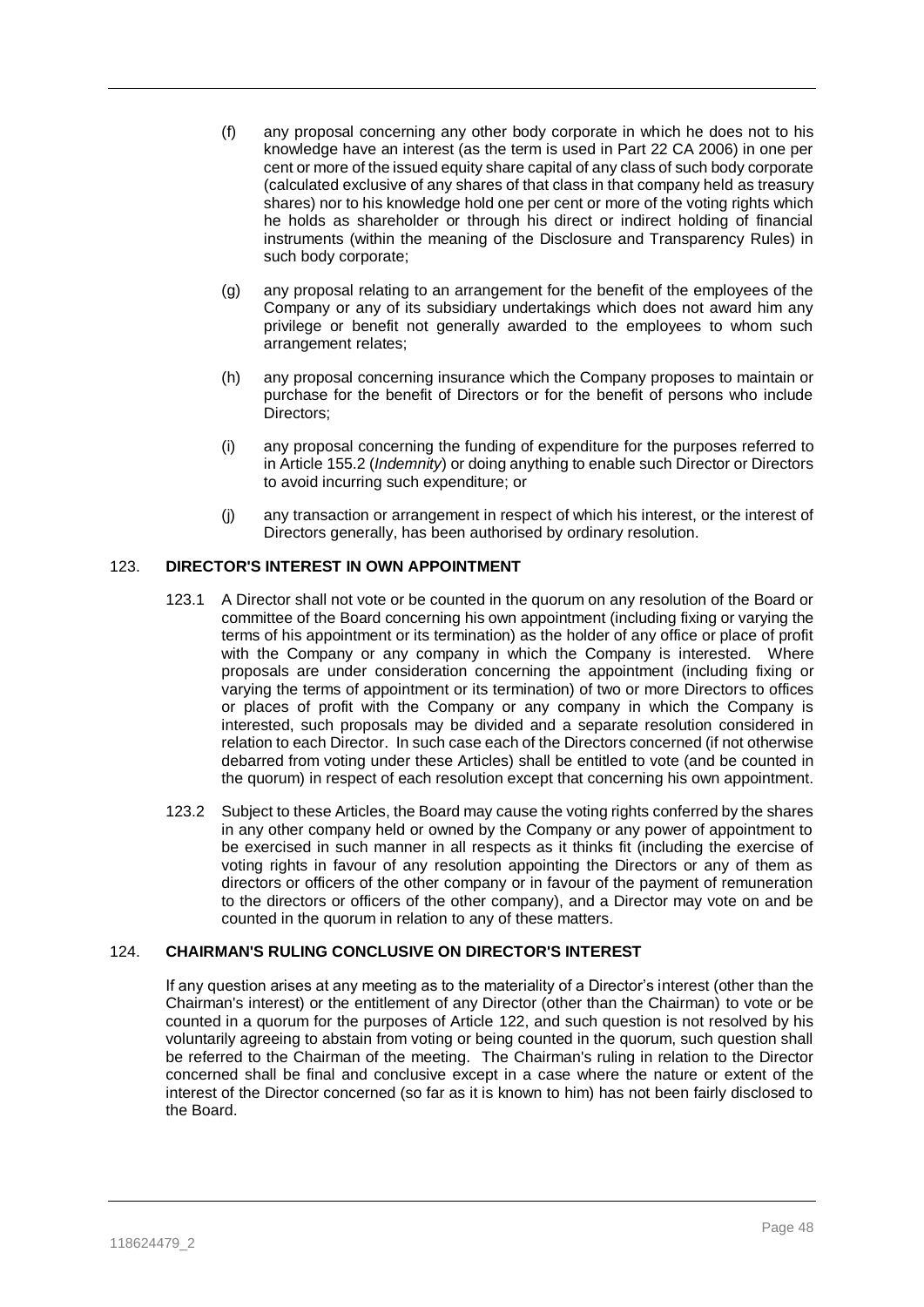# <span id="page-49-1"></span>125. **DIRECTORS' RESOLUTION CONCLUSIVE ON CHAIRMAN'S INTEREST**

If any question arises at any meeting as to the materiality of the Chairman's interest or the entitlement of the Chairman to vote or be counted in a quorum for the purposes of Article [122,](#page-47-4) and such question is not resolved by his voluntarily agreeing to abstain from voting or being counted in the quorum, such question shall be decided by resolution of the Directors or committee members present at the meeting (excluding the Chairman), whose majority vote shall be final and conclusive except in a case where the nature or extent of the interest of the Chairman (so far as it is known to him) has not been fairly disclosed to the Board.

# 126. **RELAXATION OF PROVISIONS**

Subject to the provisions of the Companies Acts<sup>49</sup>, the Company may by ordinary resolution suspend or relax the provisions of Articles [120](#page-44-0) - [125,](#page-49-1) either generally or in respect of any particular matter, or ratify any transaction not duly authorised by reason of a contravention of these Articles.

#### <span id="page-49-0"></span>127. **DEFINITIONS**

For the purpose only of Articles [120](#page-44-0) - [127:](#page-49-0)

a **conflict of interest** includes (without limitation) a conflict of interest and duty and a conflict of duties<sup>50</sup>

an **interest** means a direct or an indirect interest<sup>51</sup> (including, without limitation, an interest of a connected person as defined in the Companies Acts $52$  and interested shall be construed accordingly

an **interest, transaction or arrangement of which a Director is aware** includes an interest, transaction or arrangement of which that Director ought reasonably to be aware<sup>53</sup>

a **transaction or arrangement** includes a proposed transaction or arrangement.

# **AUTHENTICATION OF DOCUMENTS**

# 128. **POWER TO AUTHENTICATE DOCUMENTS**

Any Director, the Secretary or any person appointed by the Board for the purpose shall have power to authenticate any documents affecting the constitution of the Company and any resolution passed by the Company or the Board or any committee, and any books, records, documents and accounts relating to the business of the Company, and to certify copies thereof or extracts therefrom as true copies or extracts; and where any books, records, documents or accounts are elsewhere than at the Office the local manager or other officer of the Company having their custody shall be deemed to be a person appointed by the Board for this purpose. A document purporting to be a copy of a resolution, or an extract from the minutes of a meeting, of the Company or of the Board or any committee which is so certified shall be conclusive evidence in favour of all persons dealing with the Company that such resolution has been duly passed or, as the case may be, that any minute so extracted is a true and accurate record of proceedings at a duly constituted meeting.

<sup>49</sup> Sections 180, 232 and 239 CA 2006

<sup>50</sup> Sections 175(7) and 176(5) CA 2006

<sup>51</sup> Sections 175(1), 177(1) and 182(1) CA 2006. "indirect" is undefined but, as well as interests of a connected person, would include any interest (as member, officer or employee or otherwise) in another company <sup>52</sup> Sections 252-256 CA 2006

<sup>53</sup> Sections 177(5), 177(6)(b), 182(5) and 182(6)(b) CA 2006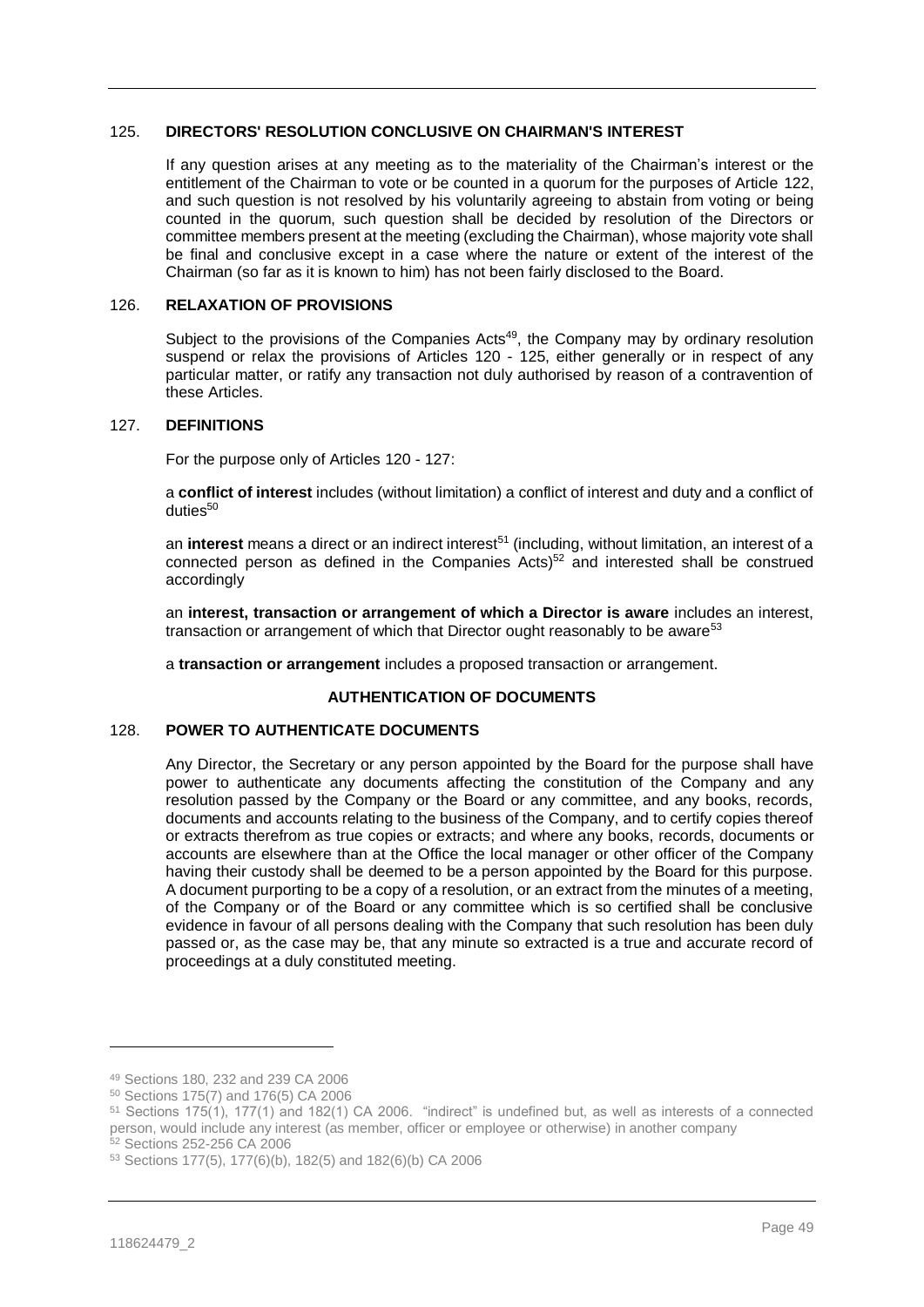# 129. **SAFE CUSTODY**

The Board shall provide for the safe custody of the Seal and of any other seal of the Company.

#### <span id="page-50-0"></span>130. **APPLICATION OF SEAL**

- 130.1 The Seal shall be used only by the authority of a resolution of the Board or of a committee of the Board authorised by the Board to give such authority. The Board may determine whether any instrument to which the Seal is affixed shall be signed and, if it is to be signed, who shall sign it and by what means. The Board may also determine, either generally or in a particular case, that a signature may be dispensed with or affixed by mechanical or other means. Unless otherwise so determined:
	- (a) share certificates and, subject to the provisions of any instrument constituting the same, certificates issued under the Seal in respect of any debentures or other securities need not be signed and any signature may be affixed to or printed on any such certificate by any means approved by the Board; and
	- (b) every other instrument to which the Seal is affixed shall be signed by one Director and by the Secretary or by two Directors or by one Director in the presence of a witness who attests his signature or by such other persons as the Board or a committee of the Board shall appoint for that purpose (and, if the Secretary is a limited company, such company may nominate any person to act on its behalf).

## 131. **EXECUTION AS A DEED WITHOUT SEALING**

Any instrument signed by one Director and the Secretary, by two Directors or by one Director in the presence of a witness who attests his signature and, in any such case, expressed to be executed by the Company shall have the same effect as if executed under the Seal, provided that no instrument which makes it clear on its face that it is intended to have effect as a deed shall be so signed without the authority of the Board or of a committee authorised by the Board in that behalf.

#### **THE SECRETARY**

# 132. **THE SECRETARY**

- 132.1 Subject to the provisions of the Companies Acts<sup>54</sup>, the Board shall appoint a Secretary or Joint Secretaries and shall have power to appoint one or more persons to be an Assistant or Deputy Secretary at such remuneration and on such terms and conditions as it thinks fit and any such person so appointed may be removed by the Board.
- 132.2 Any provision of the Companies Acts or of these Articles requiring or authorising a thing to be done by or to a Director and the Secretary shall not be satisfied by its being done by or to the same person acting both as Director and as, or in place of, the Secretary.
- 132.3 If Joint Secretaries are appointed, any provision of the Companies Acts or of these Articles requiring or authorising a thing to be done by the Secretary shall be satisfied if done by one of the Joint Secretaries.

<sup>54</sup> Sections 12 and 271-279 CA 2006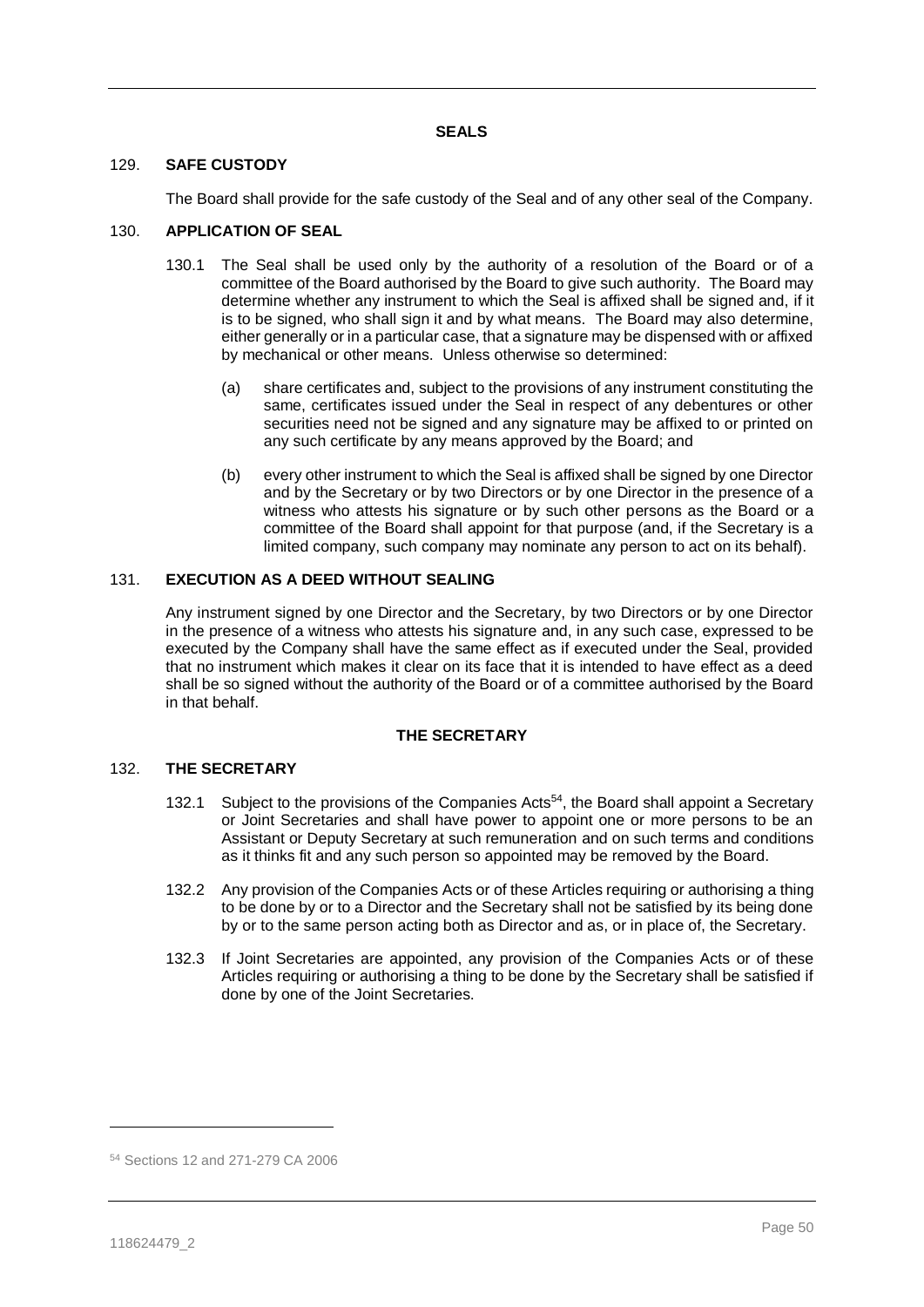# **DIVIDENDS AND OTHER PAYMENTS**

## 133. **DECLARATION OF DIVIDENDS**

Subject to the provisions of the Companies Acts<sup>55</sup> and of these Articles, the Company may by ordinary resolution declare dividends to be paid to members according to their respective rights and interests in the profits of the Company. However, no dividend shall exceed the amount recommended by the Board.

#### 134. **INTERIM DIVIDENDS**

Subject to the provisions of the Companies Acts<sup>56</sup>, the Board may declare and pay such interim dividends (including any dividend payable at a fixed rate) as appears to the Board to be justified by the profits of the Company available for distribution. If at any time the share capital of the Company is divided into different classes, the Board may pay such interim dividends on shares which rank after shares conferring preferential rights with regard to dividend as well as on shares conferring preferential rights, unless at the time of payment any preferential dividend is in arrear. Provided that the Board acts in good faith, it shall not incur any liability to the holders of shares conferring preferential rights for any loss that they may suffer by the lawful payment of any interim dividend on any shares ranking after those with preferential rights.

#### 135. **ENTITLEMENT TO DIVIDENDS**

Except as otherwise provided by the rights attached to shares, all dividends shall be declared and paid according to the amounts paid up on the shares on which the dividend is paid but no amount paid up on a share in advance of the date on which a call is payable shall be treated for the purposes of this Article as paid up on the share. Subject as aforesaid, all dividends shall be apportioned and paid proportionately to the amounts paid up on the shares during any portion or portions of the period in respect of which the dividend is paid, but if any share is issued on terms providing that it shall rank for dividend as from a particular date, it shall rank for dividend accordingly.

# 136. **CALLS OR DEBTS MAY BE DEDUCTED FROM DIVIDENDS**

The Board may deduct from any dividend or other money payable to any person on or in respect of a share all such sums as may be due from him to the Company on account of calls or otherwise in relation to the shares of the Company.

## 137. **DISTRIBUTION IN SPECIE**

The Board may, with the authority of an ordinary resolution of the Company, direct that payment of any dividend declared may be satisfied wholly or partly by the distribution of assets, and in particular of paid up shares or debentures of any other company, or in any one or more of such ways. Where any difficulty arises in regard to such distribution, the Board may settle it as it thinks fit. In particular, the Board may:

- 137.1 issue fractional certificates (or ignore fractions):
- 137.2 fix the value for distribution of such assets or any part thereof and determine that cash payments may be made to any members on the footing of the value so fixed, in order to adjust the rights of members; and
- 137.3 vest any such assets in trustees on trust for the persons entitled to the dividend.

<sup>55</sup> Sections 829-853 CA 2006

<sup>56</sup> Sections 829-853 CA 2006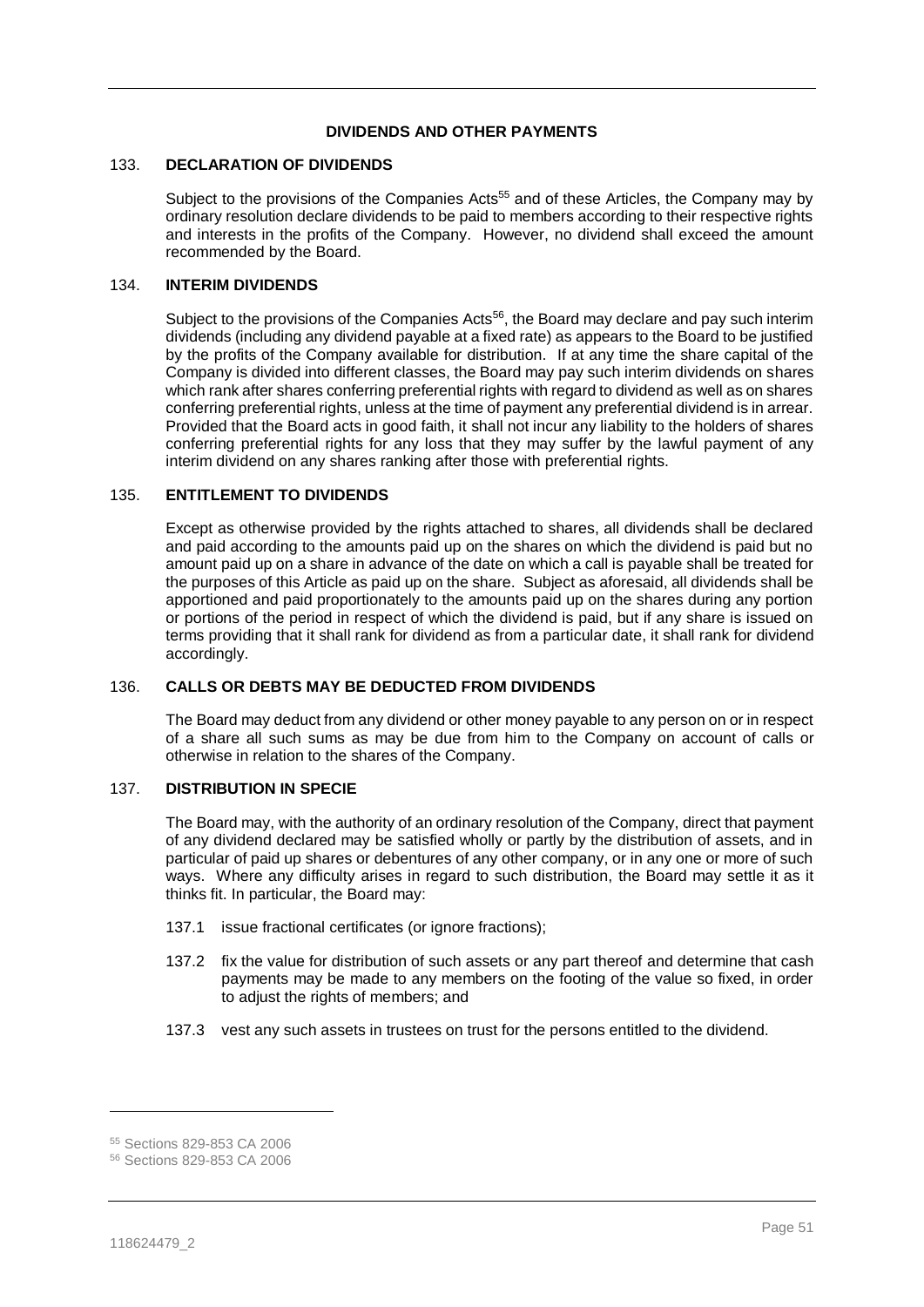# 138. **DIVIDENDS NOT TO BEAR INTEREST**

Unless otherwise provided by the rights attached to the share, no dividend or other money payable by the Company on or in respect of a share shall bear interest as against the Company.

#### <span id="page-52-1"></span><span id="page-52-0"></span>139. **METHOD OF PAYMENT**

- 139.1 The Company may pay any dividend, interestor other sum payable in respect of a share by direct debit, bank transfer, cheque, dividend warrant, money order or any other method (including by electronic media) as the Board may consider appropriate. In respect of shares in uncertificated form, where the Company is authorised to do so by or on behalf of the holder or joint holders in such manner as the Company shall from time to time consider sufficient, the Company may also pay any such dividend, interest or other money by means of the relevant system concerned (subject always to the facilities and requirements of that relevant system).
- 139.2 Every such cheque, warrant or order may be sent by post or other delivery service (or by such other means offered by the Company as the member or persons entitled to it may agree in writing) to the registered address of the member or person entitled to it (or, if two or more persons are holders of the share or are jointly entitled to it by reason of the death or bankruptcy of the member or otherwise by operation of law, to the registered address of such of those persons as is first named in the Register) or to such person and such address as such member or person or persons may direct in writing. In respect of shares in uncertificated form, every such payment made by such other method as is referred to in Article [139.1](#page-52-0) shall be made in such manner as may be consistent with the facilities and requirements of the relevant system concerned. Without prejudice to the generality of the foregoing, in respect of shares in uncertificated form, such payment may include the sending by the Company or by any person on its behalf of an instruction to the Operator of the relevant system to credit the cash memorandum account of the holder or joint holders or, if permitted by the Company, of such person as the holder or joint holders may in writing direct.
- 139.3 Every cheque, warrant, order or other form of payment is sent at the risk of the person entitled to the money represented by it, and shall be made payable to the person or persons entitled, or to such other person as the person or persons entitled may direct in writing. Payment of the cheque, warrant, order or other form of payment (including, in respect of shares in uncertificated form, the making of payment in accordance with the facilities and requirements of the relevant system concerned) shall be a good discharge to the Company. If any such cheque, warrant, order or other form of payment shall be, or shall be alleged to have been, lost, stolen or destroyed, the Board may, at the request of the person entitled thereto, issue a replacement cheque or warrant or order or make payment in some other form, subject to compliance with such conditions as to evidence and indemnity and the payment of out of pocket expenses of the Company in connection with the request as the Board may think fit.
- 139.4 Any joint holder or other person jointly entitled to a share may give an effective receipt for any dividend or other money payable in respect of such share.
- 139.5 The Board may, at its discretion, make provisions to enable any member as the Board shall from time to time determine to receive any duly declared dividend in a currency other than sterling. For the purposes of the calculation of the amount receivable in respect of any dividend, the rate of exchange to be used to determine the foreign currency equivalent of the amount of the dividend shall be such rate, and the payment thereof shall be on such terms and conditions, as the Board may in its absolute discretion determine.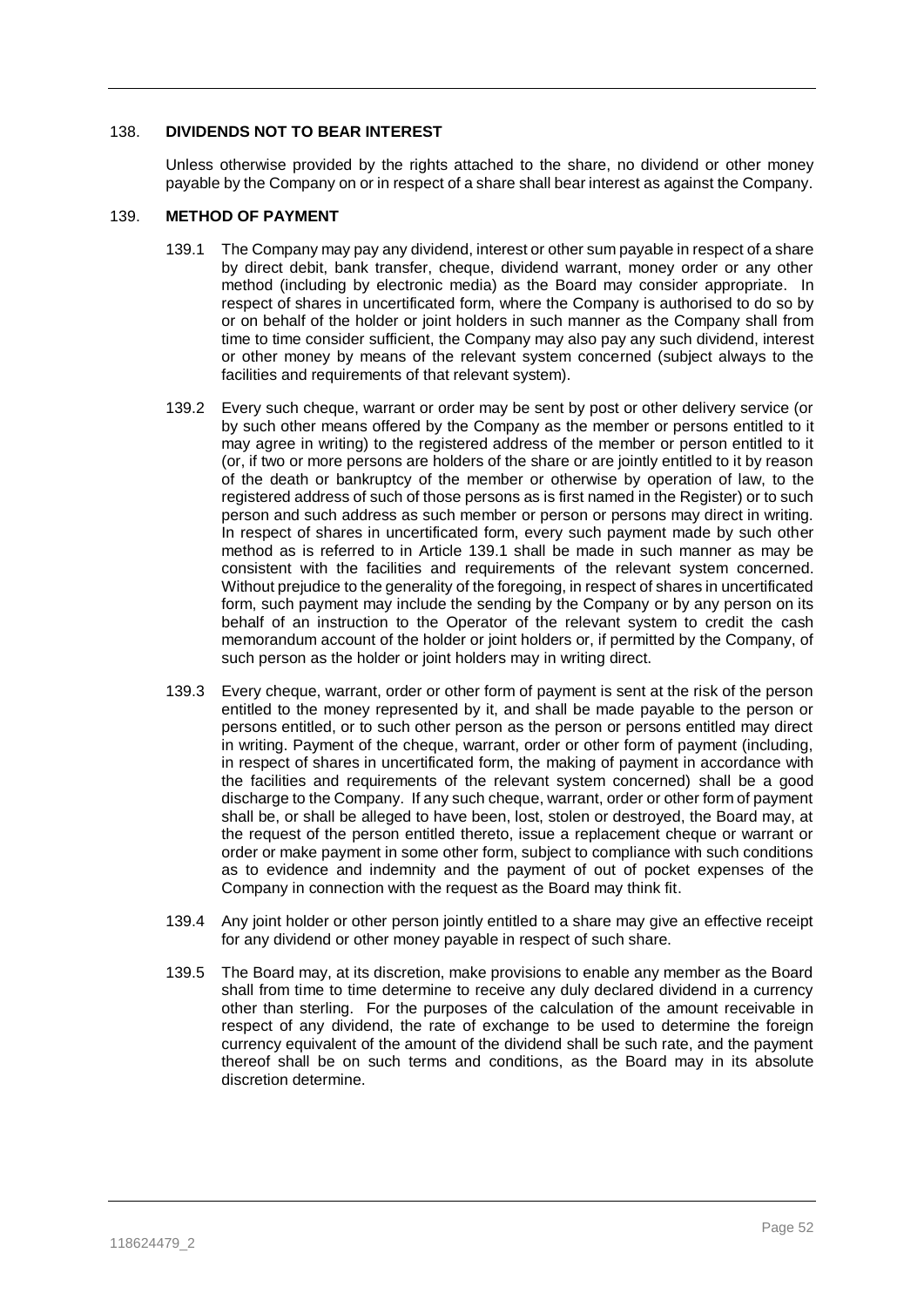#### 140. **UNCASHED DIVIDENDS**

If cheques, warrants or orders for dividends or other sums payable in respect of a share sent by the Company to the person entitled thereto are returned to the Company or left uncashed on two consecutive occasions or, following one occasion, reasonable enquiries have failed to establish any new address to be used for the purpose, the Company shall not be obliged to send any dividends or other money payable in respect of that share due to that person until he notifies the Company of an address to be used for the purpose.

# 141. **UNCLAIMED DIVIDENDS**

All dividends, interest or other sums payable and unclaimed for a period of 12 months after having become payable may be invested or otherwise made use of by the Board for the benefit of the Company until claimed and the Company shall not be constituted a trustee in respect thereof and will not be liable to pay interest thereon. All dividends unclaimed for a period of 12 years after having become payable shall, if the Board so resolves, be forfeited and shall cease to remain owing by, and shall become the property of, the Company.

## <span id="page-53-0"></span>142. **PAYMENT OF SCRIP DIVIDENDS**

- 142.1 The Board may, with the prior authority of an ordinary resolution of the Company and subject to the provisions set out in this Article [142](#page-53-0) and to such terms and conditions as the Board may determine, offer to any holders of shares (excluding any member holding shares as treasury shares) the right to elect to receive shares, credited as fully paid, instead of the whole (or some part, to be determined by the Board) of any dividend specified by the ordinary resolution.
- 142.2 The resolution may specify a particular dividend (whether or not already declared), or may specify all or any dividends declared within one or more specified periods provided that any period so specified shall not end later than the fifth anniversary of the date of the meeting at which the said resolution is passed.
- <span id="page-53-1"></span>142.3 Subject as provided in this Article [142.3,](#page-53-1) the entitlement of each holder of shares to new shares shall be such that the relevant value of the entitlement shall be as nearly as possible equal to (but not greater than) the cash amount (disregarding any tax credit) of the dividend to which such holder is entitled. For this purpose "relevant value" shall be calculated by reference to the average of the middle market quotations for the shares on AIM (or any other publication of a recognised investment exchange showing quotations for the Company's ordinary shares), for the day on which the shares are first quoted "ex" the relevant dividend and the four subsequent dealing days, or in such other manner as the Board may determine on such basis as it considers to be fair and reasonable. A certificate or report by the Auditors as to the amount of the relevant value in respect of any dividend shall be conclusive evidence of that amount. The relevant value of the entitlement of a holder of shares to new shares may be greater than the cash amount (disregarding any tax credit) provided that before such an "enhanced" scrip dividend is offered it has been approved in advance by a special resolution of the Company.
- 142.4 No fractions of a share shall be allotted. The Board may make such provisions as it thinks fit for any fractional entitlements, including provisions whereby, in whole or in part, the benefit thereof accrues to the Company and/or under which fractional entitlements are accrued and/or retained, and in each case accumulated, on behalf of any member and such accruals or retentions are applied to the allotment by way of bonus to, or cash subscription on behalf of, such member of fully paid shares and/or provisions whereby cash payments may be made to members in respect of their fractional entitlements.
- 142.5 The Board shall, after determining the basis of allotment, notify the holders of shares in writing of the right of election offered to them, and specify the procedure to be followed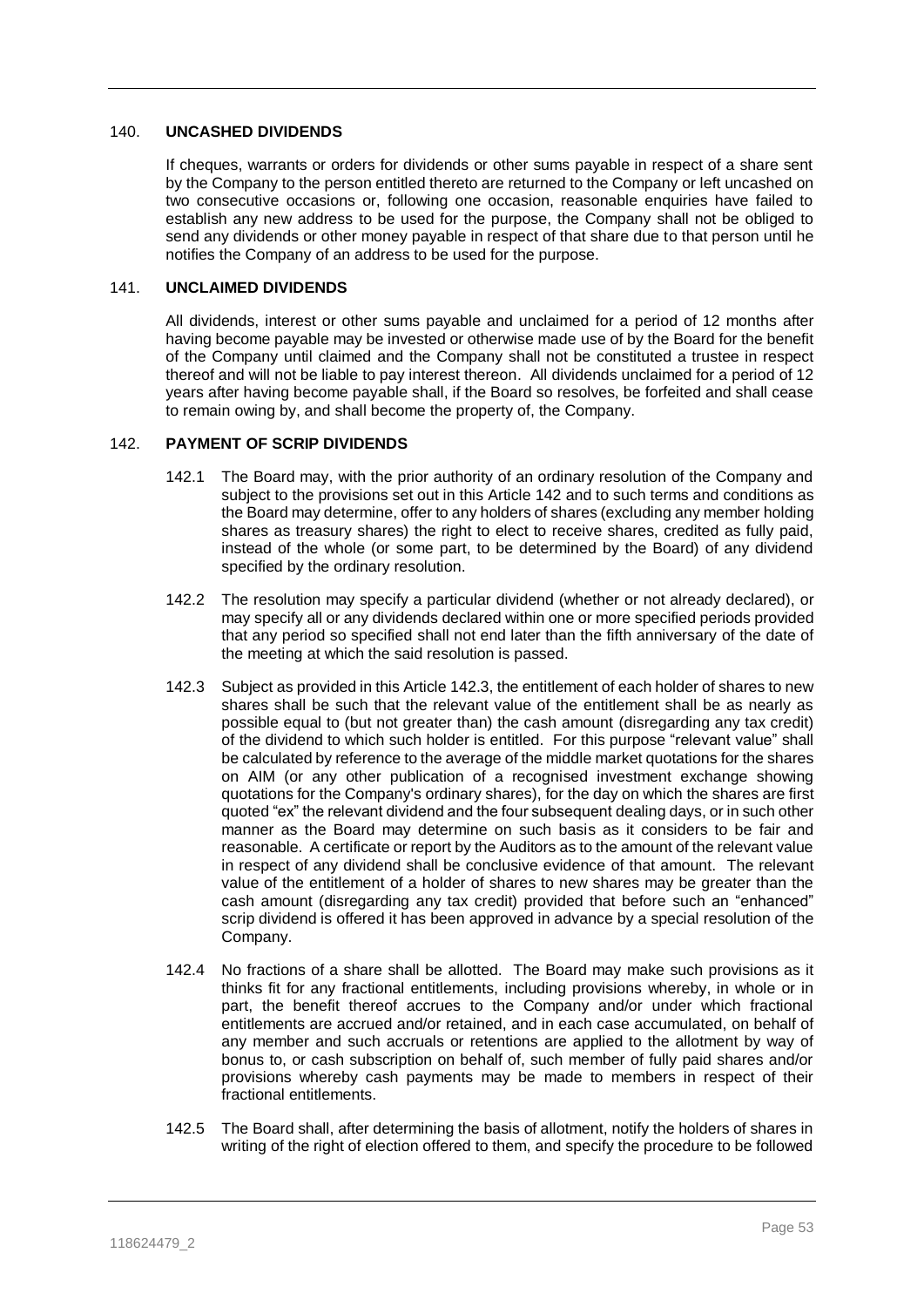and place at which, and the latest time by which, elections must be lodged in order to be effective save that, in the case of any holder of shares who has previously made, and has not revoked, an earlier election to receive shares in lieu of all future dividends, the Board shall instead send him a reminder that such election has been made, indicating how that election may be revoked in time for the next dividend proposed to be paid.

- 142.6 The Board may exclude from any offer any holders of shares where the Board considers that the making of the offer to them or in respect of such shares would or might involve the contravention of the laws of or the requirements of any regulatory body or stock exchange or other authority in any territory or that for any other reason the offer should not be made to them or in respect of such shares.
- 142.7 The dividend (or that part of the dividend in respect of which a right of election has been offered) shall not be payable in cash on shares in respect of which an election has been duly made (the **elected shares**) and instead additional shares shall be allotted to the holders of the elected shares on the basis of allotment determined as aforesaid. For such purpose the Board may capitalise, out of any amount for the time being standing to the credit of any reserve or fund (including any share premium account or capital redemption reserve) or of any of the profits which could otherwise have been applied in paying dividends in cash, as the Board may determine, a sum equal to the aggregate nominal amount of the additional shares to be allotted on that basis and apply it in paying up in full the appropriate number of new shares for allotment and distribution to the holders of the elected shares on that basis. A Board resolution capitalising any part of such reserve or fund or profits shall have the same effect as if such capitalisation had been declared by ordinary resolution of the Company in accordance with Article [144](#page-55-0) (*Capitalisation of reserves*) and in relation to any such capitalisation the Board may exercise all the powers conferred on the Board by Article [144](#page-55-0) without need of such ordinary resolution.
- 142.8 The additional shares so allotted shall rank pari passu in all respects with each other and with the fully paid shares in issue on the record date for the dividend in respect of which the right of election has been offered, except that they will not rank for any dividend or other distribution or other entitlement which has been declared, paid or made by reference to such record date.
- 142.9 The Board may terminate, suspend or amend any offer of the right to elect to receive shares in lieu of any cash dividend at any time and generally may implement any scrip dividend scheme on such terms and conditions as the Board may from time to time determine and take such other action as the Board may deem necessary or desirable from time to time in respect of any such scheme.
- 142.10 The Board may establish or vary from time to time a procedure for election mandates in respect of future rights of election and may determine that every duly effected election in respect of any shares shall be binding on every successor in title to the holder thereof until the election mandate is revoked following that procedure.

# 143. **RESERVES**

The Board may, before recommending any dividend (whether preferential or otherwise), carry to reserve out of the profits of the Company such sums as it thinks fit. All sums standing to reserve may be applied from time to time, at the discretion of the Board, for any purpose to which the profits of the Company may properly be applied and pending such application may, at the like discretion, either be employed in the business of the Company or be invested in such investments as the Board thinks fit. The Board may divide the reserve into such special funds as it thinks fit, and may consolidate into one fund any special funds or any parts of any special funds into which the reserve may have been divided as it thinks fit. Any sum which the Board may carry to reserve out of the unrealised profits of the Company shall not be mixed with any reserve to which profits available for distribution have been carried. The Board may also,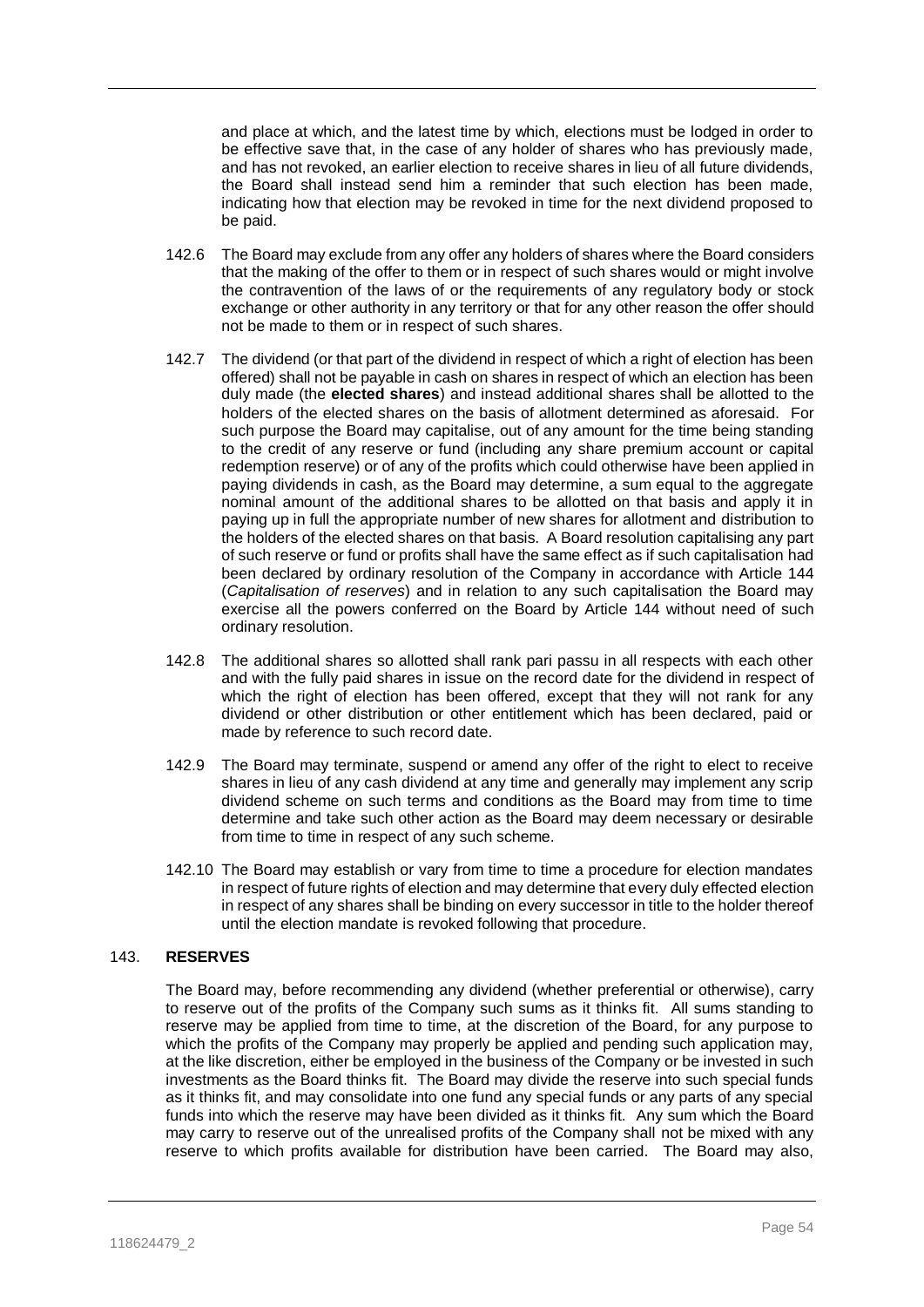without placing the same to reserve, carry forward any profits which it may think prudent not to distribute.

## <span id="page-55-0"></span>144. **CAPITALISATION OF RESERVES**

The Board may, with the authority of an ordinary resolution of the Company:

- 144.1 subject as provided in this Article, resolve to capitalise any undivided profits of the Company not required for paying any preferential dividend (whether or not they are available for distribution) or any sum standing to the credit of any reserve or fund of the Company which is available for distribution or standing to the credit of the share premium account or the capital redemption reserve or other undistributable reserve;
- 144.2 appropriate the sum resolved to be capitalised to the holders of shares in proportion to the nominal amounts of the shares (whether or not fully paid) held by them respectively which would entitle them to participate in a distribution of that sum if the shares were fully paid and the sum were then distributable and were distributed by way of dividend and apply such sum on their behalf either in or towards paying up the amounts, if any, for the time being unpaid on any shares held by them respectively, or in paying up in full new shares or debentures of the Company of a nominal amount equal to that sum, and allot the shares or debentures credited as fully paid to those holders of shares or as they may direct, in those proportions, or partly in one way and partly in the other, provided that:
	- (a) the share premium account, the capital redemption reserve, any other undistributable reserve and any profits which are not available for distribution may, for the purposes of this Article, only be applied in paying up new shares to be allotted to holders of shares credited as fully paid; and
	- (b) where the amount capitalised is applied in paying up in full new shares, the Company will also be entitled to participate in the relevant distribution in relation to any shares held by it as treasury shares and the proportionate entitlement of the members to the distribution will be calculated accordingly;
- 144.3 resolve that any shares so allotted to any member in respect of a holding by him of any partly paid shares shall, so long as such shares remain partly paid, rank for dividends only to the extent that such partly paid shares rank for dividends;
- 144.4 make such provision by the issue of fractional certificates (or by ignoring fractions or by accruing the benefit thereof to the Company rather than to the holders of the shares concerned) or by payment in cash or otherwise as it thinks fit in the case of shares or debentures becoming distributable in fractions;
- 144.5 authorise any person to enter into, on behalf of all the holders of the shares concerned, an agreement with the Company providing for either:
	- (a) the allotment to them respectively, credited as fully paid up, of any shares or debentures to which they may be entitled on such capitalisation; or
	- (b) the payment up by the Company on behalf of such holders by the application thereto of their respective proportions of the reserves or profits resolved to be capitalised, of the amounts or any part of the amounts remaining unpaid on their existing shares,

in which event any agreement made under such authority shall be effective and binding on all such holders; and

144.6 generally do all acts and things required to give effect to such resolution.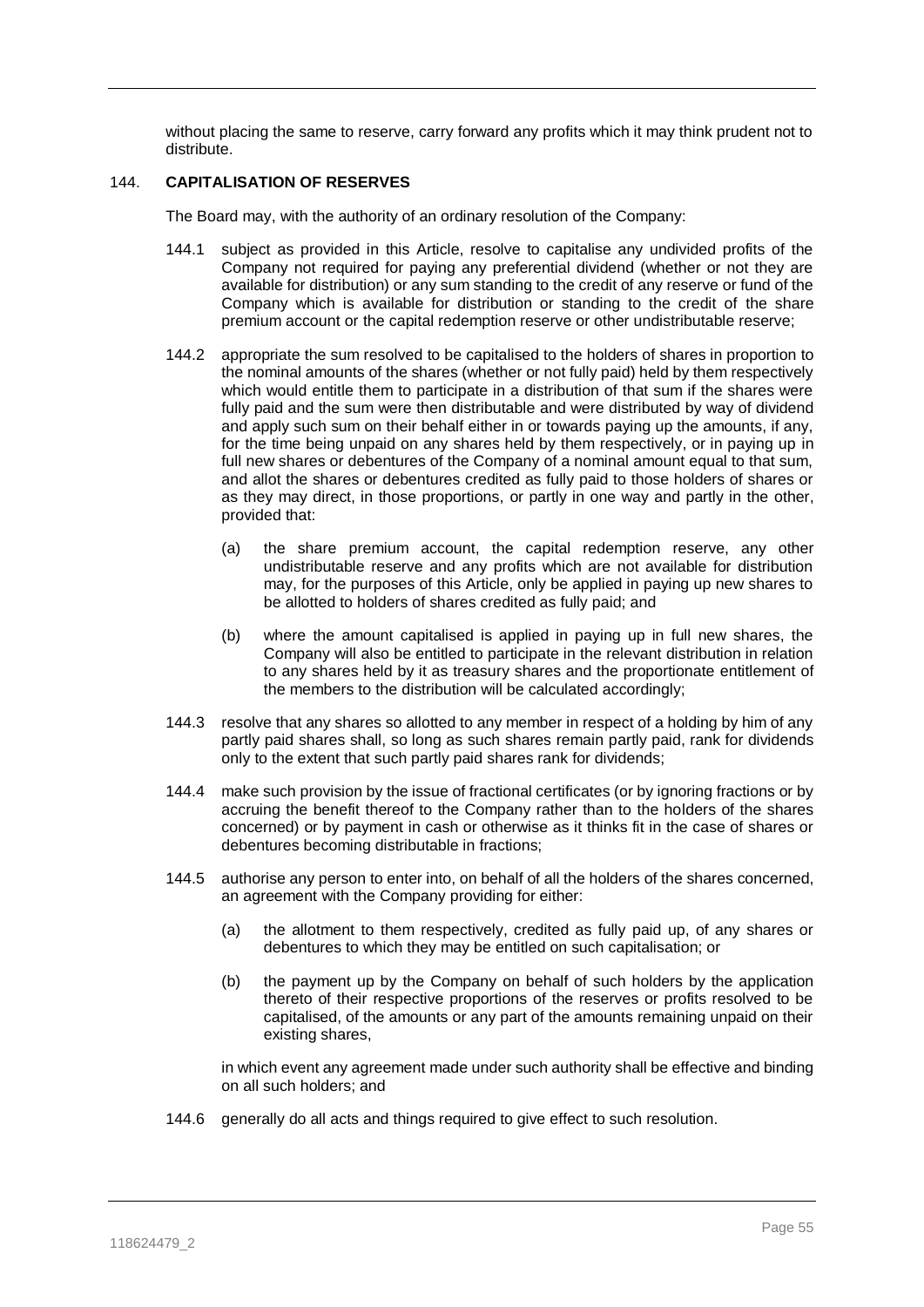# 145. **RECORD DATES**

- 145.1 Notwithstanding any other provision of these Articles, but without prejudice to the rights attached to any shares and subject always to the Regulations<sup>57</sup>, the Company or the Board may by resolution specify any date (the **record date**) as the date at the close of business (or such other time as the Board may determine) on which persons registered as the holders of shares or other securities shall be entitled to receipt of any dividend, distribution, interest, allotment, issue, notice, information, document or circular and such record date may be on or at any time before the date on which the same is paid, made, given or served or (in the case of any dividend, distribution, interest, allotment or issue) at any time after the same is recommended, resolved, declared or announced but without prejudice to the rights of transferors and transferees of any such shares or other securities in respect of the same. No change in the register of such holders after the record date shall invalidate the same.
- 145.2 For the purposes of determining which persons are entitled to attend or vote at a general meeting and how many votes such person may cast, the Company shall specify in the notice convening the meeting a time, being not more than 48 hours before the time fixed for the meeting, by which a person must be entered on the register in order to have the right to attend or vote at the meeting.
- 145.3 When calculating the 48 hour period mentioned in this Article, no account shall be taken of any part of a day that is not a working day.

## **ACCOUNTS**

## 146. **INSPECTION OF RECORDS**

No member (other than a Director) shall have any right to inspect any accounting record or other document of the Company unless he is authorised to do so by statute, by order of the court, by the Board or by ordinary resolution of the Company.

#### <span id="page-56-1"></span>147. **ACCOUNTS TO BE SENT TO MEMBERS**

Except as provided in Article [148,](#page-56-0) a copy of the Company's Annual Accounts and Reports shall, not later than the date<sup>58</sup> on which the Company gives notice of the annual general meeting before which they are to be laid, be delivered or sent to every member and holder of debentures of the Company and to the Auditors and to every other person who is entitled to receive notice of general meetings. However, this Article shall not require a copy of those documents to be sent to any person who under the provisions of these Articles is not entitled to receive notices from the Company or for whom the Company does not have a current address or to more than one of the joint holders of any shares or debentures.

# <span id="page-56-0"></span>148. **SUMMARY FINANCIAL STATEMENTS**

The Company may, in accordance with the Companies Acts<sup>59</sup> and any regulations made under them, send a summary financial statement to any member instead of or in addition to the documents referred to in Article [147.](#page-56-1) Where it does so, the statement shall be delivered or sent to the member, or made available on a website in accordance with the Companies Acts, $60$  not later than the date<sup>61</sup> on which the Company gives notice of the annual general meeting before which those documents are to be laid.

 $\overline{a}$ 

<sup>57</sup> Regulation 41 (as amended)

<sup>58</sup> 21 clear days before the annual general meeting - section 307 and section 307A CA 2006

<sup>59</sup> Section 426 CA 2006

<sup>60</sup> Part 4 of Schedule 5 CA 2006

<sup>61</sup> 21 clear days before the annual general meeting - section 307 and section 307A CA 2006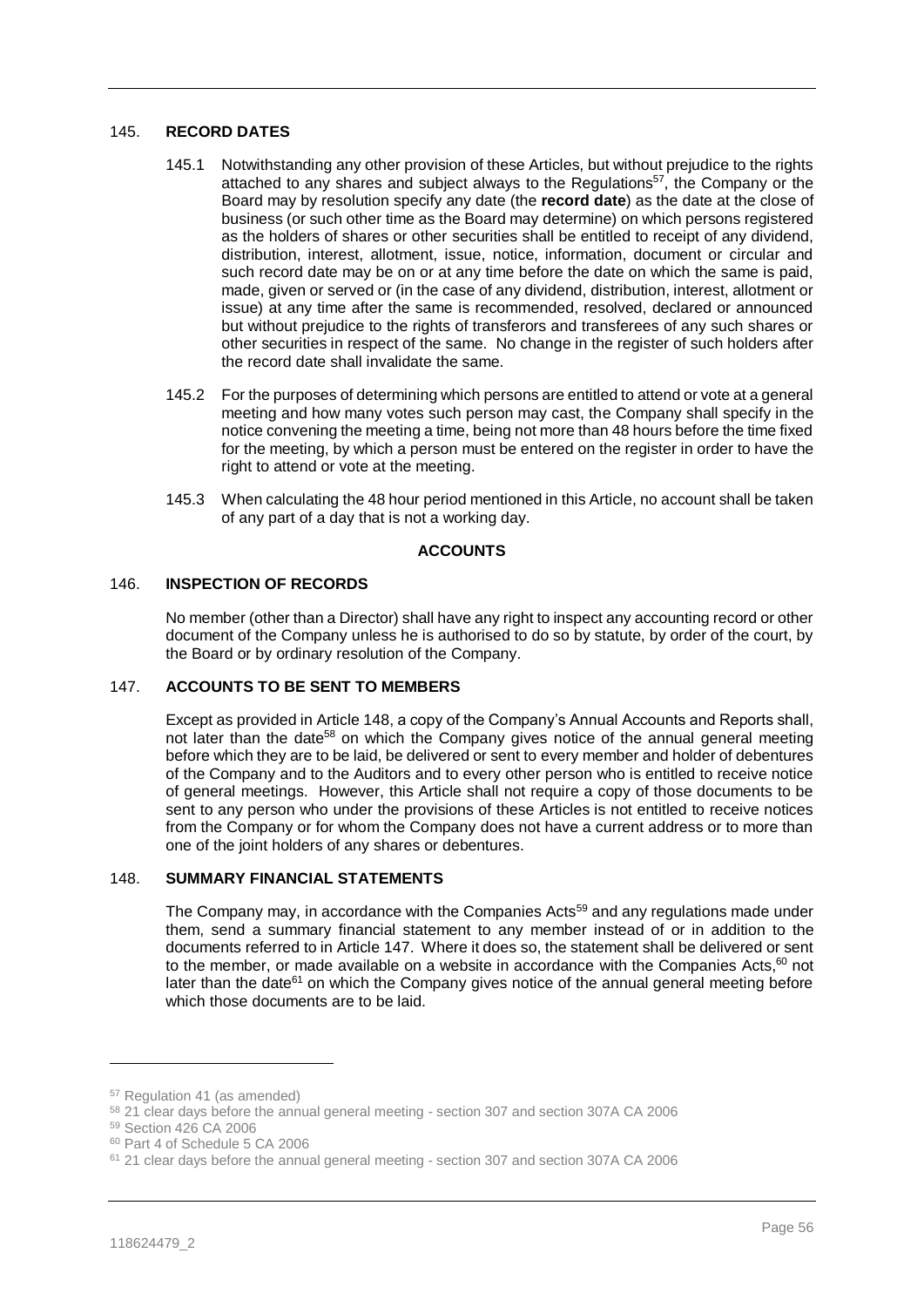#### **NOTICES**

#### 149. **SERVICE OF NOTICES ETC**

- 149.1 Notwithstanding anything to the contrary in these Articles, any notice, document or information to be given, sent, issued, deposited, served, delivered or lodged (or the equivalent where it is sent in electronic form) to or by any person pursuant to these Articles (other than a notice calling a meeting of the Directors) shall be in writing and any such notice or document shall be deemed given, sent, issued, deposited, served, delivered or lodged (or the equivalent where it is sent in electronic form) to an address for the time being notified for that purpose to the person giving the notice.
- 149.2 Subject to the Companies Acts<sup>62</sup>, any notice, document or information is validly sent or supplied by the Company if it is made available on a website.
- 149.3 Any notice, document (including, without limitation, a share certificate) or information may be supplied by the Company to a member either personally or by sending it by post or other delivery service in a prepaid envelope addressed to the member at his registered address or by leaving it at that address or by any other means authorised in writing by the member concerned or, subject to and in accordance with the Companies Acts<sup>63</sup>, by sending it in electronic form to an address for the time being notified to the Company by the member or by making it available on a website. In the case of a member registered on an overseas branch register any such notice or document may be posted either in the United Kingdom or in the territory in which such branch register is maintained.
- <span id="page-57-0"></span>149.4 Where a member (or, in the case of joint holders, the person first named in the Register) has a registered address outside the United Kingdom but has notified the Company of an address within the United Kingdom at which notices or other documents may be given to him or, subject to and in accordance with the provisions of the Companies Acts<sup>64</sup>, of an address to which notices or documents may be sent in electronic form, he shall be entitled to have notices or documents given or sent to him at that address, but otherwise no such member shall be entitled to receive any notice or document from the Company.
- 149.5 Where a document or information is sent or supplied to the Company by a person on behalf of another, the Company may require reasonable evidence of the authority of the former to act on behalf of the latter.
- 149.6 Any amendment or revocation of a notification given to the Company under this Article shall only take effect if in writing, authenticated by the member and on actual receipt by the Company thereof.
- 149.7 An electronic communication shall not be treated as received by the Company if it is rejected by computer virus protection arrangements.
- 149.8 If on at least two consecutive occasions the Company has attempted to send notices or documents in electronic form to an address for the time being notified to the Company by a member for that purpose and the Company is aware that there has been a failure of delivery of such notice or document, then the Company shall thereafter send notices or documents through the post to such member at his registered address or his address for the service of notices by post, in which case the provisions of Article [149.9](#page-58-0) shall apply.

 $\overline{a}$ 

<sup>62</sup> Part 4 of Schedule 5 CA 2006

<sup>63</sup> Parts 3 and 4 Schedule 5 CA 2006

<sup>64</sup> Schedule 5 CA 2006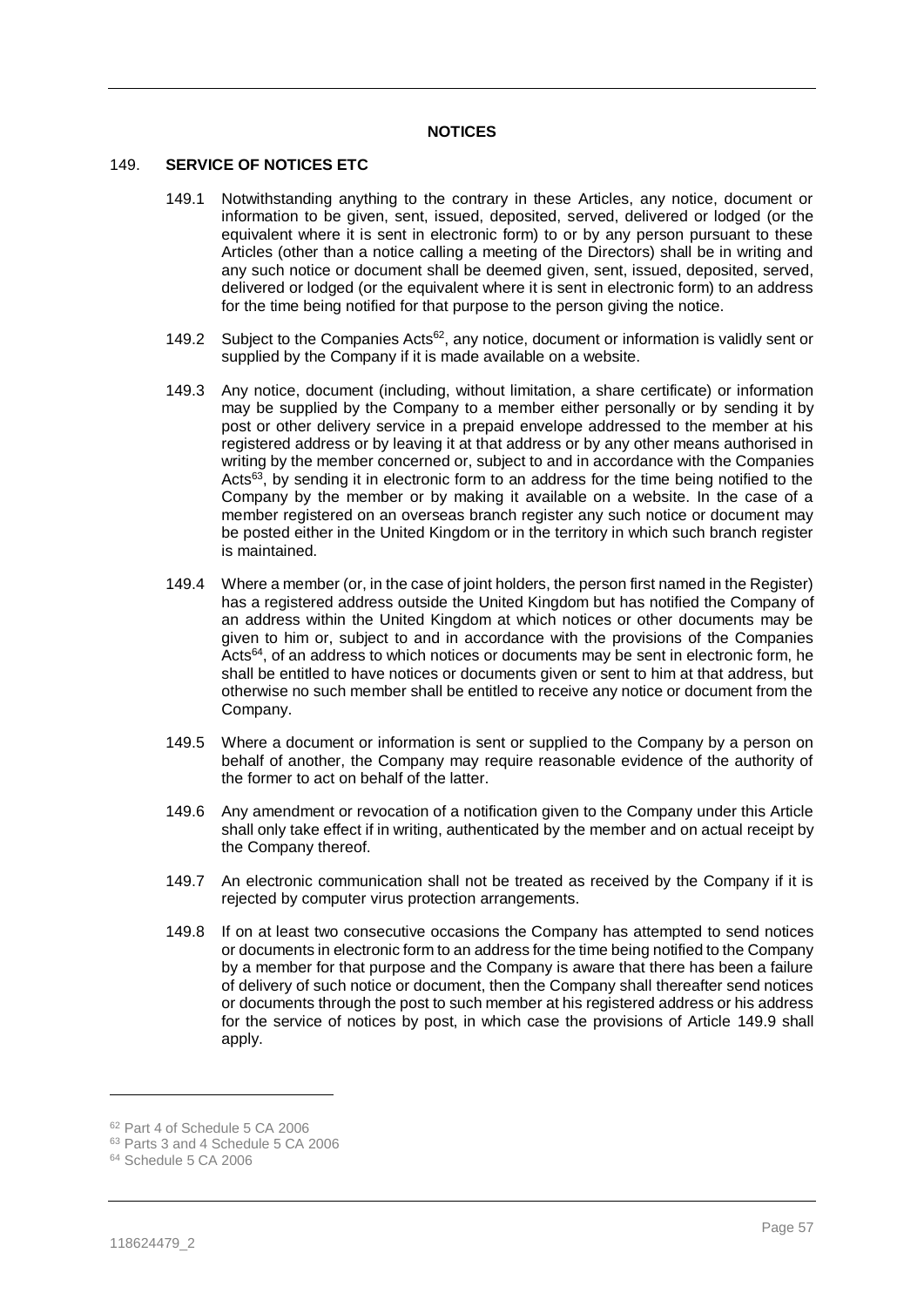- <span id="page-58-0"></span>149.9 If on three consecutive occasions notices or other documents (other than any documents to which Article [139](#page-52-1) (*Method of payment*) applies) have been sent through the post to any member at his registered address or his address for the service of notices but have been returned undelivered, such member shall not thereafter be entitled to receive notices or other documents from the Company until he shall have communicated with the Company and supplied in writing a new registered address or address within the United Kingdom for the service of notices or, subject to and in accordance with the provisions of the Companies Acts<sup>65</sup>, an address to which notices may be sent in electronic form.
- 149.10 Any notice, document or information which is authorised or required to be given, sent, issued, deposited, served, delivered or lodged (or the equivalent where it is sent in electronic form) to joint holders of a share may be given, sent, issued, deposited, served, delivered or lodged (or the equivalent where it is sent in electronic form) to the joint holder whose name stands first in the register of members in respect of the share, to the exclusion of the other joint holders.

# 150. **SERVICE OF NOTICE IN CASE OF DEATH OR BANKRUPTCY, ETC**

The Company may send or supply any notice or document on the person entitled to a share in consequence of the death or bankruptcy of a member or of any other event giving rise to its transmission by operation of law, by sending or delivering it in any manner authorised by these Articles for the giving of a notice or document to a member, addressed to that person by name, or by the title of the representative of the deceased or of the trustee of the bankrupt or representative by operation of law or by any like description, at the address (if any) within the United Kingdom to which notices may be sent by electronic means supplied for the purpose by the person claiming to be so entitled. Until such an address has been so supplied, any notice, document or other communication sent or supplied to any member pursuant to these Articles in any manner in which it might have been sent or supplied if the death, bankruptcy or other event had not occurred shall, notwithstanding that the member is then dead or bankrupt or that any other event giving rise to the transmission of the share by operation of law has occurred and whether or not the Company has notice of the death, bankruptcy or other event, be deemed to have been properly served or delivered in respect of any share registered in the name of that member as sole or joint holder.

# <span id="page-58-1"></span>151. **EVIDENCE OF SERVICE**

- 151.1 Any notice, certificate or other document addressed to a member at his registered address or address for service in the United Kingdom shall, if sent by post, be deemed to have been served or delivered on the working day after the day when it was put in the post (or, where second-class mail is employed, on the second working day after the day when it was put in the post). Proof that an envelope containing the notice or document was properly addressed and put into the post as a prepaid letter shall be conclusive evidence that the notice was given. Any notice, certificate or other document not sent by post but delivered or left at a registered address or address for service in the United Kingdom shall be deemed to have been served or delivered on the day (or, if not a working day, the next working day) and at the time on which it was so delivered or left.
- 151.2 Any notice or other document addressed to a member shall, if sent using electronic means, be deemed to have been served or delivered on the day it was first sent or, if the day it is sent is not a working day, on the next working day. In proving such service or delivery it shall be conclusive to prove that the address used for the electronic communication was the address supplied for such purpose and that the electronic communication was properly dispatched by the Company, unless the Company is aware that there has been a failure of delivery of such notice or document following at

<sup>65</sup> Schedule 5 CA 2006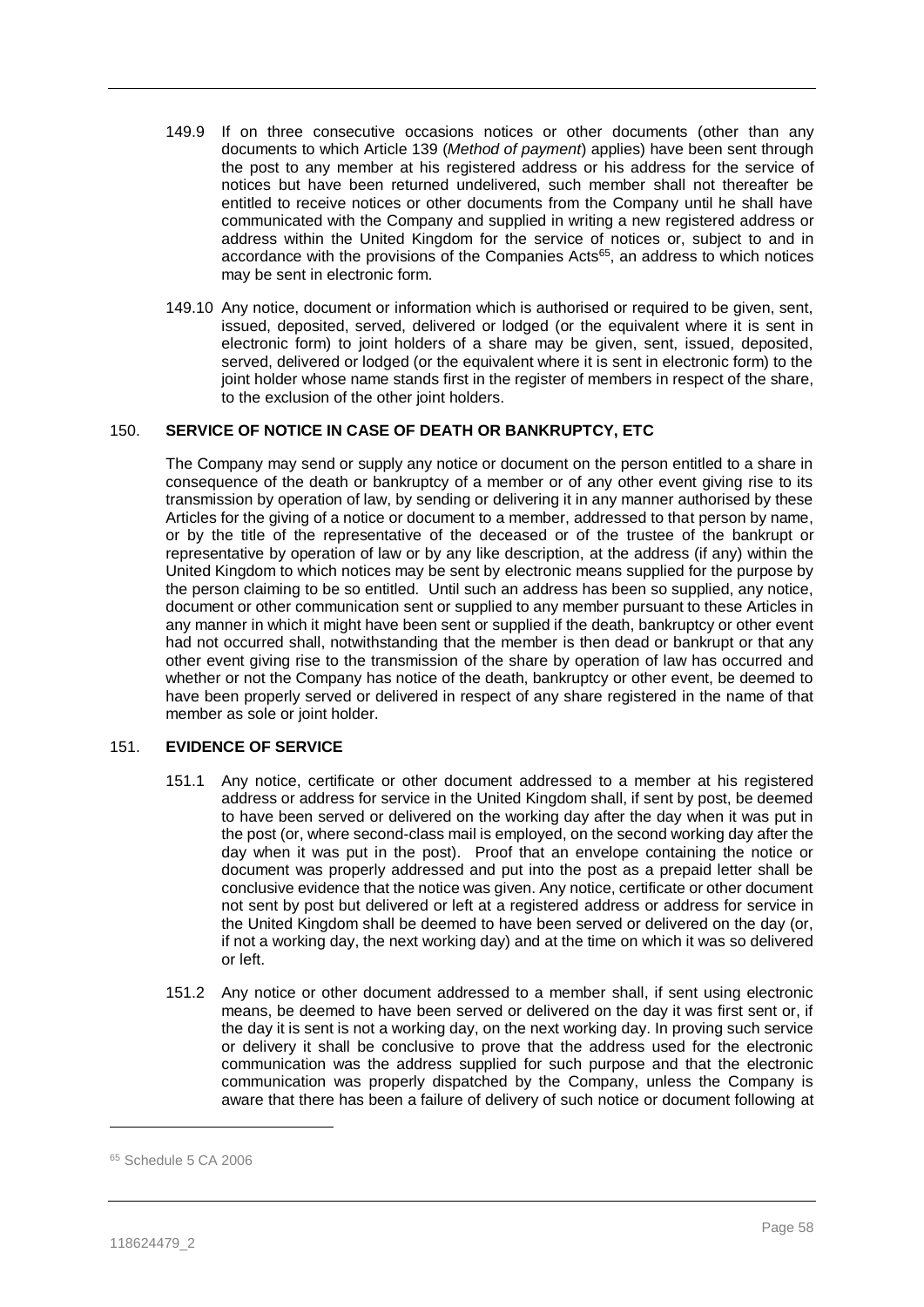least two attempts, in which case such notice or document shall be sent to the member at his registered address or address for service in the United Kingdom pursuant to Article [151.1](#page-58-1) within 48 hours of the original electronic communication.

- 151.3 Any notice or other document sent or supplied by means of a website shall be deemed received by the intended recipient when the material was first made available on the website or, if later, when the recipient received, or is deemed to have received, notice of the fact that the material was available on the website.
- 151.4 In calculating any period for the purposes of this Article, no account shall be taken of any part of a day that is not a working day.
- 151.5 Any notice or other document sent by a relevant system shall be deemed to have been served or delivered when the Company (or a sponsoring system - participant acting on its behalf) sends the issuer instructions relating to the notice or document.
- 151.6 Any member present, either personally or by proxy, at any general meeting of the Company or at any meeting of the holders of any class of shares in the Company shall for all purposes be deemed to have received due notice of that meeting, and of the purposes for which the meeting was called.

#### 152. **NOTICE BINDING ON TRANSFEREES**

Every person who, by operation of law, transfers or by any other means becomes entitled to a share shall be bound by any notice in respect of that share (other than a notice given by the Company pursuant to Article [33](#page-18-2) (Failure to disclose interests in shares)) which, before his name is entered in the Register, has been duly given to a person from whom he derives his title.

#### 153. **SUSPENSION OF POSTAL SERVICES**

Subject to the Companies Acts<sup>66</sup> and to any other provision of these Articles, if at any time by reason of the suspension, interruption or curtailment of postal services or threat thereof within the United Kingdom the Company is or would be unable effectively to convene a general meeting by notices sent through the post, notice of a meeting need only be given to members with whom the Company can communicate by electronic means and who have provided the Company with an address for this purpose. The Company must also publish the notice in at least one national newspaper published in the United Kingdom and make it available on its website from the date of such publication until the conclusion of the meeting or any adjournment of the meeting. If it becomes generally possible to send or supply notices by post in hard copy form at least six clear days before the meeting, the Company shall send or supply a copy of the notice by post to those who would otherwise receive it in hard copy form by way of confirmation.

### **DESTRUCTION OF DOCUMENTS**

#### <span id="page-59-0"></span>154. **DESTRUCTION OF DOCUMENTS**

- 154.1 The Company may destroy:
	- (a) any instrument of transfer, after six years from the date on which it is registered;
	- (b) any dividend mandate or any variation or cancellation thereof or any notification of change of name or address, after two years from the date on which it is recorded;
	- (c) any share certificate, after one year from the date on which it is cancelled;

<sup>66</sup> Section 308 CA 2006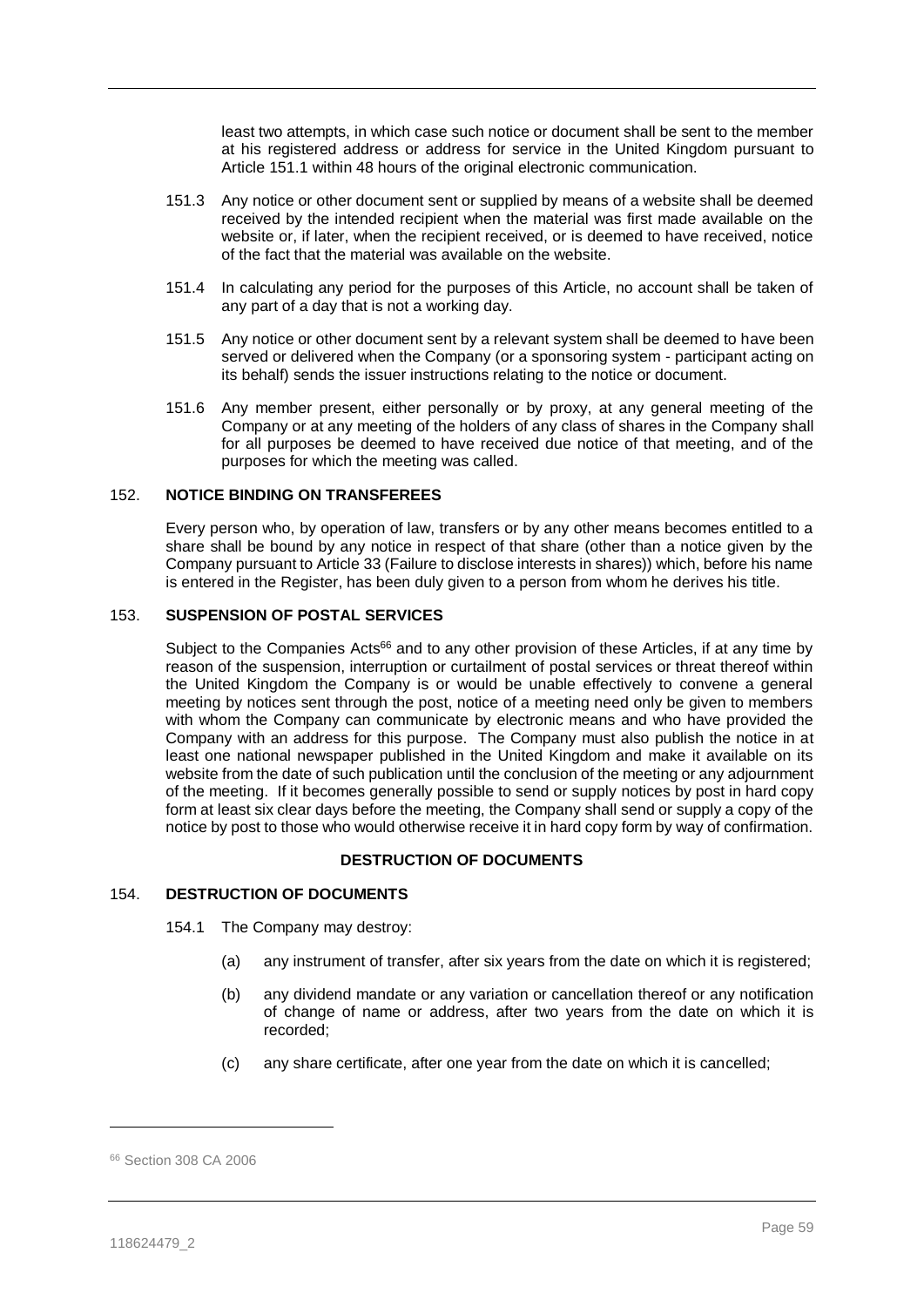- (d) any instrument of proxy at any time after one year has elapsed from the date of the meeting to which the proxy relates; and
- (e) any other document on the basis of which any entry in the Register is made, after six years from the date on which an entry was first made in the Register in respect of it,

provided that the Company may destroy any such type of document at a date earlier than that authorised by this Article if a copy of such document is made and retained (whether made electronically, by microfilm, by digital imaging or by any other means) until the expiration of the period applicable to the destruction of the original of such document.

- 154.2 It shall be conclusively presumed in favour of the Company that every entry in the Register purporting to have been made on the basis of a document so destroyed was duly and properly made, that every instrument of transfer so destroyed was duly registered, that every share certificate so destroyed was duly cancelled, that every other document so destroyed had been properly dealt with in accordance with its terms and was valid and effective in accordance with the particulars in the records of the Company, provided that:
	- (a) this Article [154](#page-59-0) shall apply only to the destruction of a document in good faith and without notice of any claim (regardless of the parties to it) to which the document might be relevant;
	- (b) nothing in this Article [154](#page-59-0) shall be construed as imposing on the Company any liability in respect of the destruction of any such document otherwise than as provided for in this Article [154](#page-59-0) which would not attach to the Company in the absence of this Article [154;](#page-59-0)
	- (c) references in this Article [154](#page-59-0) to instruments of transfer include, in relation to uncertificated shares, instructions and/or notifications made in accordance with the relevant system relating to the transfer of such shares; and
	- (d) references in this Article [154](#page-59-0) to the destruction of any document include references to the disposal of it in any manner.

# **INDEMNITY**

# <span id="page-60-0"></span>155. **INDEMNITY**

- 155.1 Subject to the provisions of the Companies  $Acts^{67}$ , but without prejudice to any indemnity to which he may otherwise be entitled, every person who is or was at any time a Director or an officer of the Company or a director or officer of an associated company (except the Auditors or the auditors of an associated company) may at the discretion of the Board be indemnified out of the assets of the Company against all costs, charges, losses, damages and liabilities incurred by him for negligence, default, breach of duty, breach of trust or otherwise in relation to the affairs of the Company or of an associated company, or in connection with the activities of the Company, or of an associated company, as a trustee of an occupational pension scheme (as defined in section 235(6) CA 2006).
- <span id="page-60-1"></span>155.2 Subject to the provisions of the Companies Acts,<sup>68</sup> the Company may at the discretion of the Board provide any person who is or was at any time a Director or officer of the Company or a director or officer of an associated company (except the Auditors or the auditors of an associated company) with funds to meet expenditure incurred or to be

<sup>67</sup> Sections 232 – 238 CA 2006

<sup>68</sup> Sections 205 – 206 CA 2006